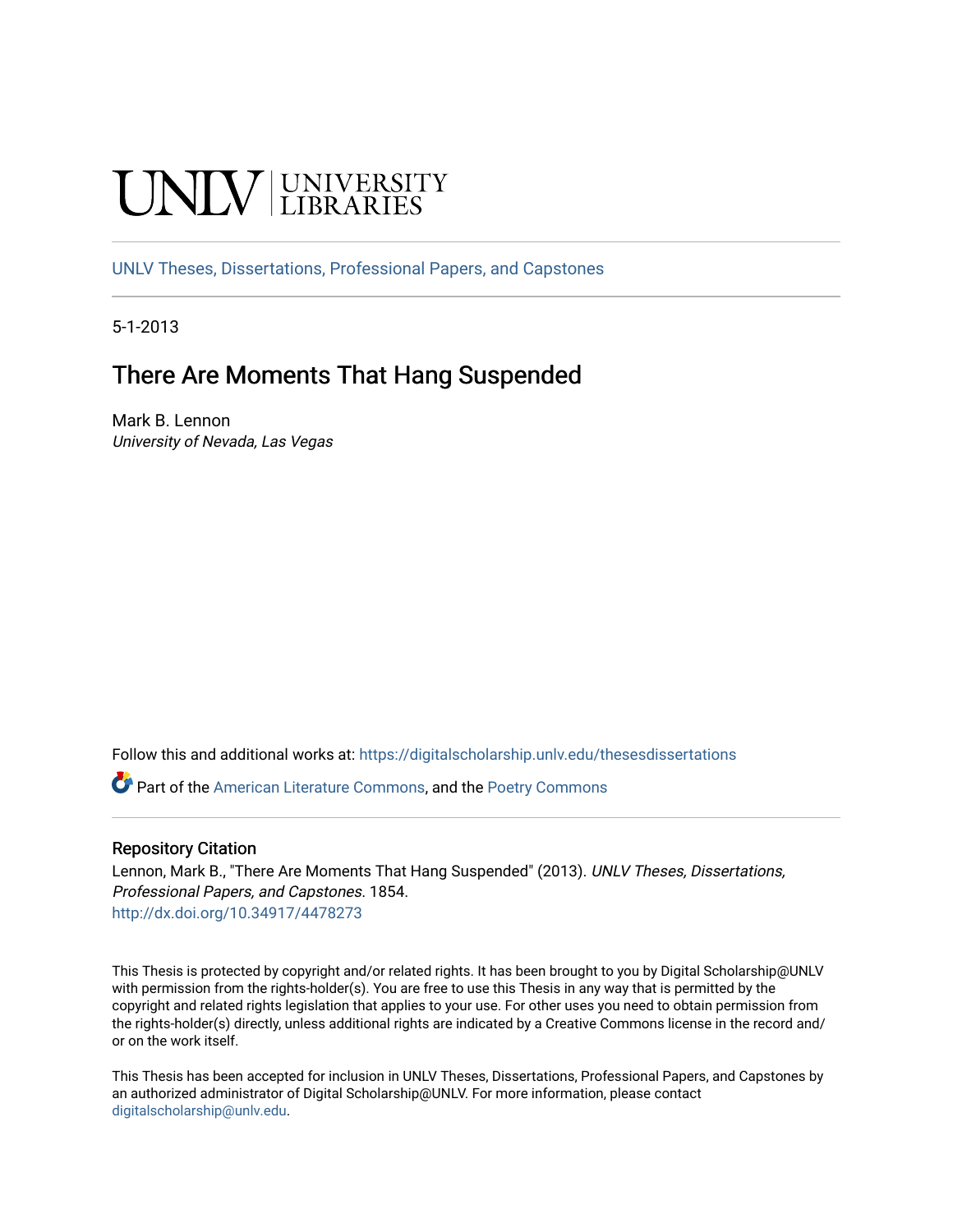## THERE ARE MOMENTS THAT HANG SUSPENDED

By

Mark Barnett Lennon

Bachelors of Arts in English

Bachelor of Arts in Philosophy

University of Rhode Island

2007

A thesis submitted in partial fulfillment

of the requirements for the

Master of Fine Arts in Creative Writing

Department of English

College of Liberal Arts

The Graduate College

University of Nevada, Las Vegas

May 2013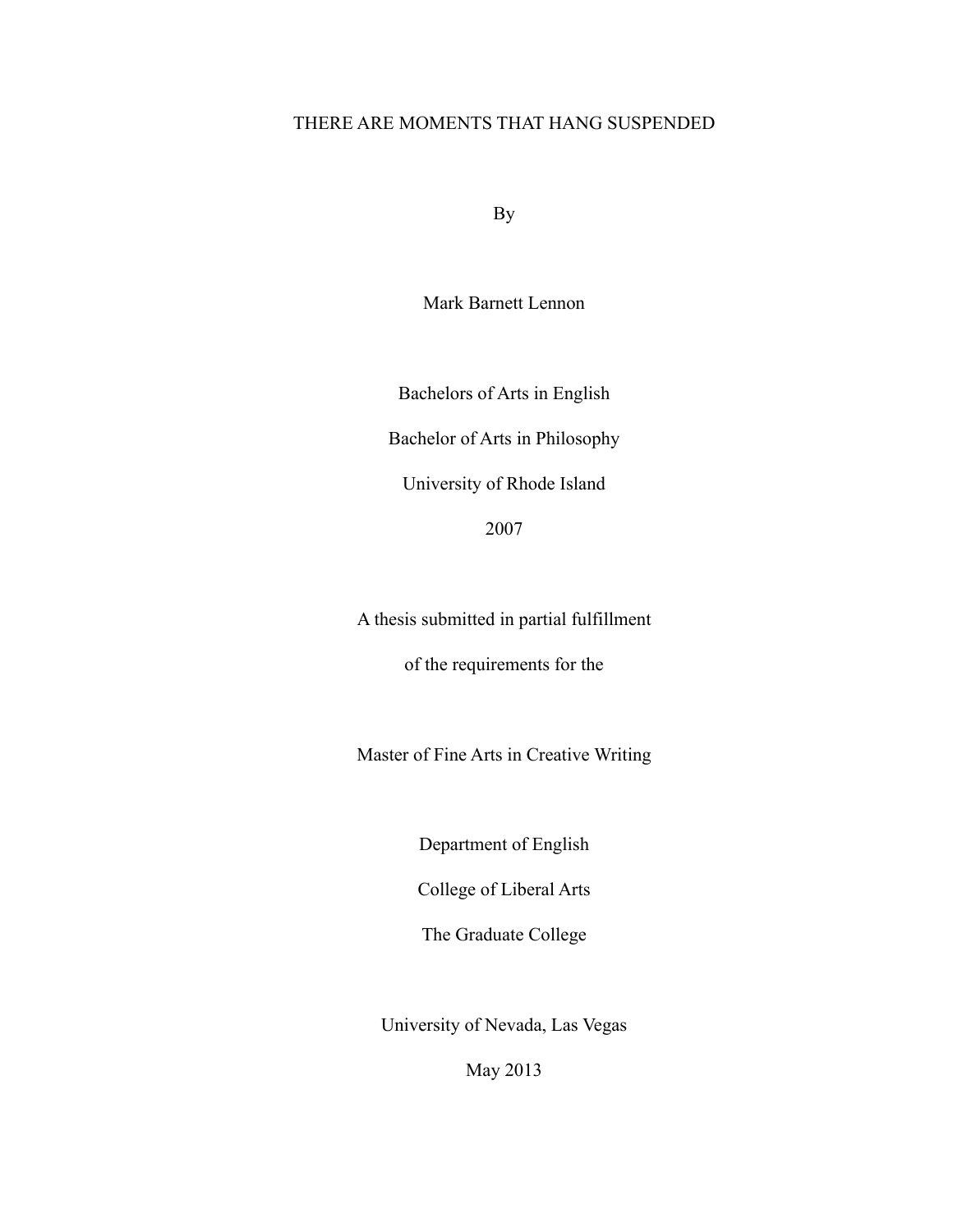Copyright by Mark Barnett Lennon, 2013

All Rights Reserved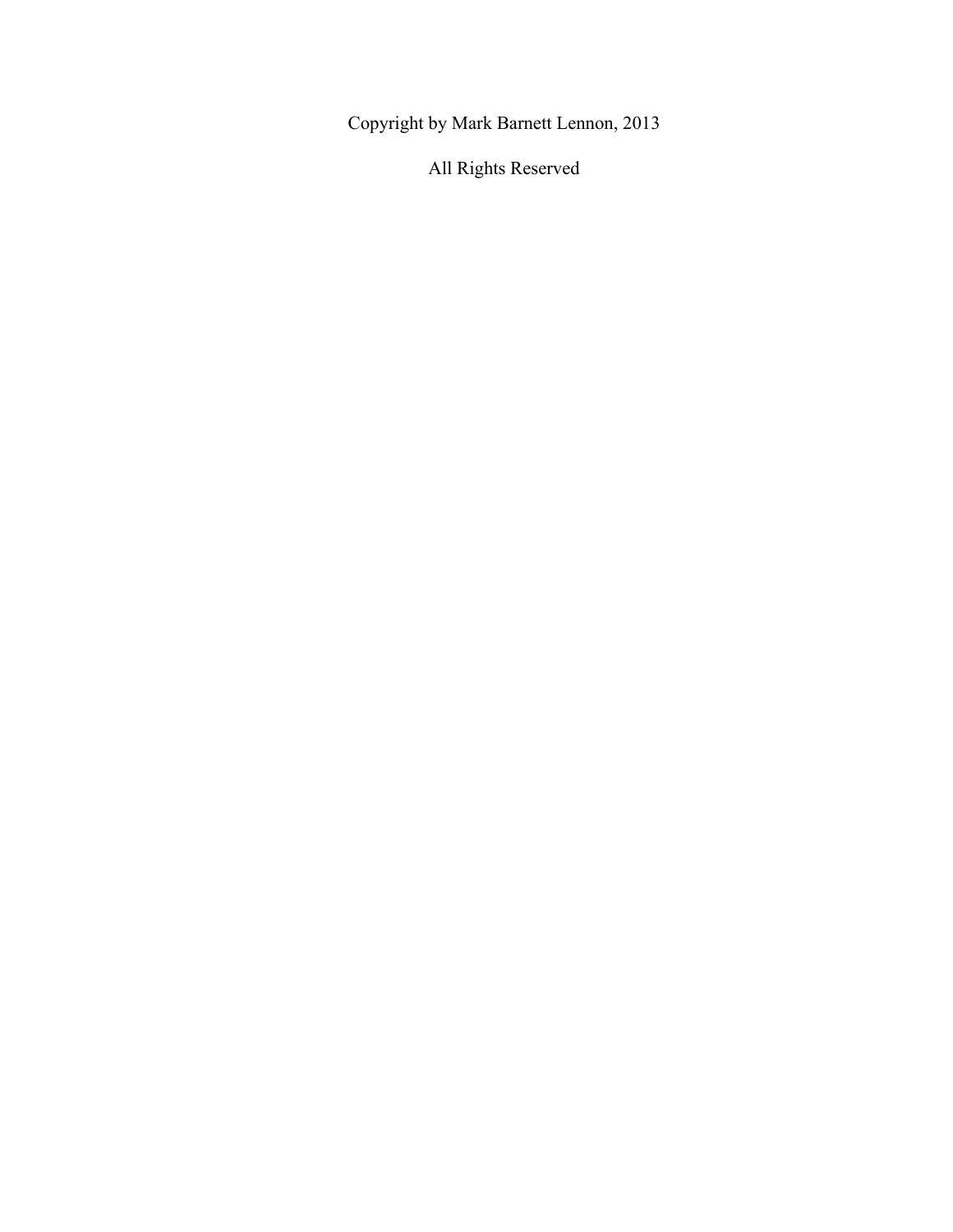

## THE GRADUATE COLLEGE

We recommend the thesis prepared under our supervision by

Mark Barnett Lennon

entitled

There Are Moments that Hang Suspended

be accepted in partial fulfillment of the requirements for the degree of

#### **Master of Fine Arts in Creative Writing**

Department of English

Claudia Keelan, Ph.D., Committee Chair

Donald Revell, Ph.D., Committee Member

Richard Wiley, Ph.D., Committee Member

David Dickens, Ph.D., Graduate College Representative

Tom Piechota, Ph.D., Interim Vice President for Research & Dean of the Graduate College

**May 2013**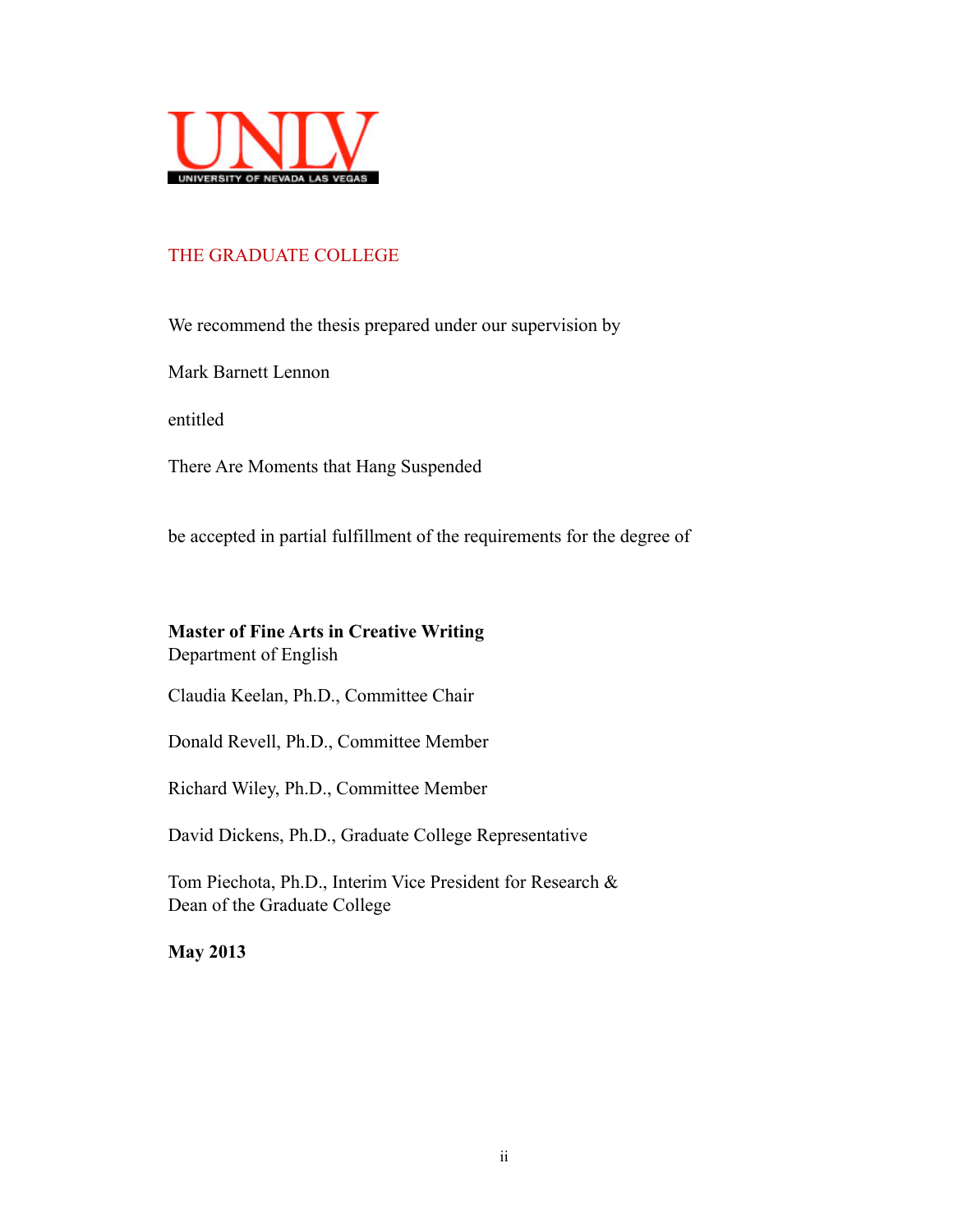#### ABSTRACT

There Are Moments That Hang Suspended

by

Mark Barnett Lennon

Prof. Claudia Keelan, Examination Committee Chair

Professor of English

University of Nevada, Las Vegas

 This project is the culmination of ten years of work in poetry. It was begun in imitation of those who impressed, not only with their fine words and dexterity with language, but also with their clear conviction in their subject material. Reflected in the works of Allen Ginsberg, Walt Whitman, and Adrienne Rich, among others, was evidence of a life lived, in Thoreau's term, deliberately. The writing of poetry seemed to be not simply a means of expression, but a goad to live a life worth examining, and to keep doing so; a progress report for a radical mind.

 Politics and poetry have always been connected, though at times the connection is difficult to locate. Overtly political poems often flop rather than booming; didactic, sentimental, tinny. If the connection between them is not found solely in the "political" poem, maybe it can be found in the conditions of the poem's creation. Life is so often ineffable, betraying words and the minds that would use them. To write a poem, one must first be connected to life, using that connection to enliven inert language. The political journey of poetry is the management of that relationship, and the deliberate definition of its forms and avenues. The first and best tool in this process is attention.

iii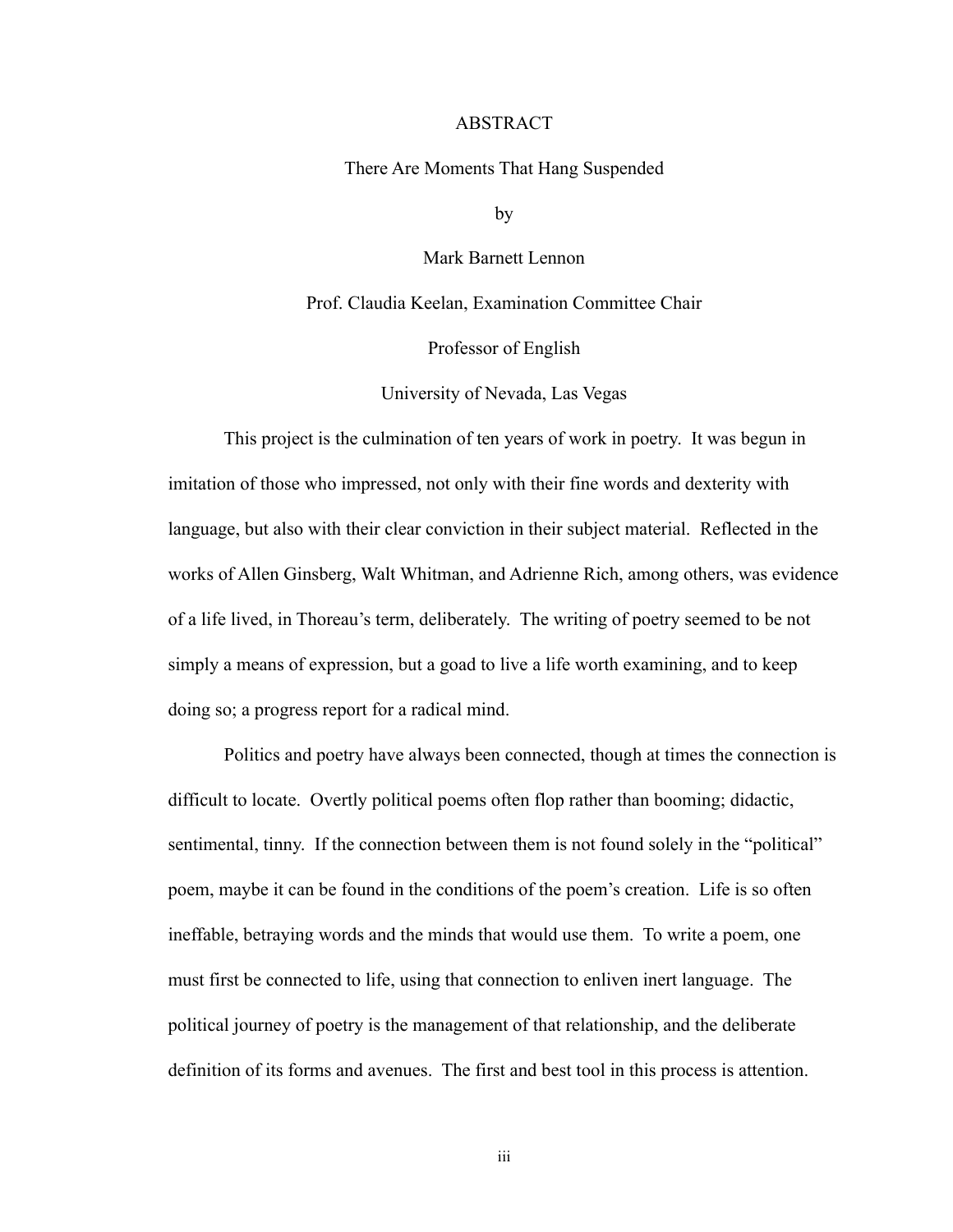This includes attention to oneself, to the myriad entities, relationships, institutions and literatures surrounding the writer, and finally to the poem itself. If a poem is to stand as a piece of art, it is measured by its intentionality, by the evidence of its purposefulness. Though the situation that occasions a poem must be considered as given, the poem, as response, is in effect a series of choices. These choices are the essence of the poem itself, and they are moral choices. Which word to use, how to break a line, how to represent one's perspective on the world, are choices which directly entangle the poet with their surroundings, with their language and literature, and with their reader.

 This sense of the primacy of a living relationship, of a poetry that knows it is in the world and cannot forget that fact, is perhaps the first choice. Then, in the words of Adrienne Rich, I hope you find here: "not a map of choices but a map of variations/on the one great choice."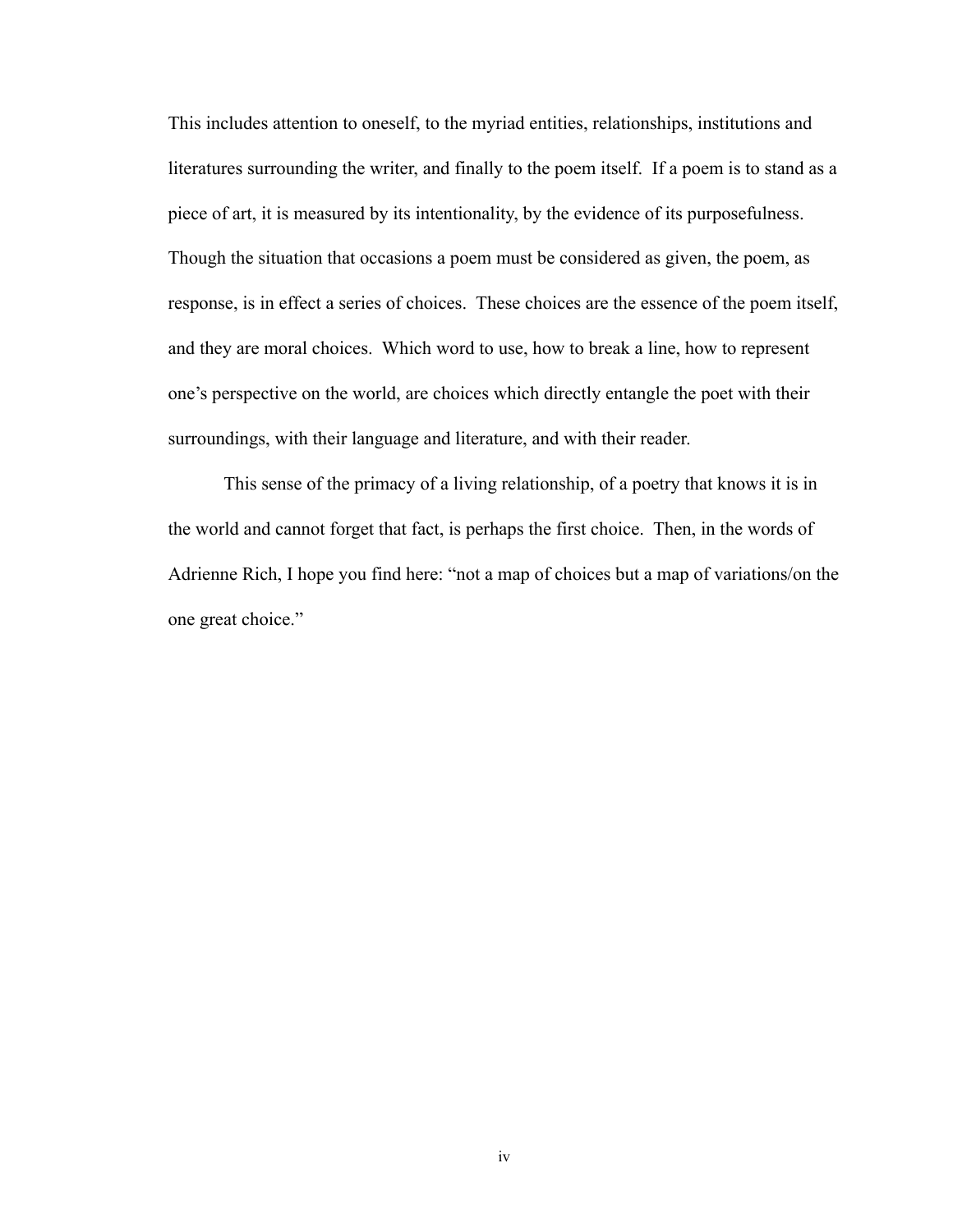| .20 |
|-----|
|     |

## TABLE OF CONTENTS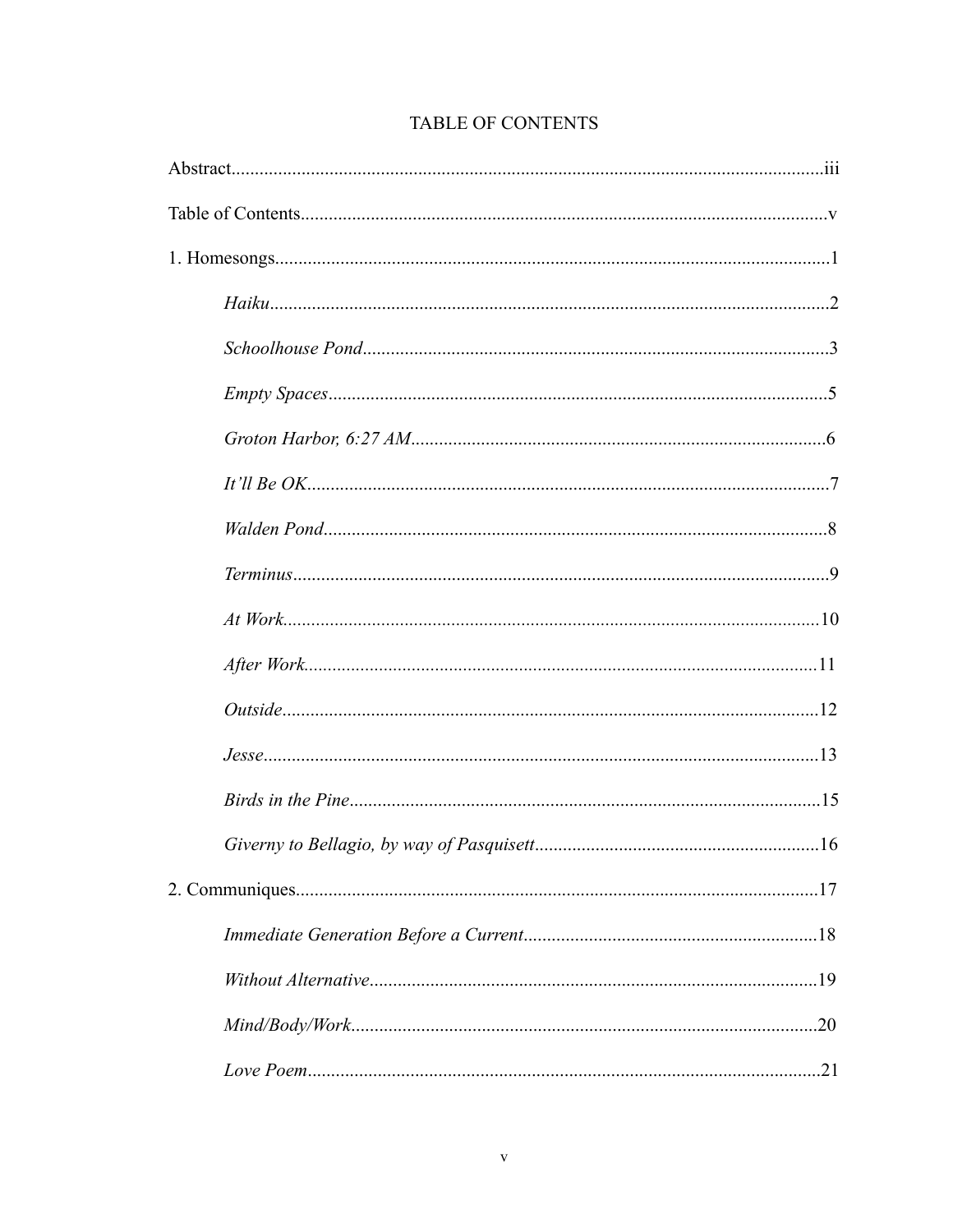| .43 |
|-----|
| .44 |
|     |
| .63 |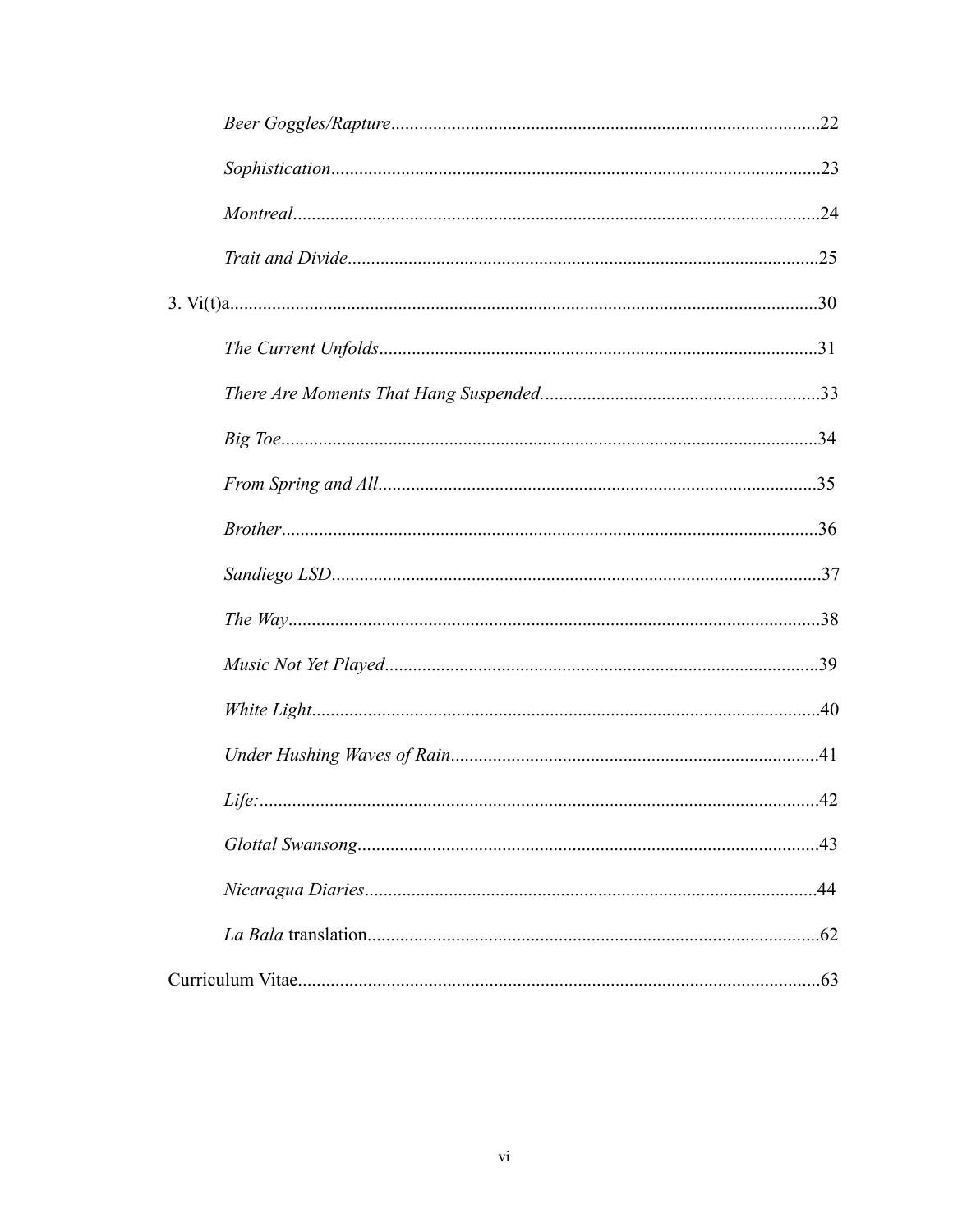1. Homesongs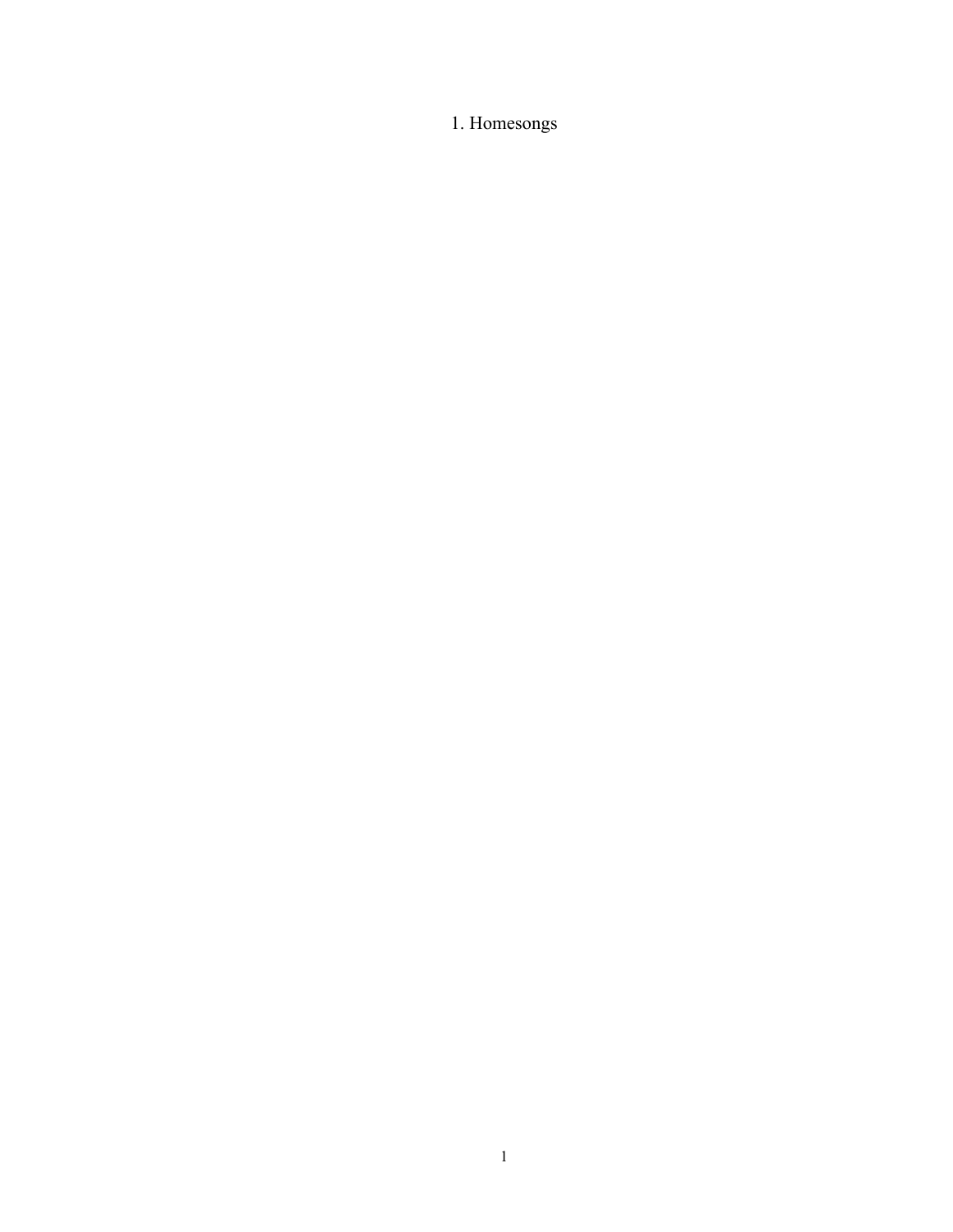## *Haiku*

Hung-over mornings like a hypnotized angel I make you breakfast.

I am speaking of: Sidelong glances. Sunglasses. Pretenses. Faux pas.

A pale yellow sun stabs silent through bare branches falling on dead leaves.

Arc sodium lights on dirty snow and asphalt. Warehouse parking lot.

Those green evenings swimming while the water's warm leaving under stars.

Silence has a kind of shifty sibilance as it breaks its own word.

Sweet red plastic treat; seven slits swim in spirals; sleek teeth divide thee.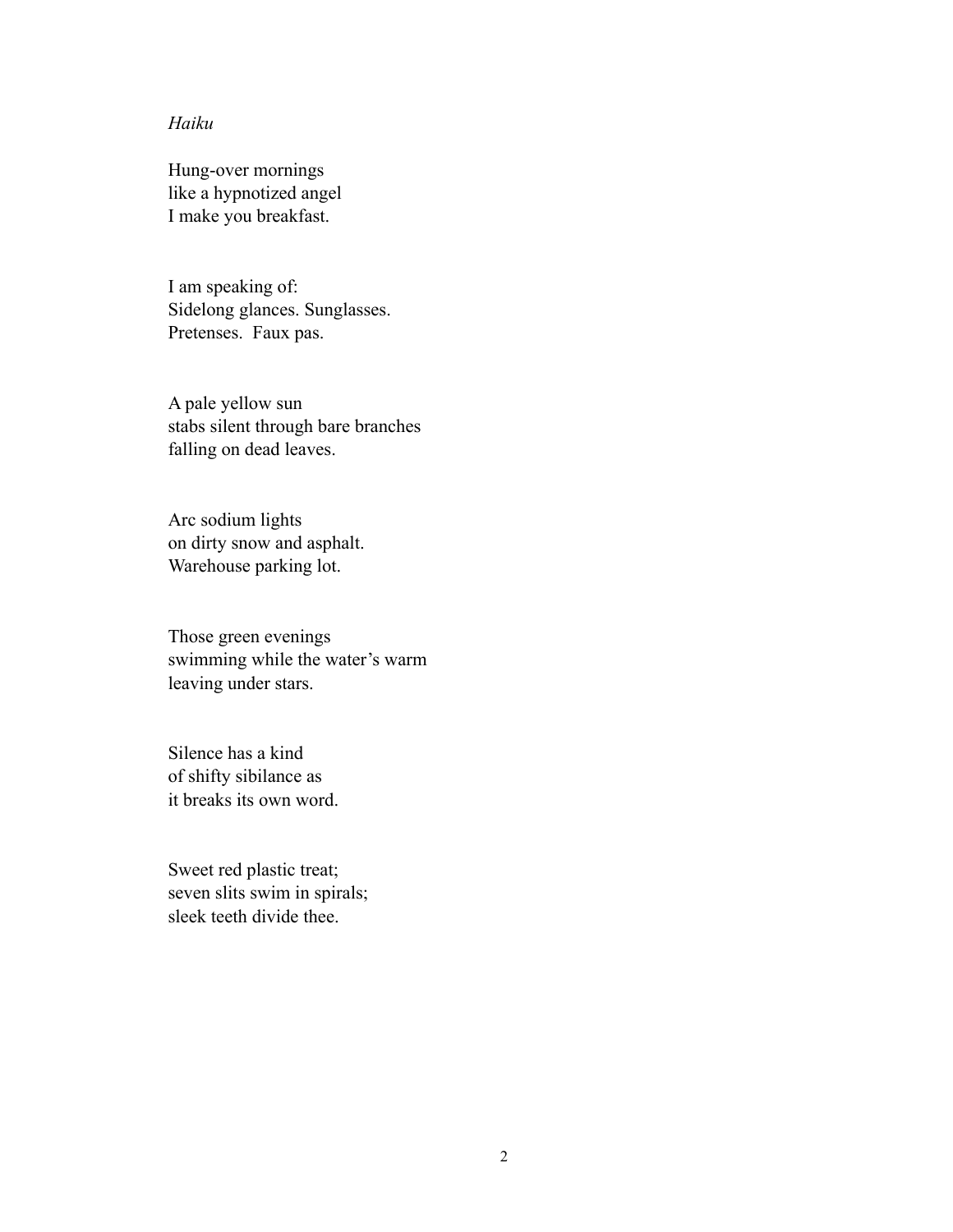#### *Schoolhouse Pond*

Ringed with tiny blossoms that disintegrate into suds when rubbed between the hands,

I cling to Dad's shoulders, left one split by a wide scar where they put in the screw that held him together. Moving powerfully through the water bearing me in his wake in total joy and belonging.

That summer riding the bumpy dirt road we were stopped by two Narragansett tribesmen who said we couldn't swim here anymore.

My father was out dragging for a week when I was woken in the night by a jostling arm and the familiar smell of stale beer. He fell into bed beside me and I fell asleep inside his shallow breathing. When I awoke again my mother was there with my neighbor, six-foot eight carpenter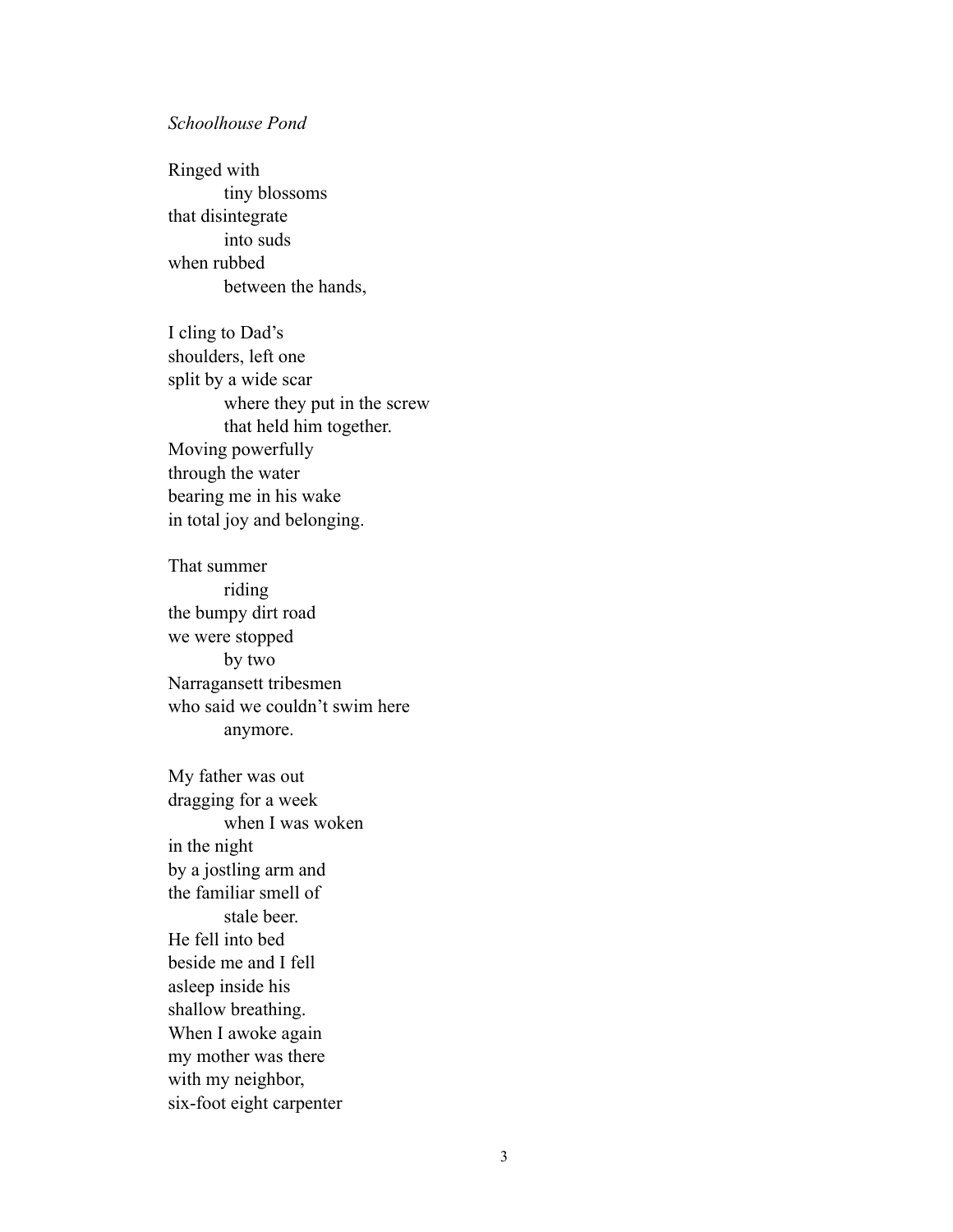(She later told me her feet never touched the ground running next door). Sleepy and scared, they turned the man I thought was Dad out of the house. He was extremely apologetic; he had gotten too drunk and come into the wrong house. We never locked our doors. We still don't.

That trip my father fell through the deck down into the fish and ice and darkness broke his back. When he came home my mother cried for days, no fish on the table and I thought we'd always be hungry.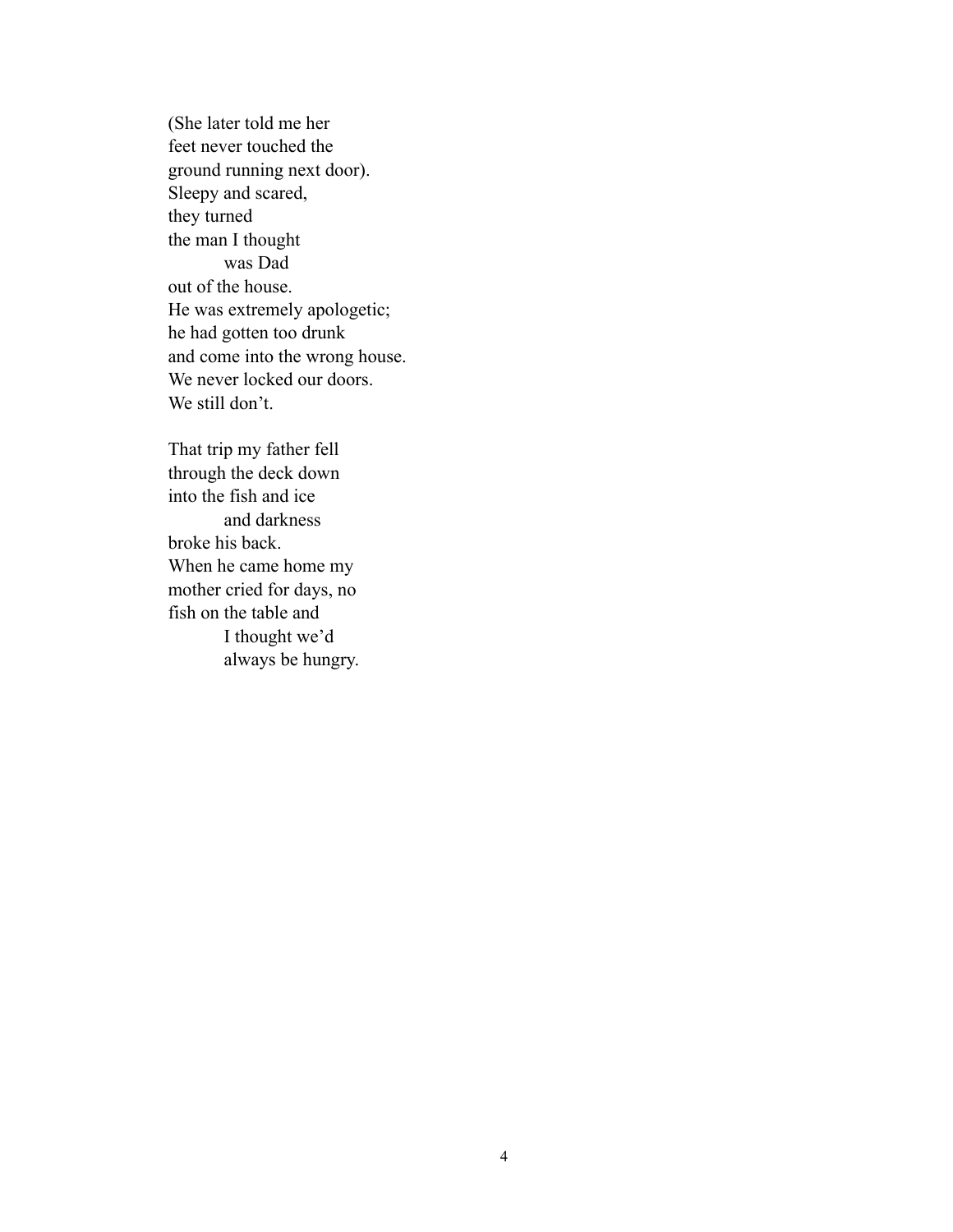## *Empty Spaces*

Just as Christ broke the loaves and fish, feeding multitudes and creating plenty out of the spaces between not enough; so I conjure up dust motes from a bare floor, songs and poems from voices unheard, and bliss from those aching, empty spaces.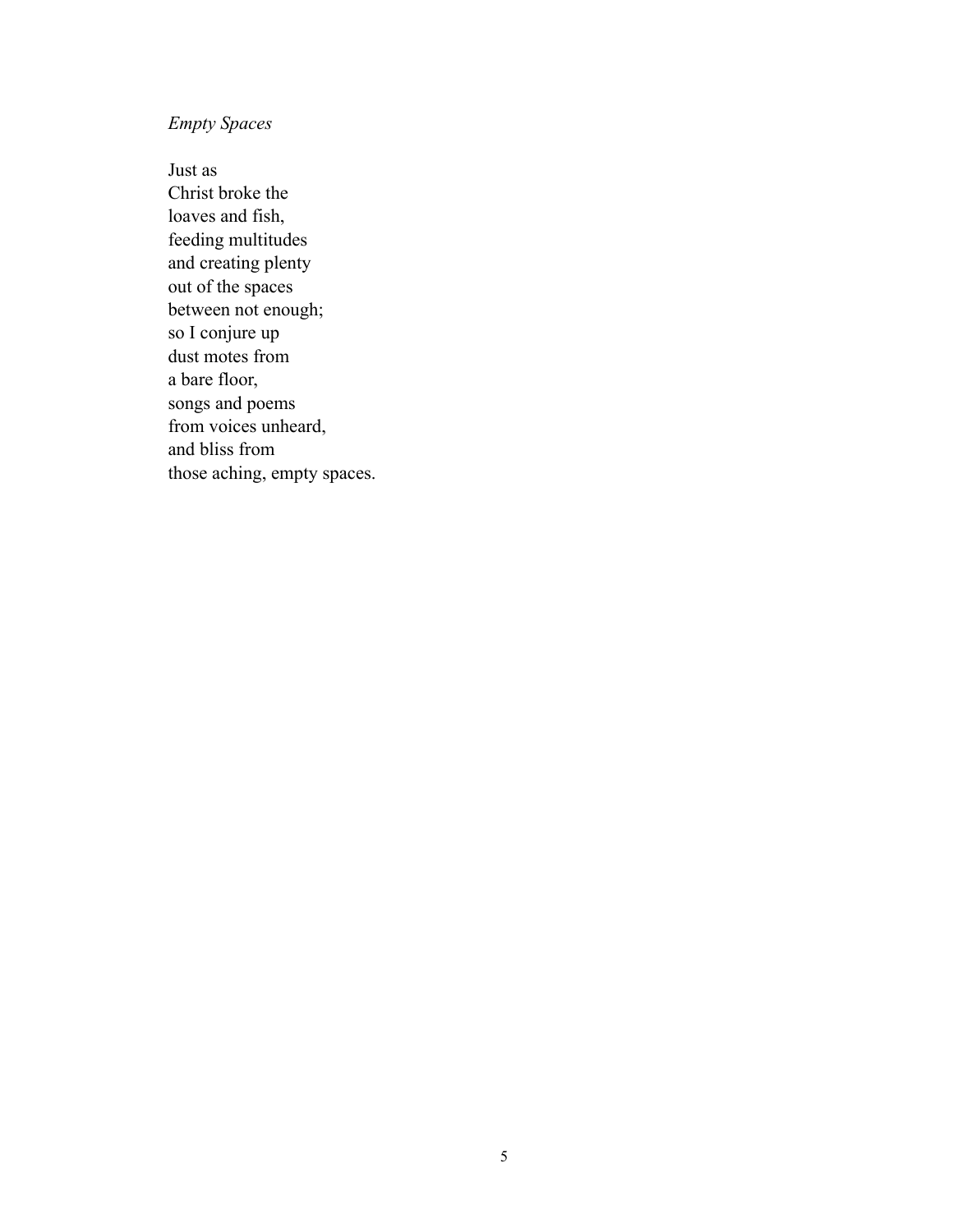#### *Groton Harbor, 6:27 AM*

Steaming out under overcast skies, warehouses stare out in gleaming halogen. Grey bridges crisscross the clouds and harbor, next to a shipyard of orange treated lumber. Harbor water reflects, cold morning breeze rippling glass sheet to the horizon. White oil containers inhabit a concrete park, brothers to grey stacks, tips lost in their smoke. The last gout of white smoke meets darker clouds and disappears. The orange lights on the top floor go out with the third shift workers making nuclear submarines. New sun lights up purple maples and fishermen's houses where they've lived for generations.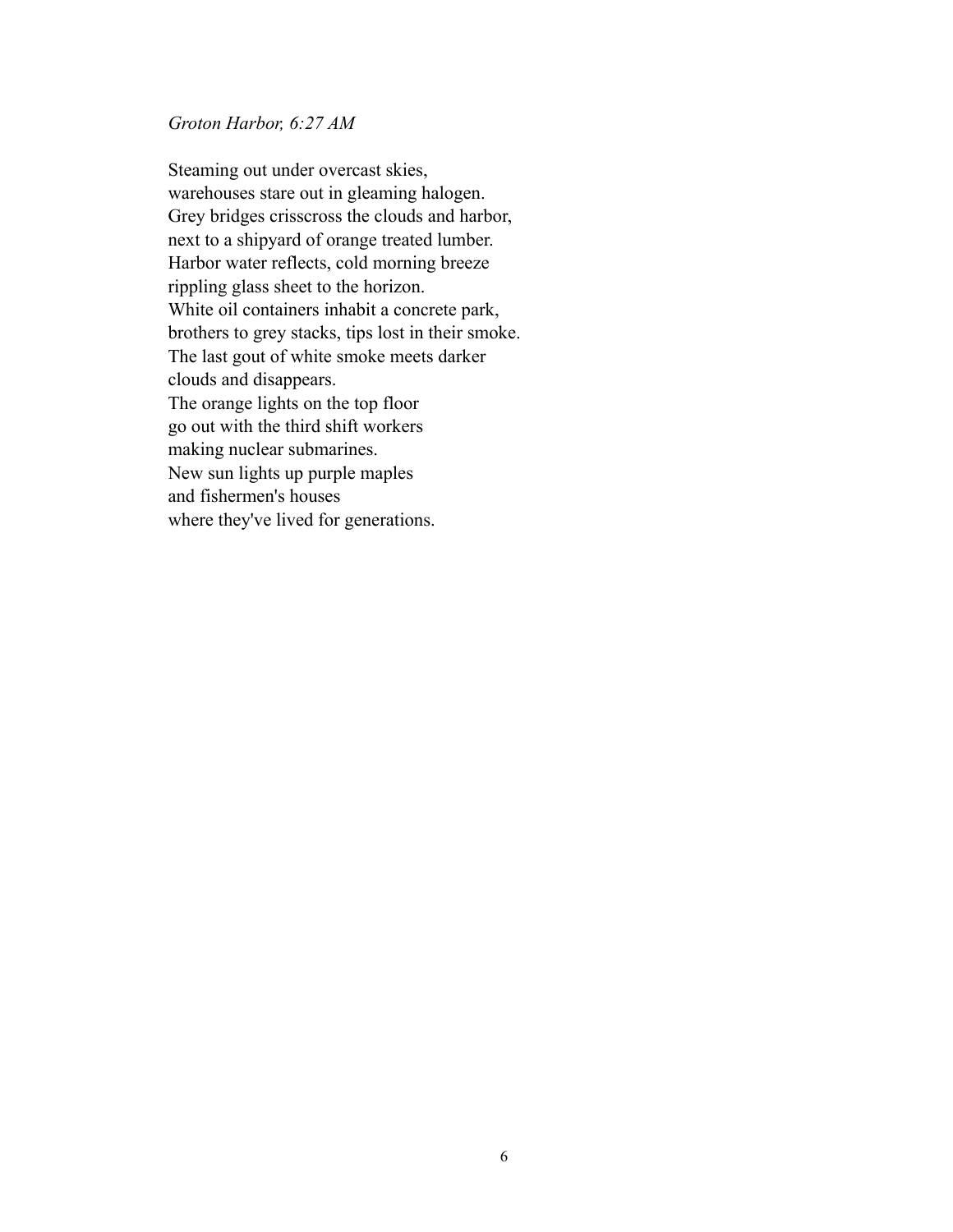#### *"It'll Be OK"*

Grandpa lies drugged and bloated with fluid his beard has grown in white down his neck & his face is fuller than I have seen it, even in pictures. His body looms huge under hospital sheets, his legs dangling off the end of the bed. Sleeping giant, more terrible, more beautiful, stronger, in between death and life.

More powerful in silence, respirator tube gives him implacable patience. His eyes meet mine; Seeing him, I ask myself: What will I do in my life? Will I lie in peace, Will I be afraid, when I am dying?

His hands have some strength, & I know he feels me there, but I do not know if he is glad to see me, or if he wants to be alone. Somehow I will him to live, but what is recovery to an octogenarian? Where did eight and a half decades go?

He squeezes me harder when grandma worries over him harder than when they prick him with needles. Morphine titan with eyes he can hardly open, what silence and shadow within, what torment without.

I know him better in one hour than I did in twenty five years, but all I can say to him is: "It'll be OK, grandpa," and then it is time to leave. I will not see him again.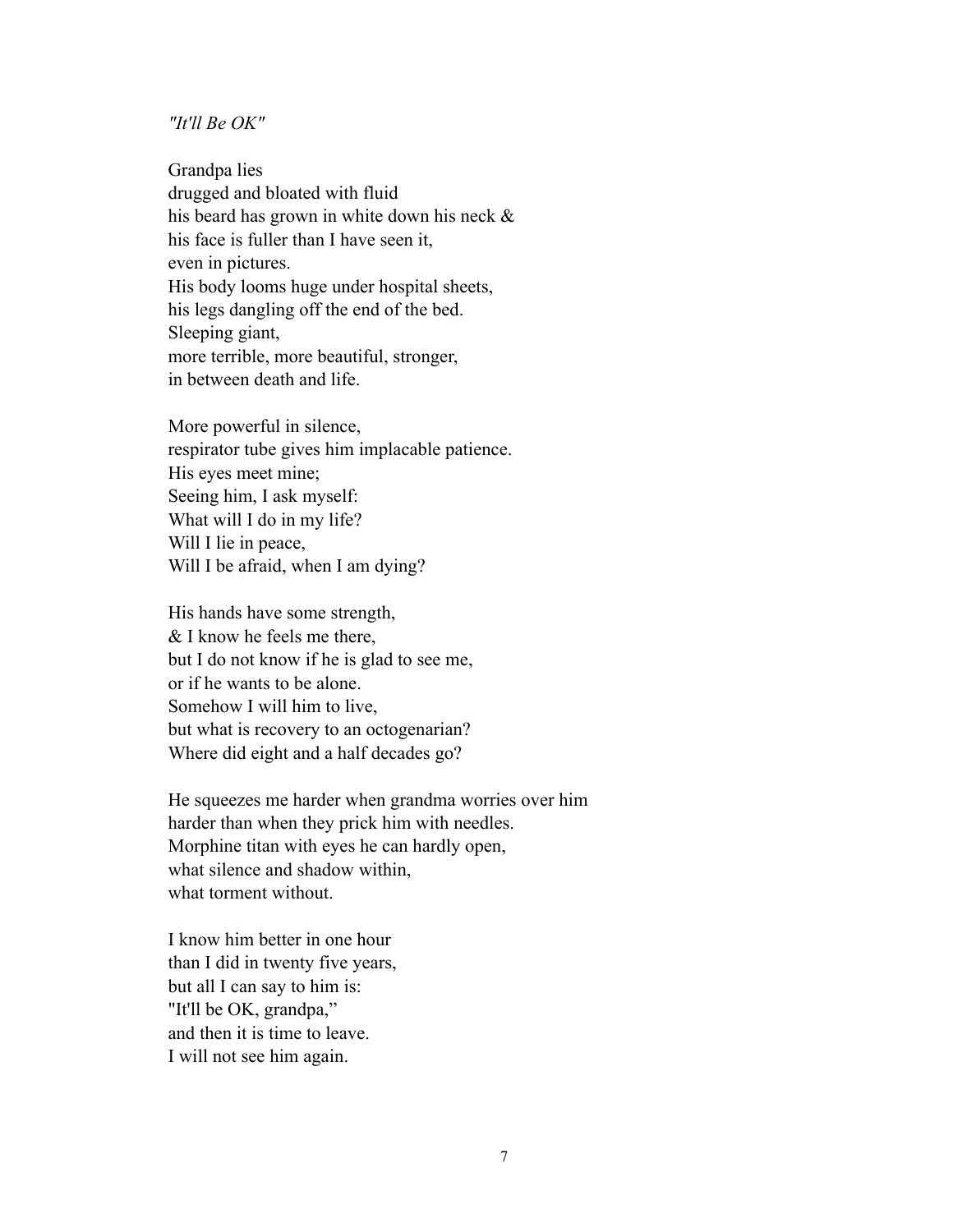#### *Walden Pond*

Waiting for the spirit of Thoreau, for that wild recklessness to bestow us with its preternatural power and grace, my philosophy class fidgets in nervous conversation, titillated by the fall of a leaf, an errant chipmunk, harbingers all of this fateful ghost. Though we stir restlessly, not one of us can be described as unreceptive. We wait to know ourselves, hold all symbols at arms reach, spook at crayfish while shadows flit in the periphery. Scanning Walden's glass, I too am waiting for Thoreau's ghost. Envisioning him in the mottled frog-head of an ancient bass, buried 'neath forty fathoms of dark depth, fattened on cloned fingerlings, thick as your thigh and with strength enough to surge forth again and make a big wave.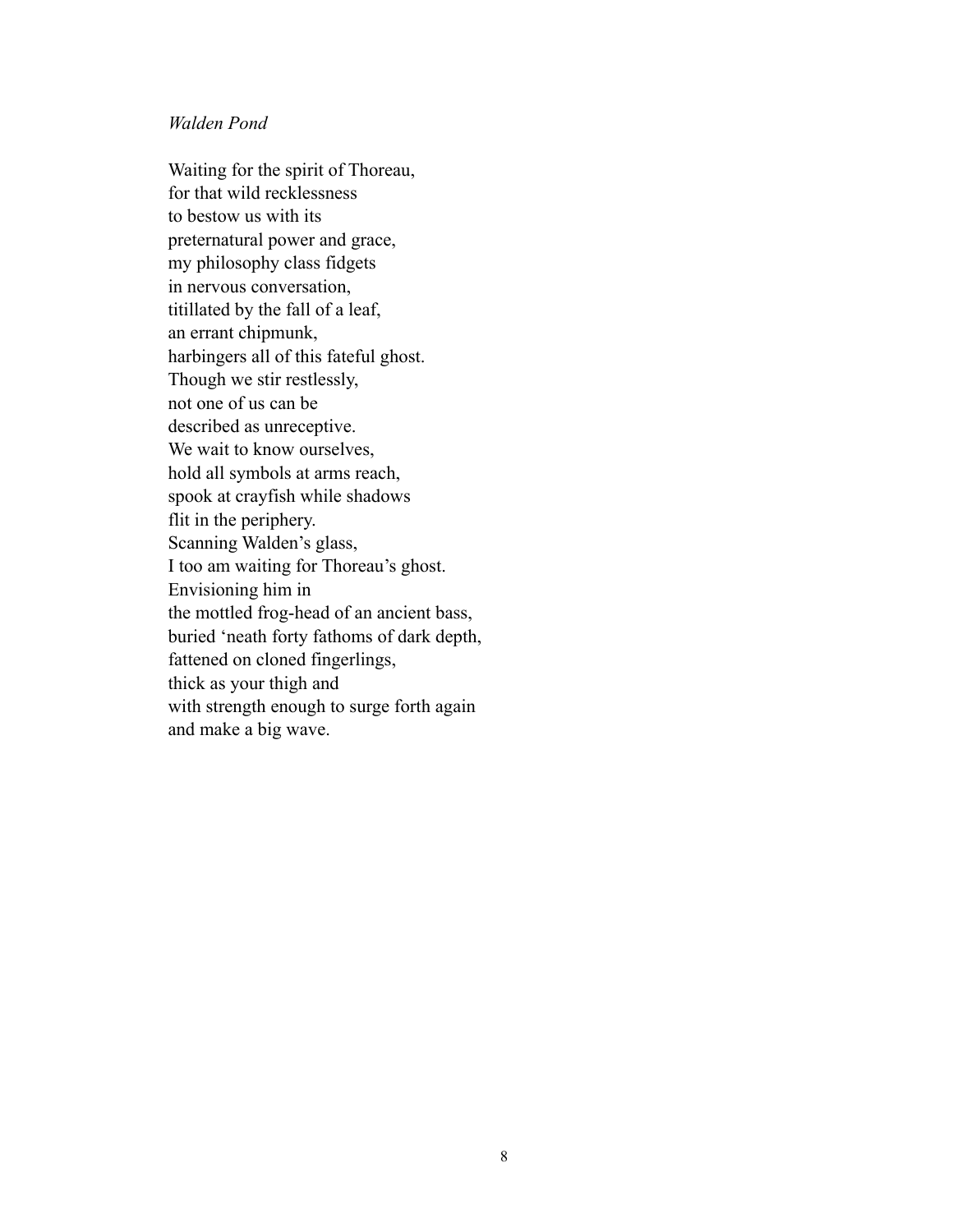## *Terminus*

In a white van filled with treasures, whorled vegetation, water from two coasts, postcards, paintings, hanging peppers dry in shadowed sun, we drove to the end.

Flitting absent highway hotel-nights like beads strung between Vegas and Wakulla, forgotten in the terminus. Brooklyn leaves her tatters and Frisco fits, and so I am deserted among the cactus tips.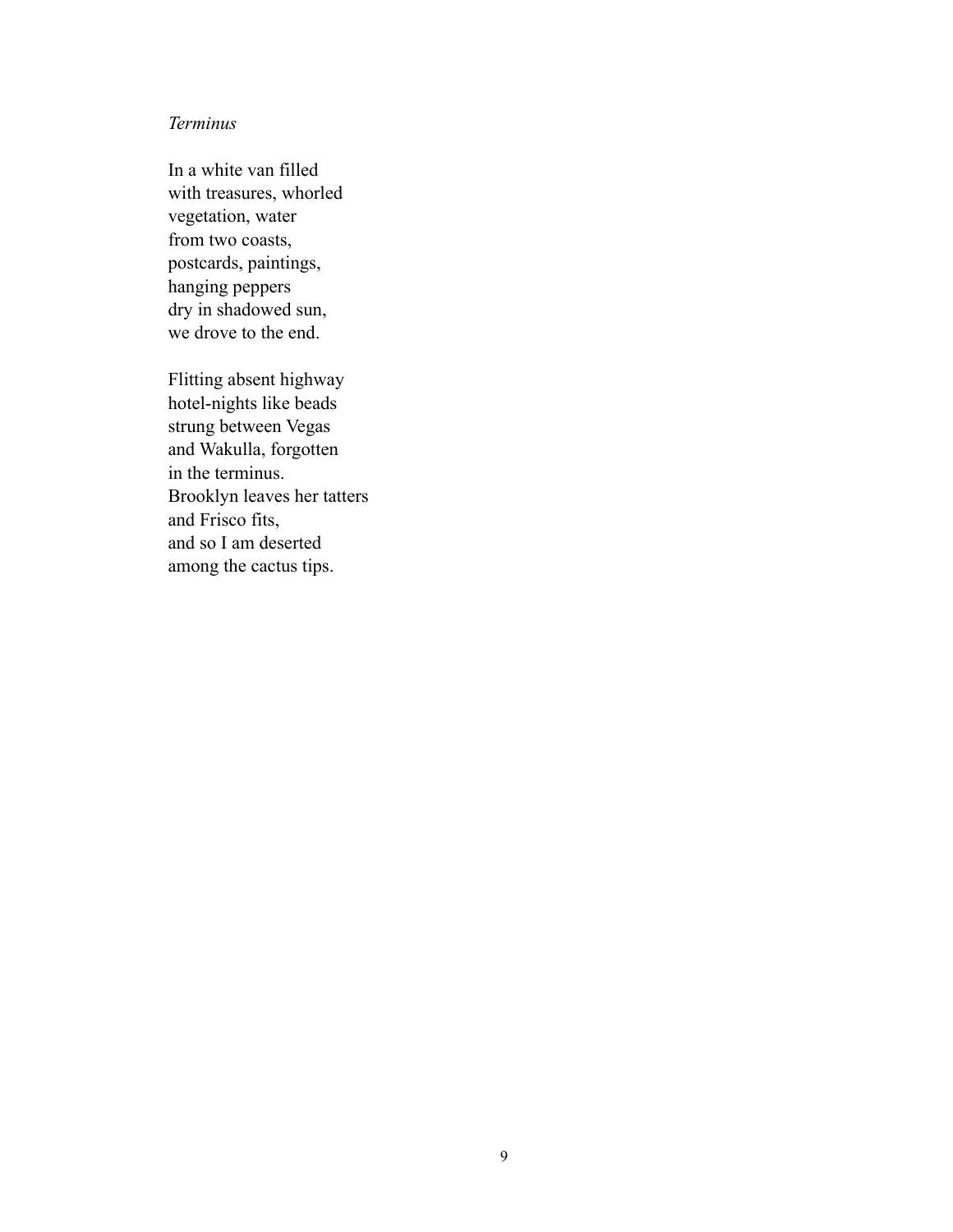*At Work*

On a lazy afternoon before work the words are slabs of stone resting on June grass.

Later in the sweltering pizzeria kitchen, armed thoughts buzz & swarm with venomous intent in the instant before the hood fans devour them.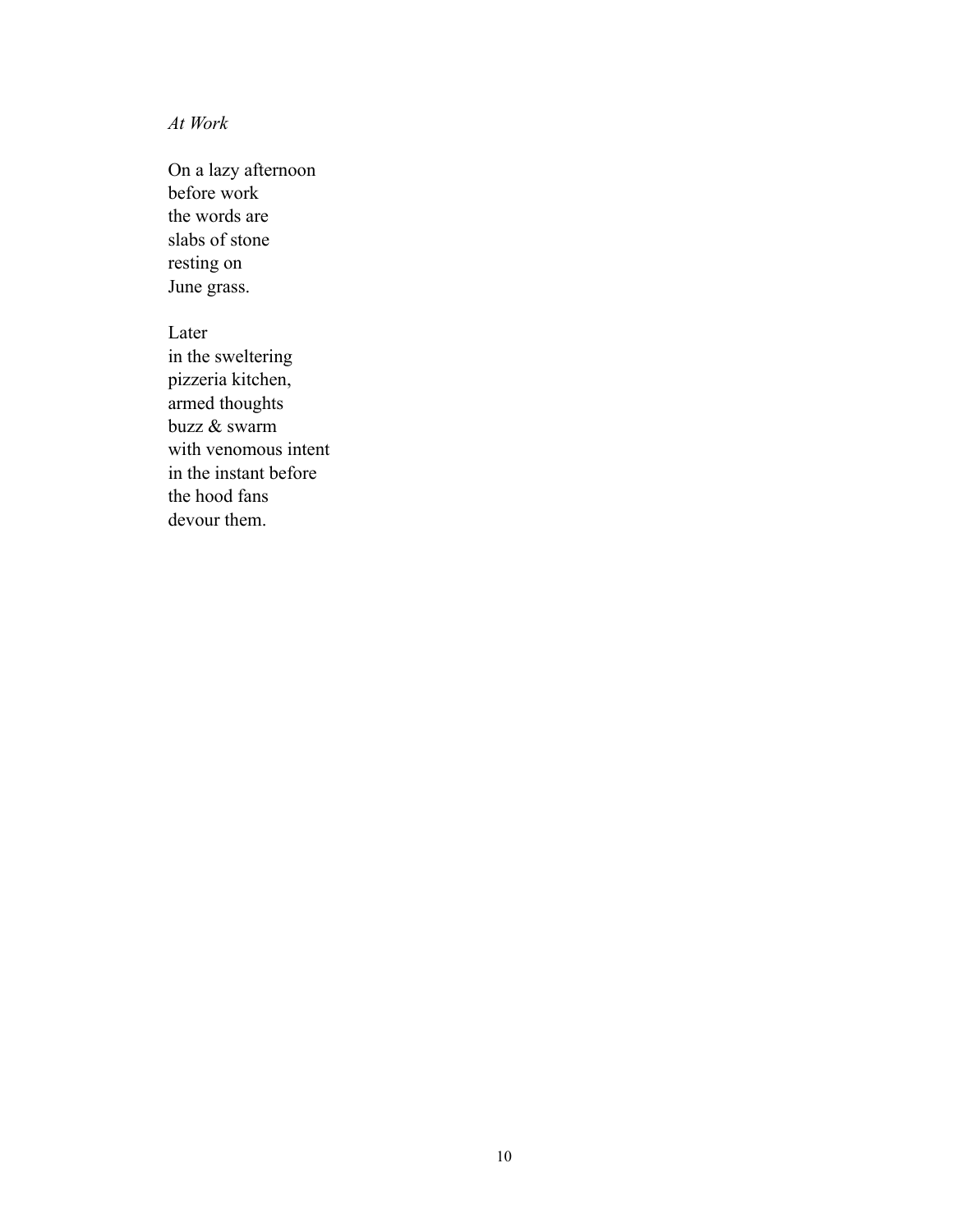*After Work*

"How was your day?" My day was profitable and I no longer remember it. After work I reek of grease and adventure deferred. Today was a day.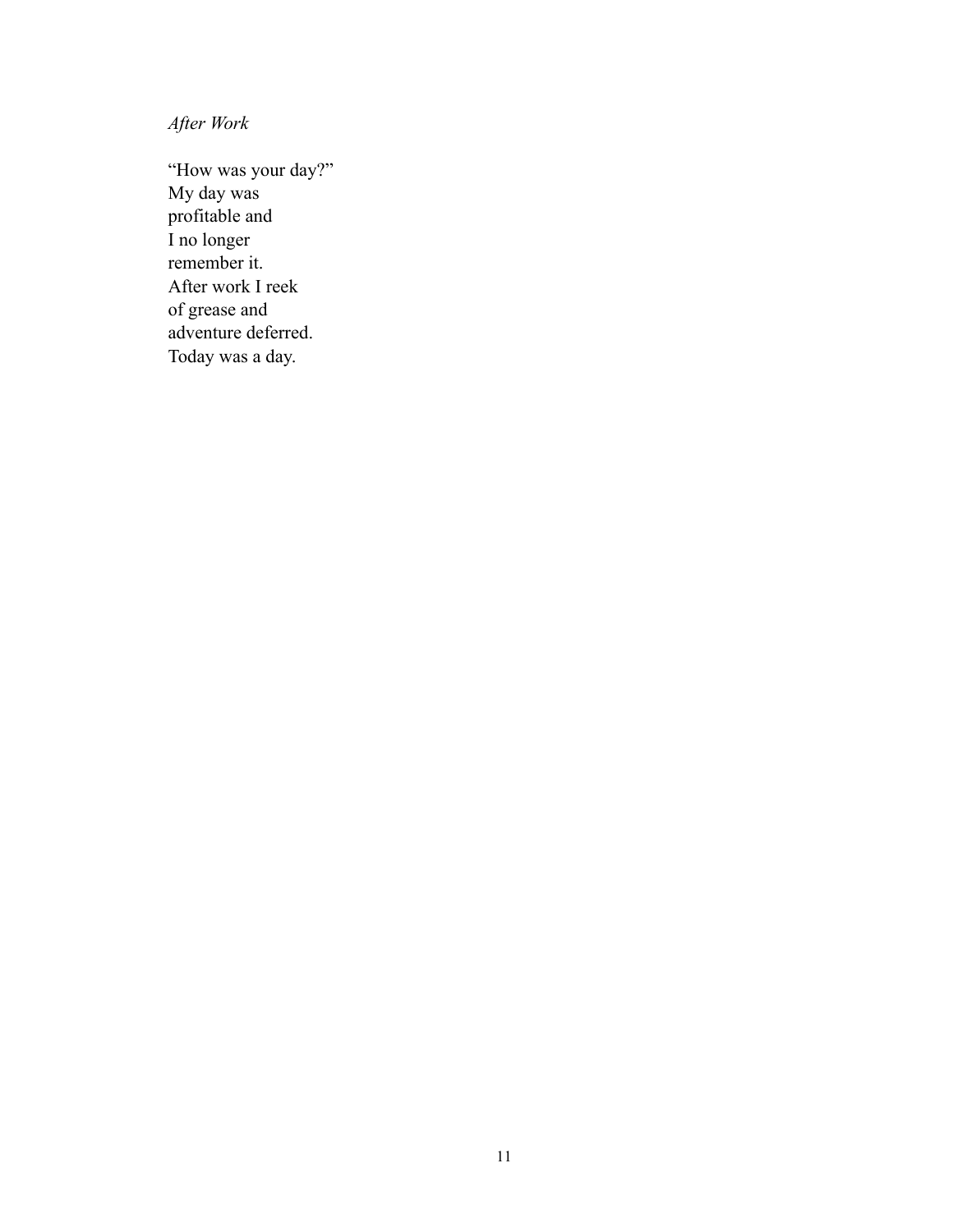## *Outside*

Night teeming with insect sounds and damp heat affords no relief but a cold bottle and pages between my fingers. Time downshifts and the night somehow melds. I have the moment right now in my hands, now in my teeth, in my breath. I am holding this moment for you.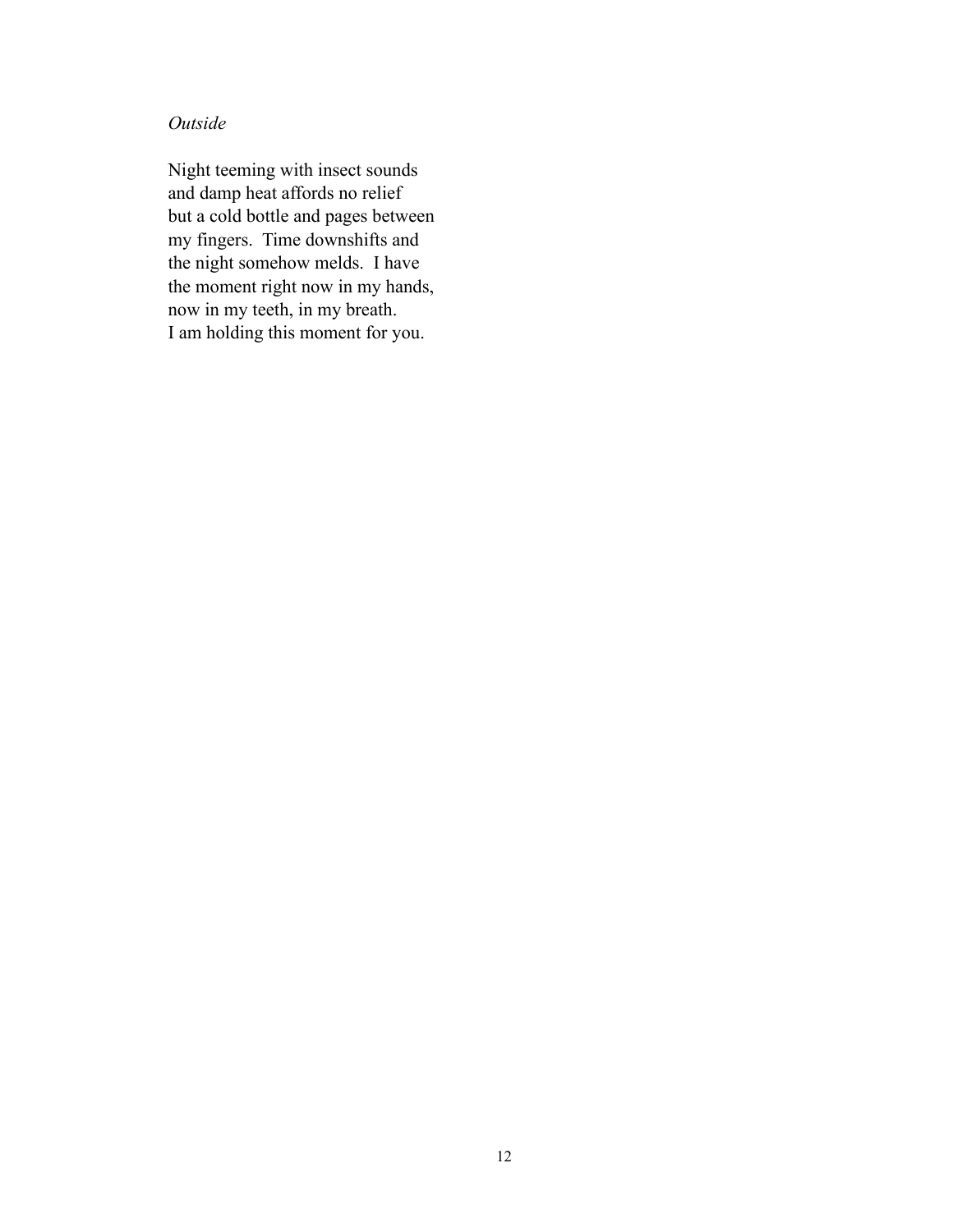#### *Jesse*

the box reads "#081423 Jesse Koran Cook, Remains 1 of 2"

A trumpet, a poem, a jug of wine, Dave and Eamon, the others in my arms: 12 or so friends, lovers, a family now with slow, quiet words in the dome of our solemn intention together with the realization that all he is is now here in us

I return:

A park bench in Kingston where we first met when he came home from the psych ward at Butler I read him Howl in Butterfield dining hall

I was Dylan in his stories but he was Dylan too books and clothes crammed in tattered guitar case hope sleeping on my couch or riding to Brooklyn or Westport or Topeka where he thought he got AIDS from a transvestite on a Greyhound, later to find it was Lyme

He told me his mother died of an overdose his father was (no watch and no quarters, forgotten man at a bus stop, drunk dreaming drowned) by his own hand

what took Jesse to that stranger's house in New Hampshire

where brain blown to smithereens by years of hopelessness and Lyme the old man told police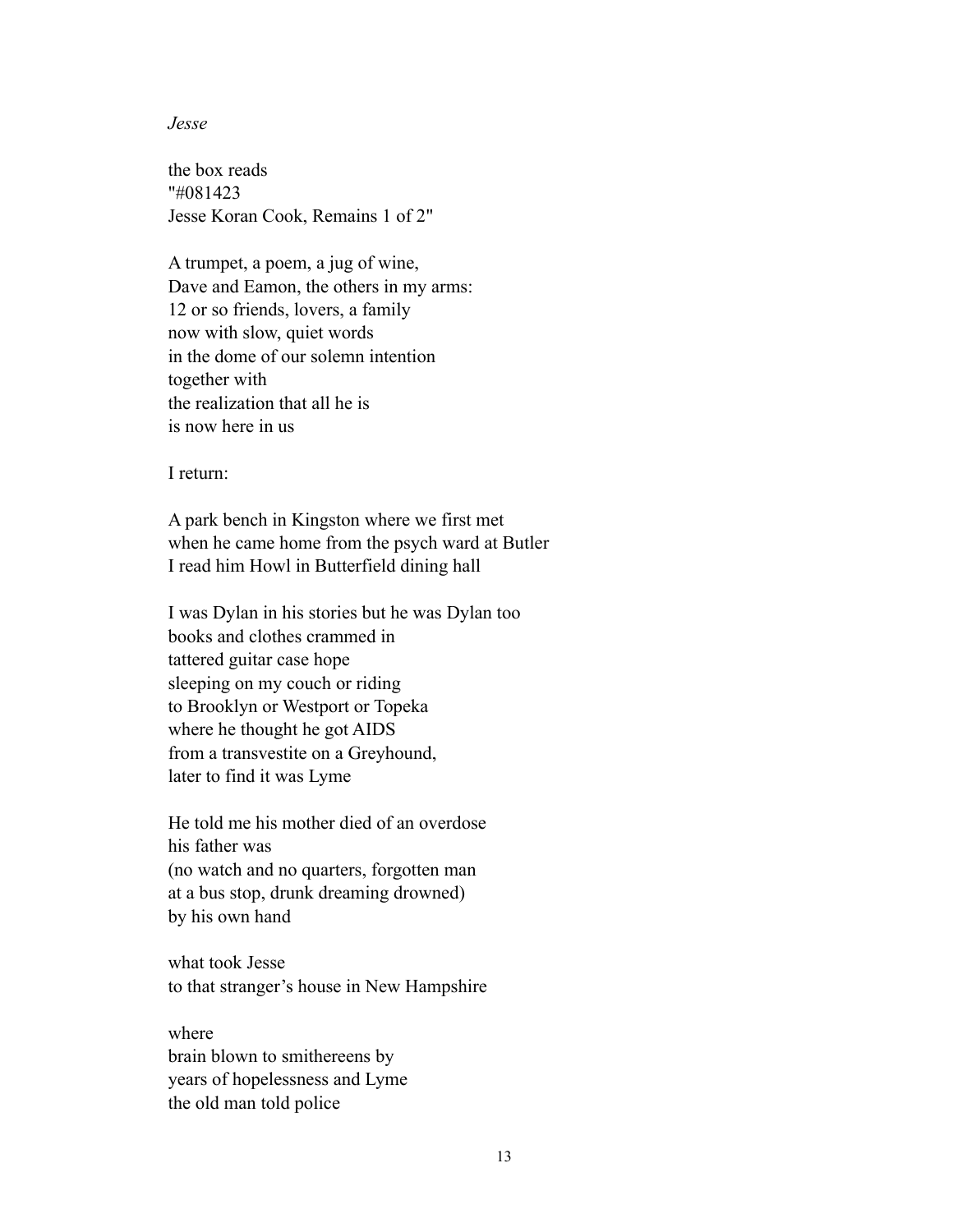Jesse'd held him all night at gunpoint, that the gun'd gone off when Jesse tried to give it up. I didn't believe it.

all those summers we swam in Narragansett Bay, sun glittering on his smile, now I have to get him in the water, to swim together one last time

strip down, open the box thick, clear plastic bag pound or two of gray-white ash pocket knife slits the bag wind blows puff into hand his hands hair breath skin sweat all of him deep, earthy smell of ash rinse with salt of sea breathe in his taste ash & water on fingers a paste glove withdraw a handful and cast him in the water dust draws the light ash murks water filled with his scent surrounded by his mist fling handful after handful upturn the bag sink down into him dip my head, rise, fling myself in the sea

a single note blasts from the trumpet: the water is cold thoughts are still and my own.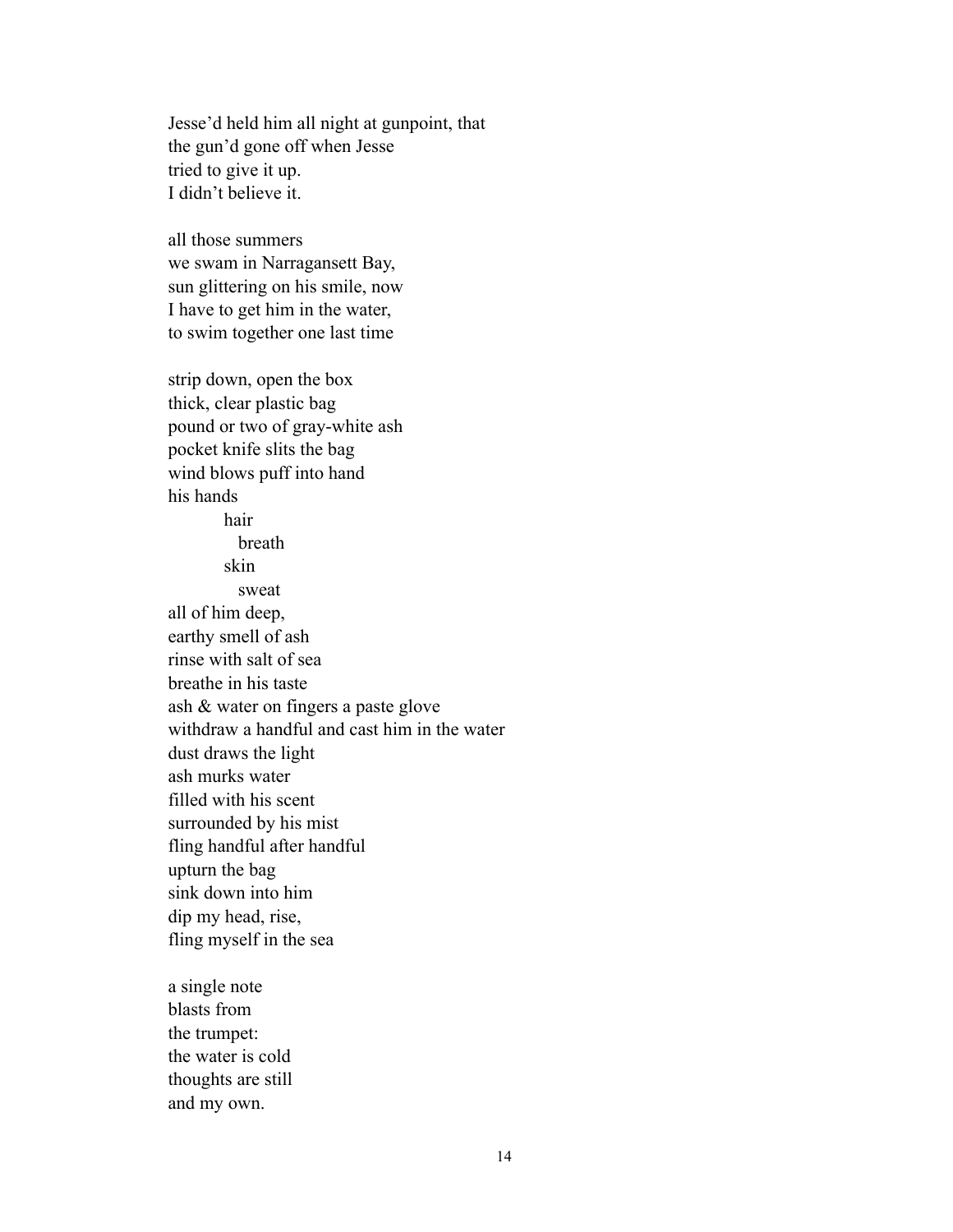## *The Birds in the Pine*

In the backyard paved in concrete and stones, the big pine, where the birds live, climbs the sky. I sit smoking, waiting for the moment, the lull in traffic in the busy morning.

Last week, I swept up the needles and pine cones, cigarette butts and empty packs and beer bottles, my roommates' desiccated jack-o-lanterns.

Now the yard is bare, ringed with office chairs and brick walls. I listen to the birds in the pine, waiting for a glimpse and wondering how they like the yard.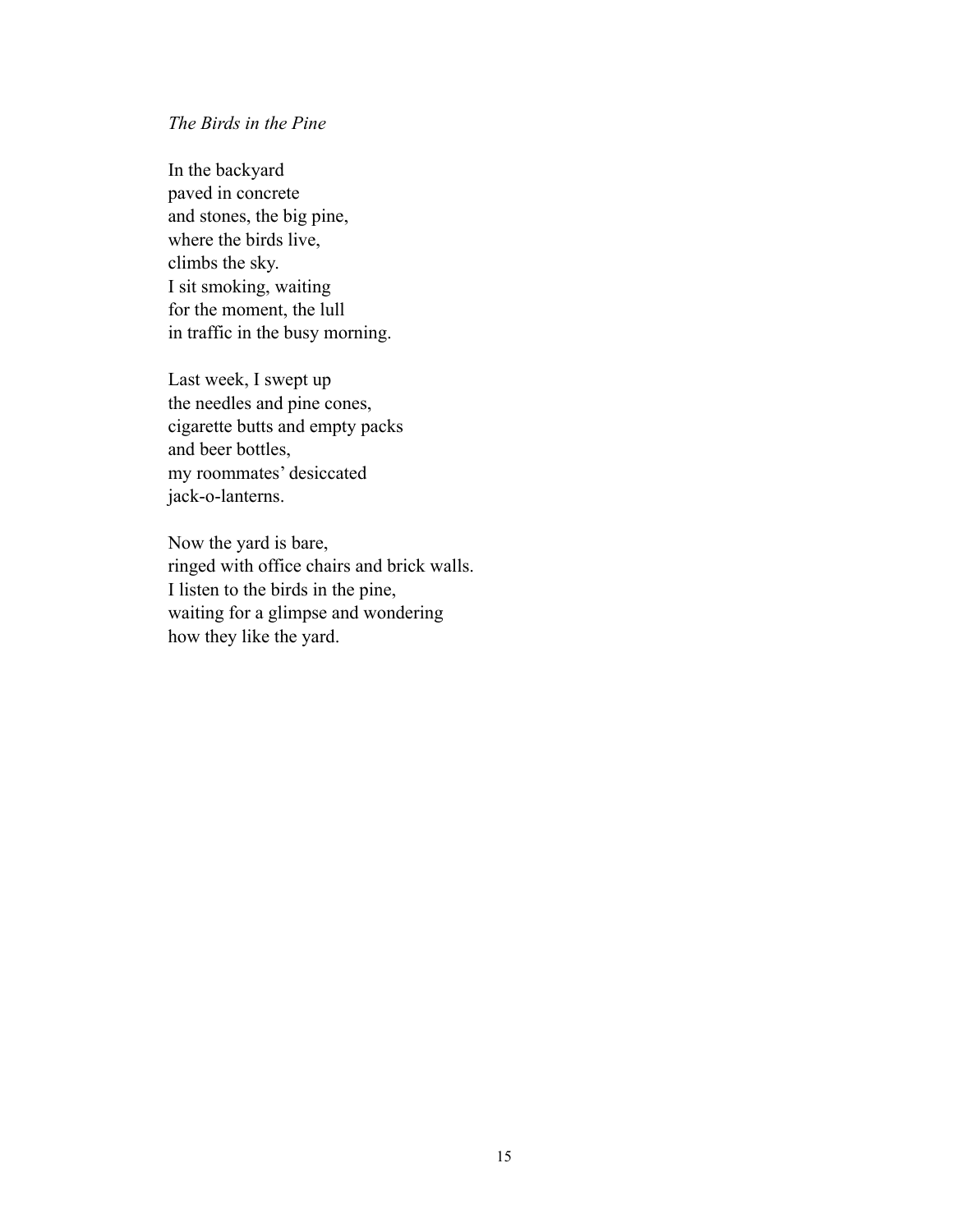## *Giverny to Bellagio, by way of Pasquisett*

Real and immediate diffusing light in purple daubed with muffled shadows. Dark water rusts a year's leaves, disappears my arms unfurl a surface. Ripples settle under branches, The reflections are velvet silver kisses. Dusk becomes a childhood, a world entire, intact revealed in glimpses. The water takes me, floats me in enigmatic memory until the colors draw away.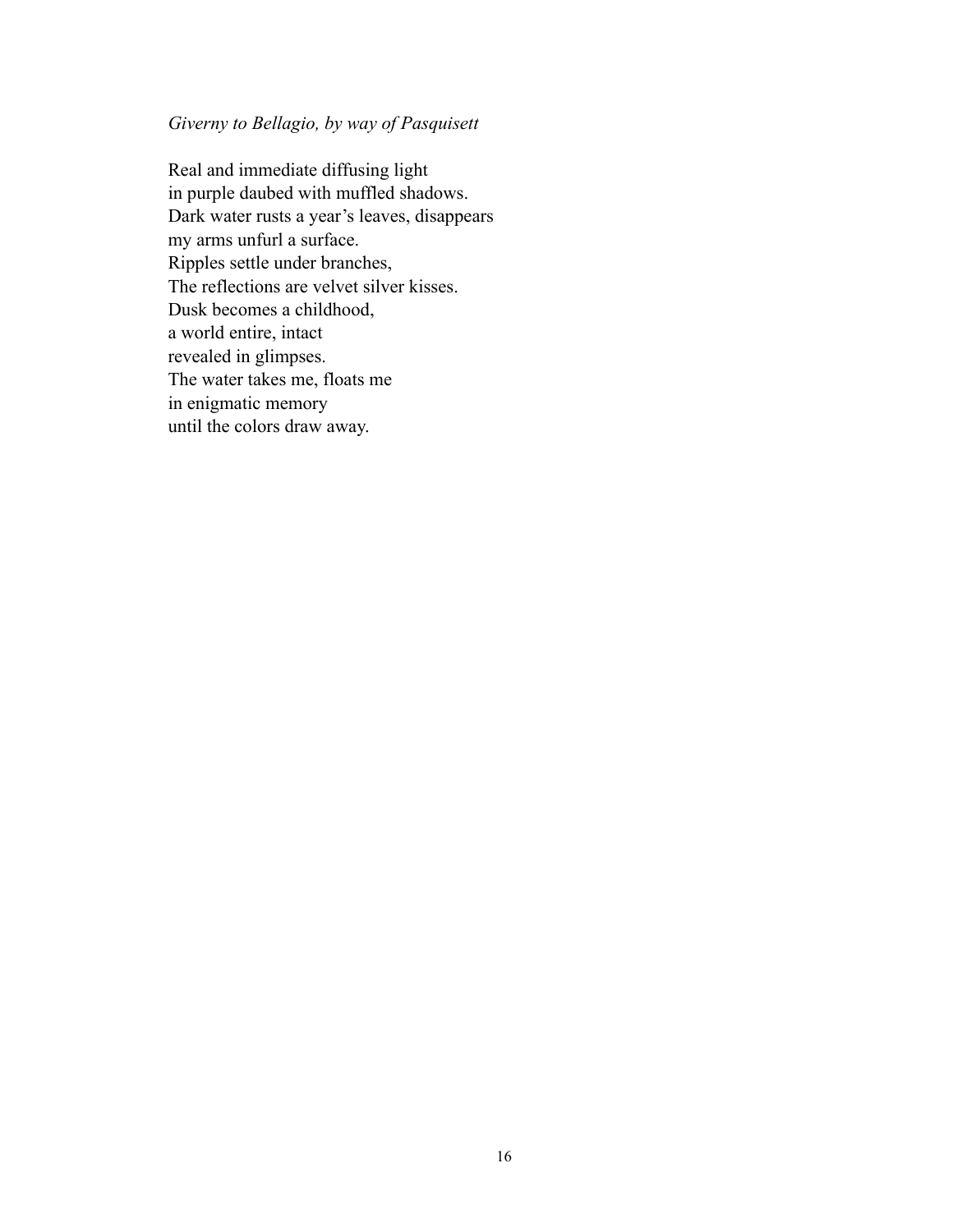# 2. Communiques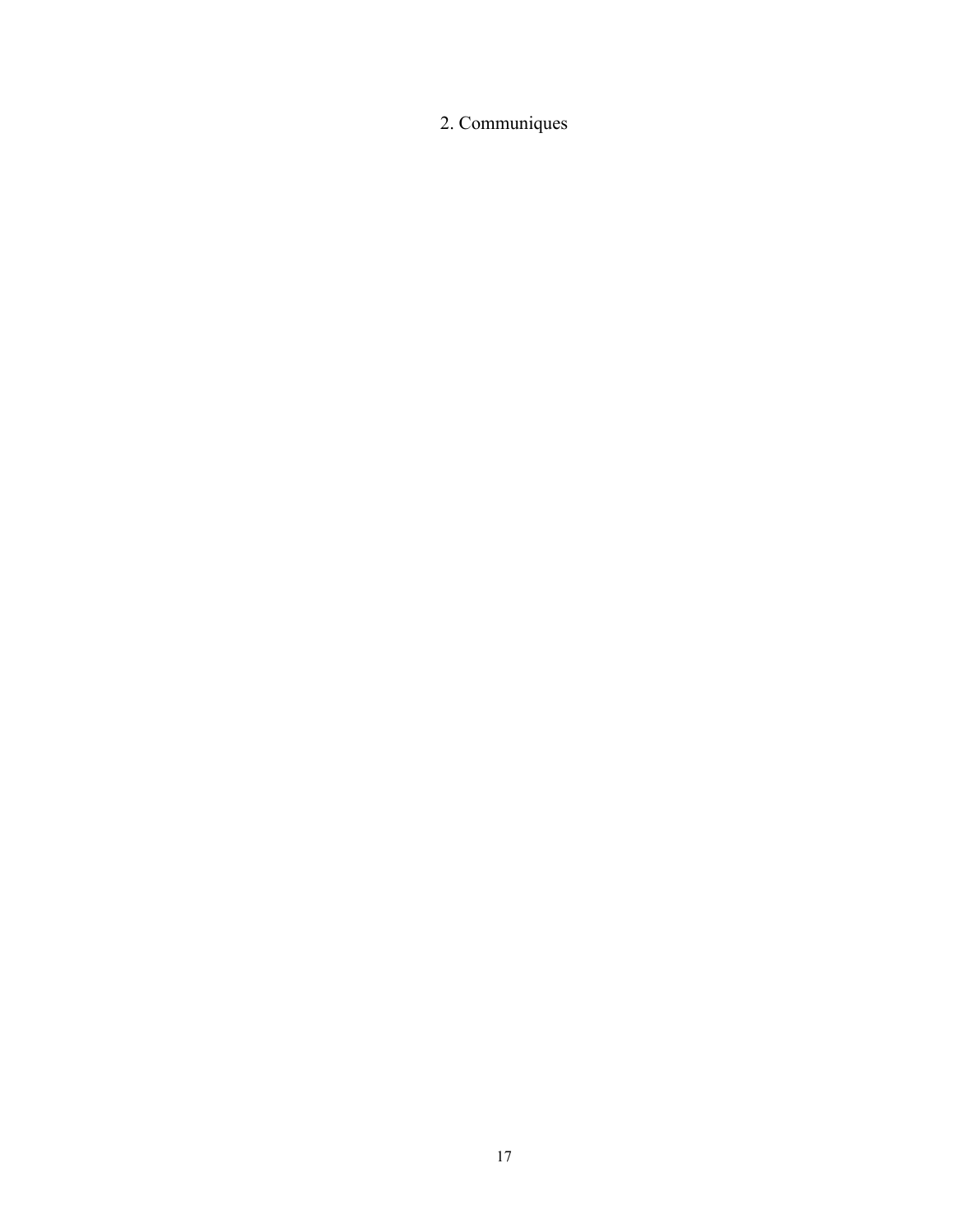#### *Immediate Generation Before a Current*

Only way to poem is by goingmaking motion, words to will: in their slide they instruct, symmetry time's bandit. The regime is in fact defined at the frontier, ever-changing.

Life does not stop words do not move do not let us touch. As unconscious as one-must-follow-the-other, broken brake; A whirligig theater of its own inner workings, It goes because you go.

In poems I suffer the parting of words from ways make light of the trill, the thrum of being thrills glitter of glass speaks her own letters; I keep time with silence.

Inner being was never more a mirror than when we lay on the grass and spoke in slim green tongues.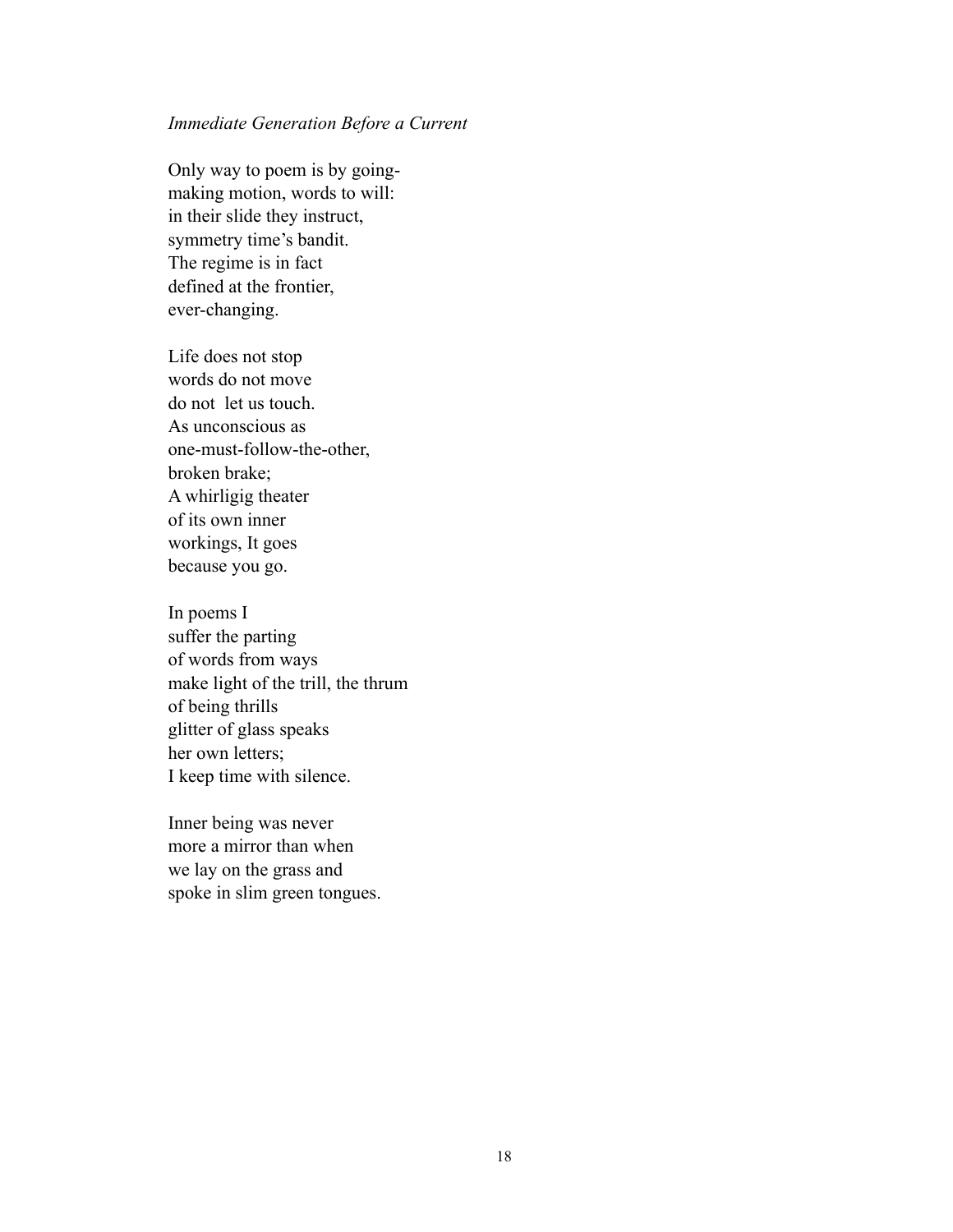#### *Without Alternative*

Ai! ai! we do worse! We are in a fix! And you're out, Death let you out let you out, Death had the Mercy, you're done with your century, done with God, done with the path thru it —Done with yourself at last—Pure—Back to the Babe dark before your Father, before us all—before the world—

Kaddish, Allen Ginsberg 1961

In language madness is an error without alternative.

As soon as we say it is said swept from lips irrevocable letter superseding a better world.

Life does not stop words do not move do not let us touch. She was sliding you see no matter what doctors or son's love said. We think in what is said what can be said. Nothing can be said for Naomi not anymore not really.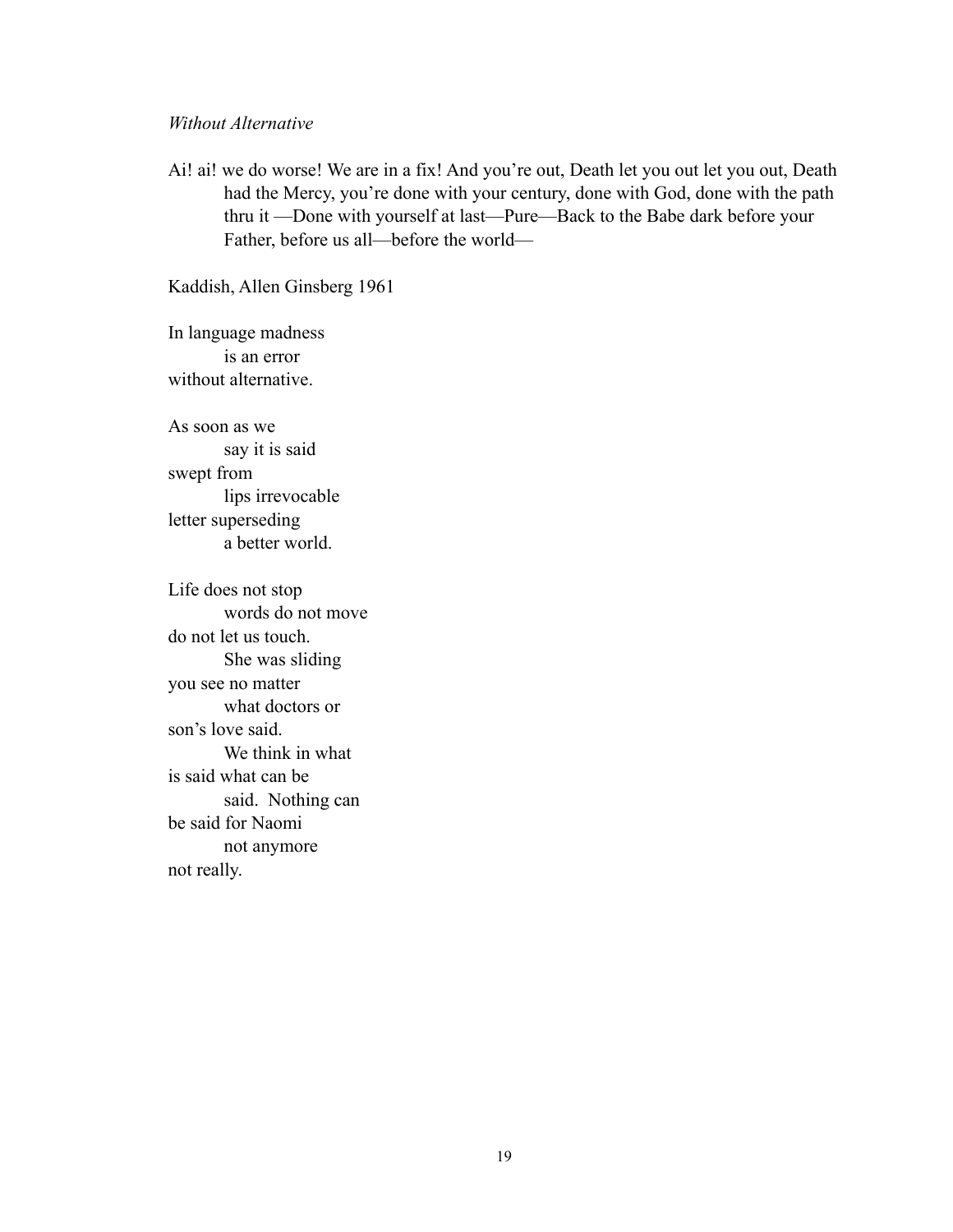## *Mind/Body/Work*

Articulate constellation speaks makes itself known mending light in the center of its fissure, emits what passes through generations untouched.

Embodied in our common medium in time and place our particulars mark us, determined values necessitate, tremor of body extends finds its limit in what can be named.

Timeless aspect in the body, breath, eye, the movement of blood, the memory of hands, words suture our selves to common human yearning.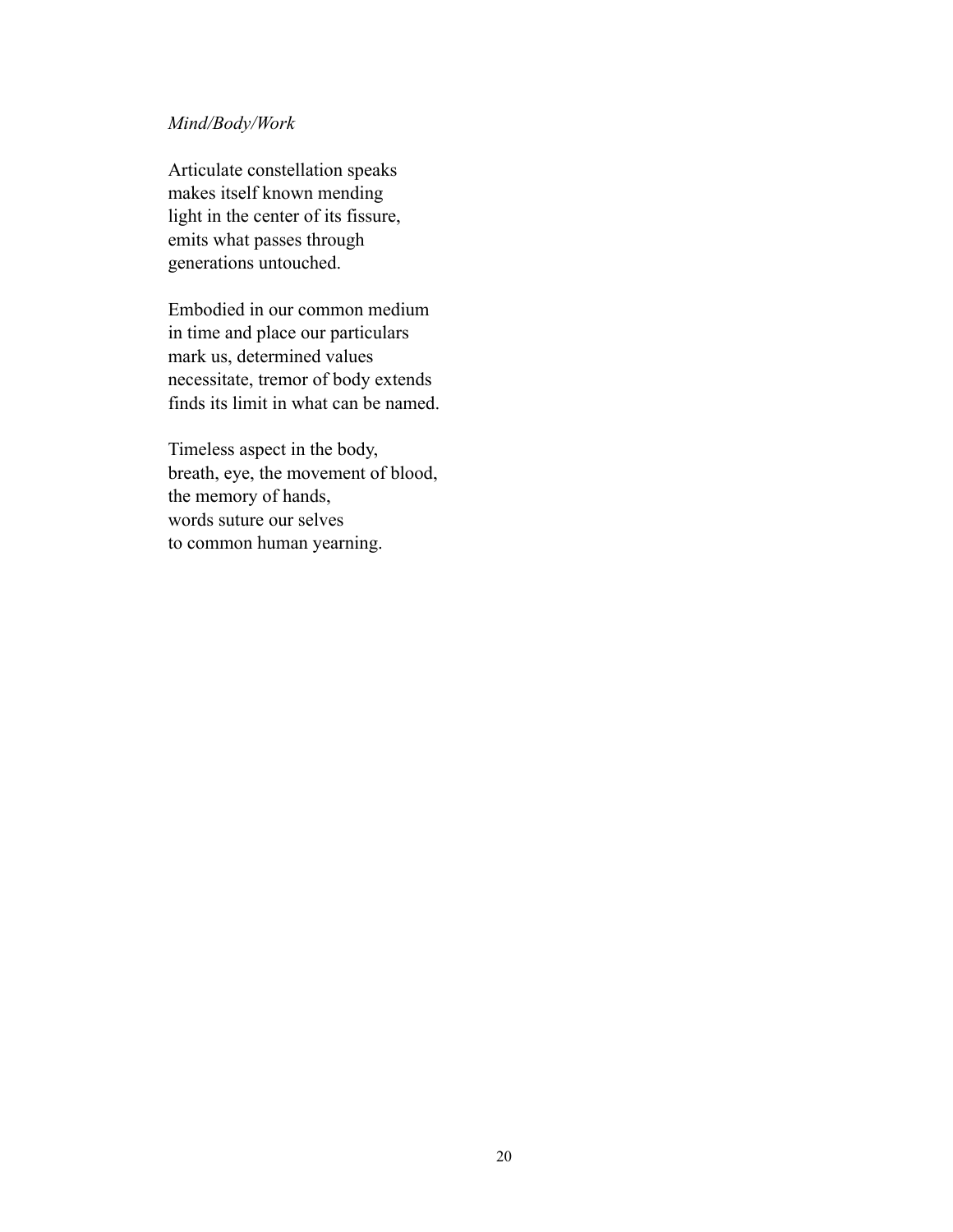## *Love Poem*

Enter, she said Enter me and see my inside, I said. There is no inside not really, not one we can know, only another surface and an other. She does not trust men, does not trust me, by extension. I insist and we weave our lives together and worry the loose threads. She does not believe in hope, excitement, happiness. I do not believe in money, future, myself most times. We call this love and so our love is woven.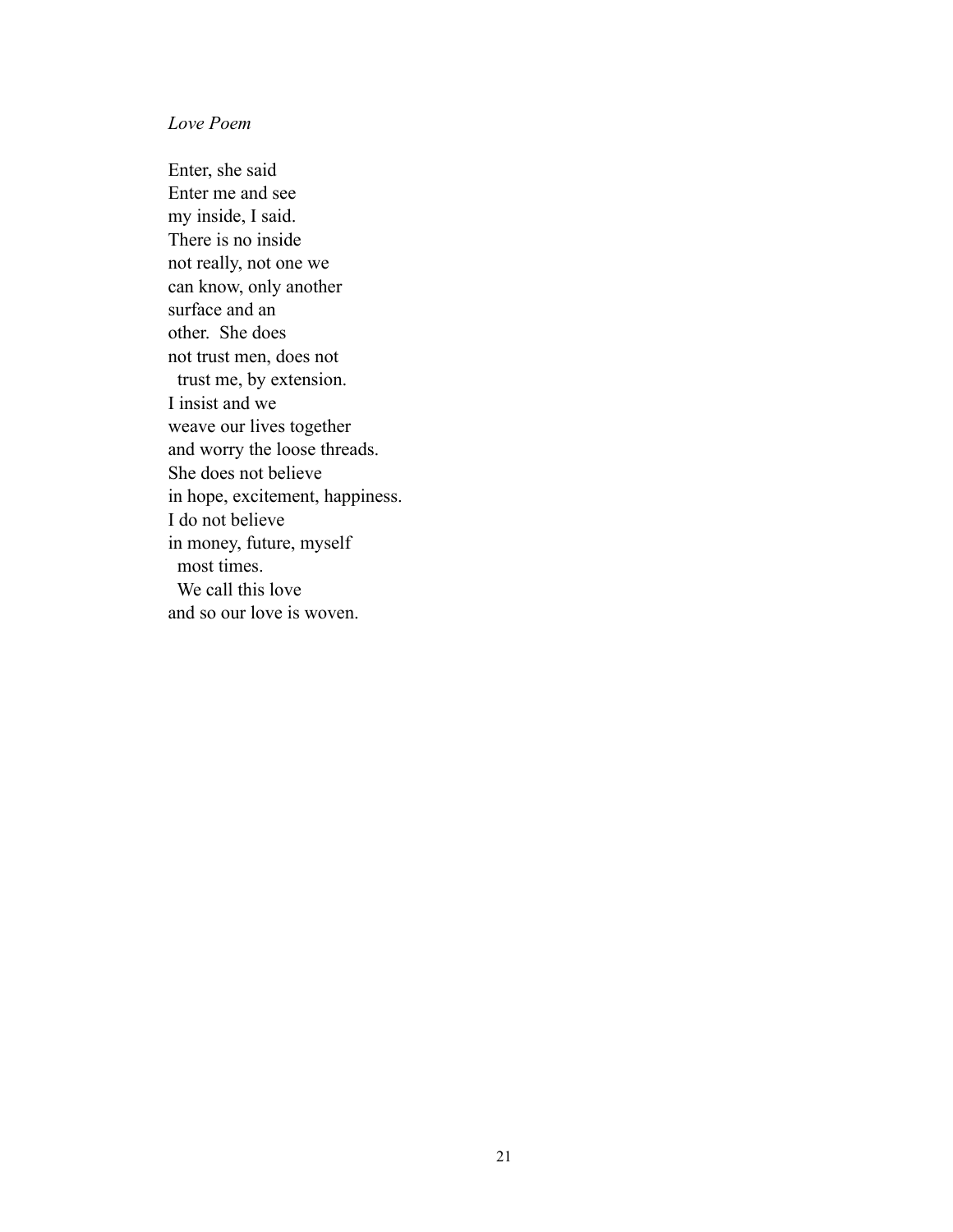## *Beer Goggles/Rapture*

Summer city drown in beer become brighter draw eyes to back-lit sky: Lose selfconsciousness, become more aware of surroundings hollywood buildings city set-piece with spring's green gold in whiskey streetlights pale moon desires spring up unmitigated in frantic rising night.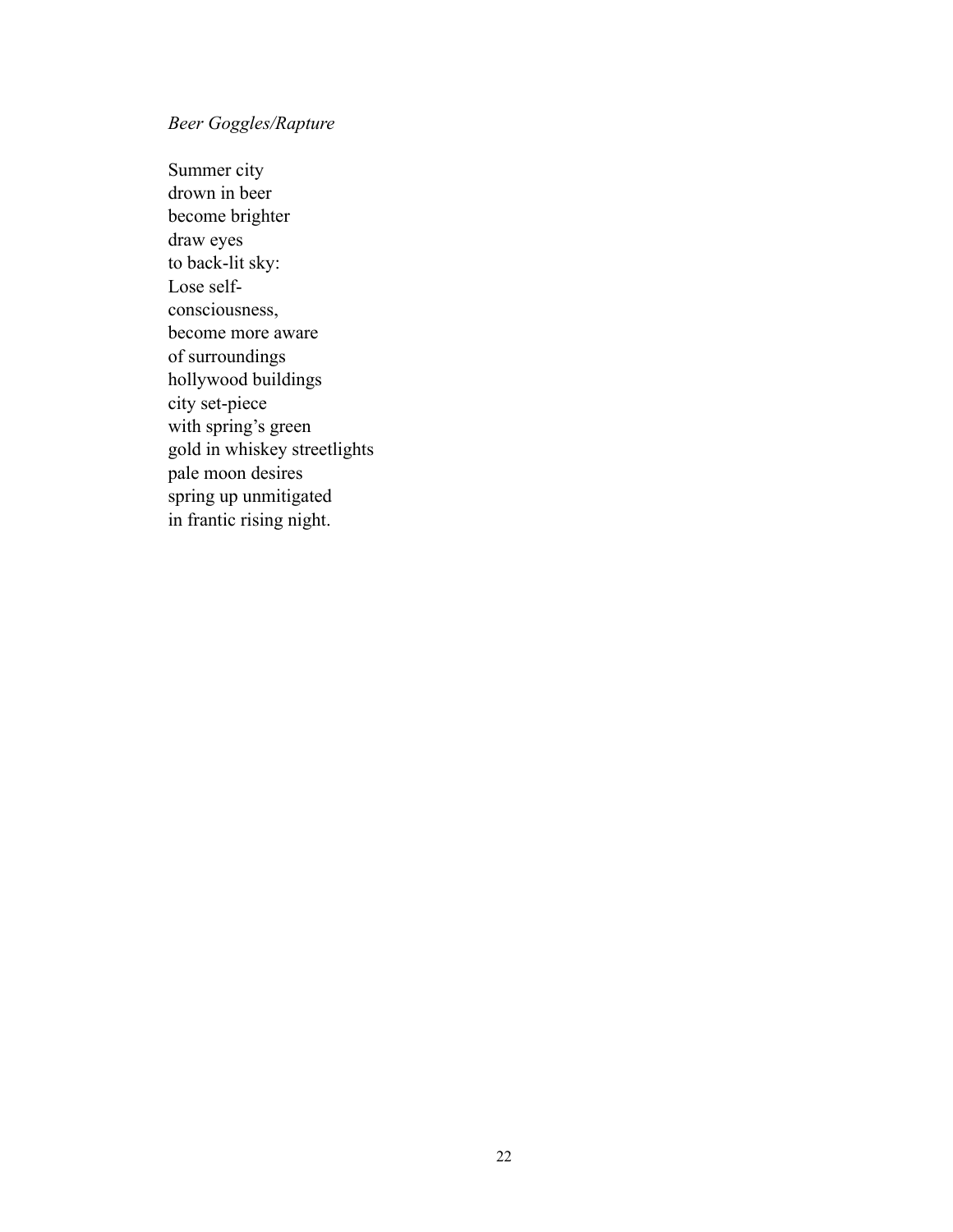## *Sophistication*

It was necessary to afford the other with a certain limit of trustworthiness lest we really be talking about nothing at all!

Which is to say: we were arrogant and believed in nothing beyond our own noses.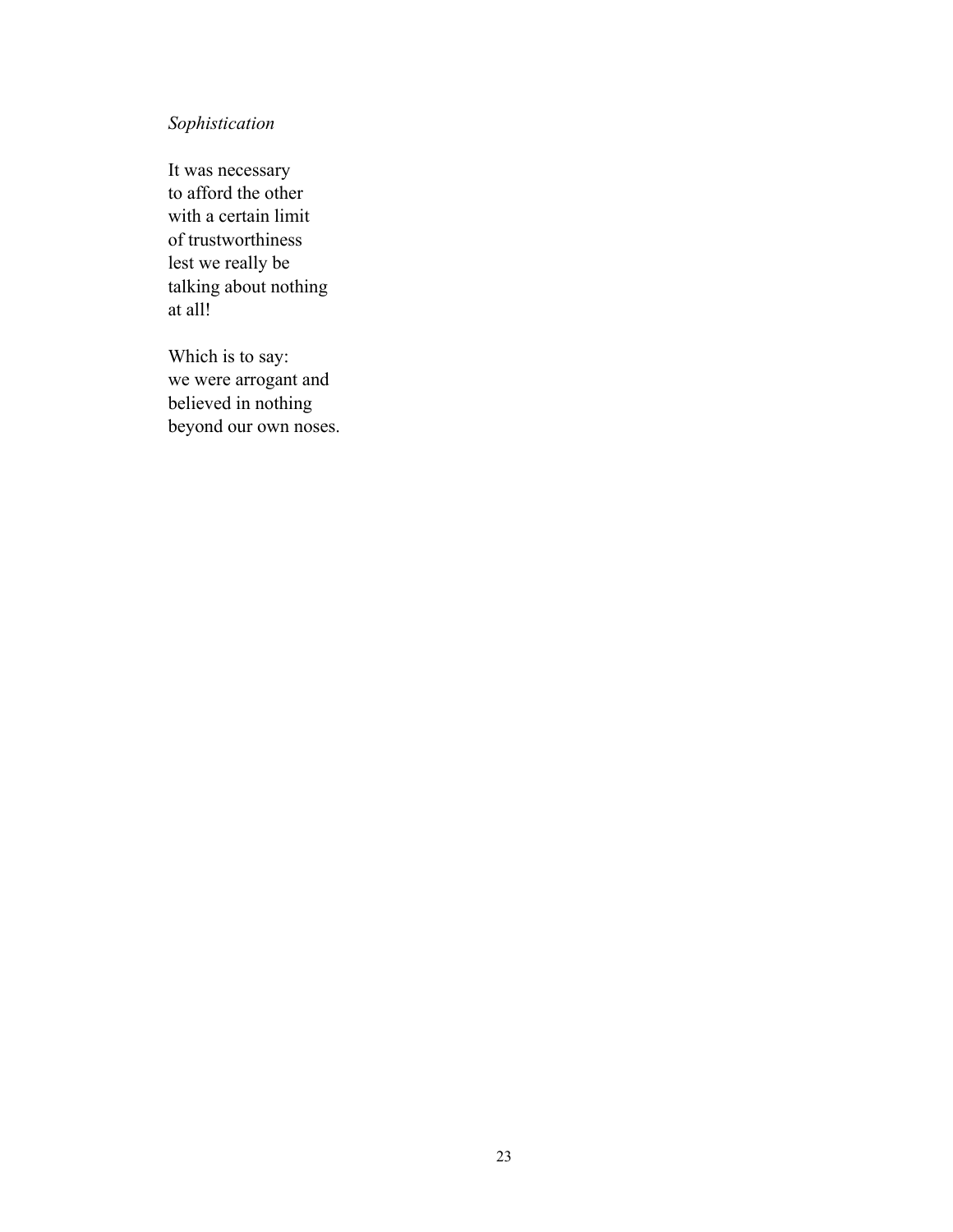## *Montreal*

Eyes opened by glittering in the cool night on centuries-old stone and cultural neons.

Somehow venerable in this light I see a new country.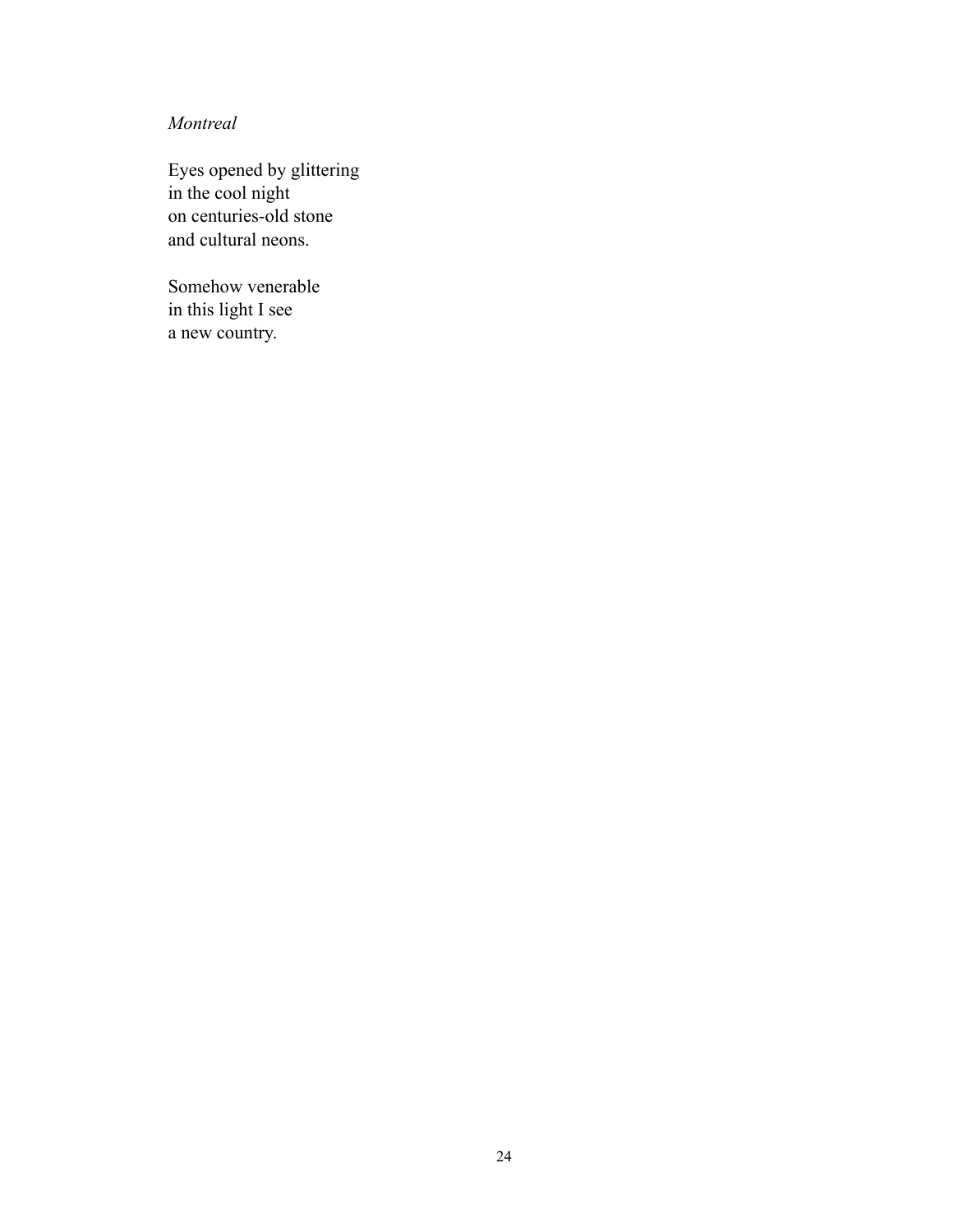#### *Trait and Divide*

I

In writing we speak absence. We cannot refer; at most, we approve the word with comfortable reference reassuring.

Certainly the word living or dead has its own creative turn of mind even more oblivious than creative genius. We know, or think we know the enormous mass of writing that appeared the language method habit

we only conclude we are unconscious we are as inevitable as what passes in our minds when we feel our minds in their work. One of the facts that might come to light is our tendency to insist upon the peculiar immediate something without which the dead assert their immortality most vigorously.

the only form consisted in immediate generation before blind adherence to its currents; repetition is a matter of place,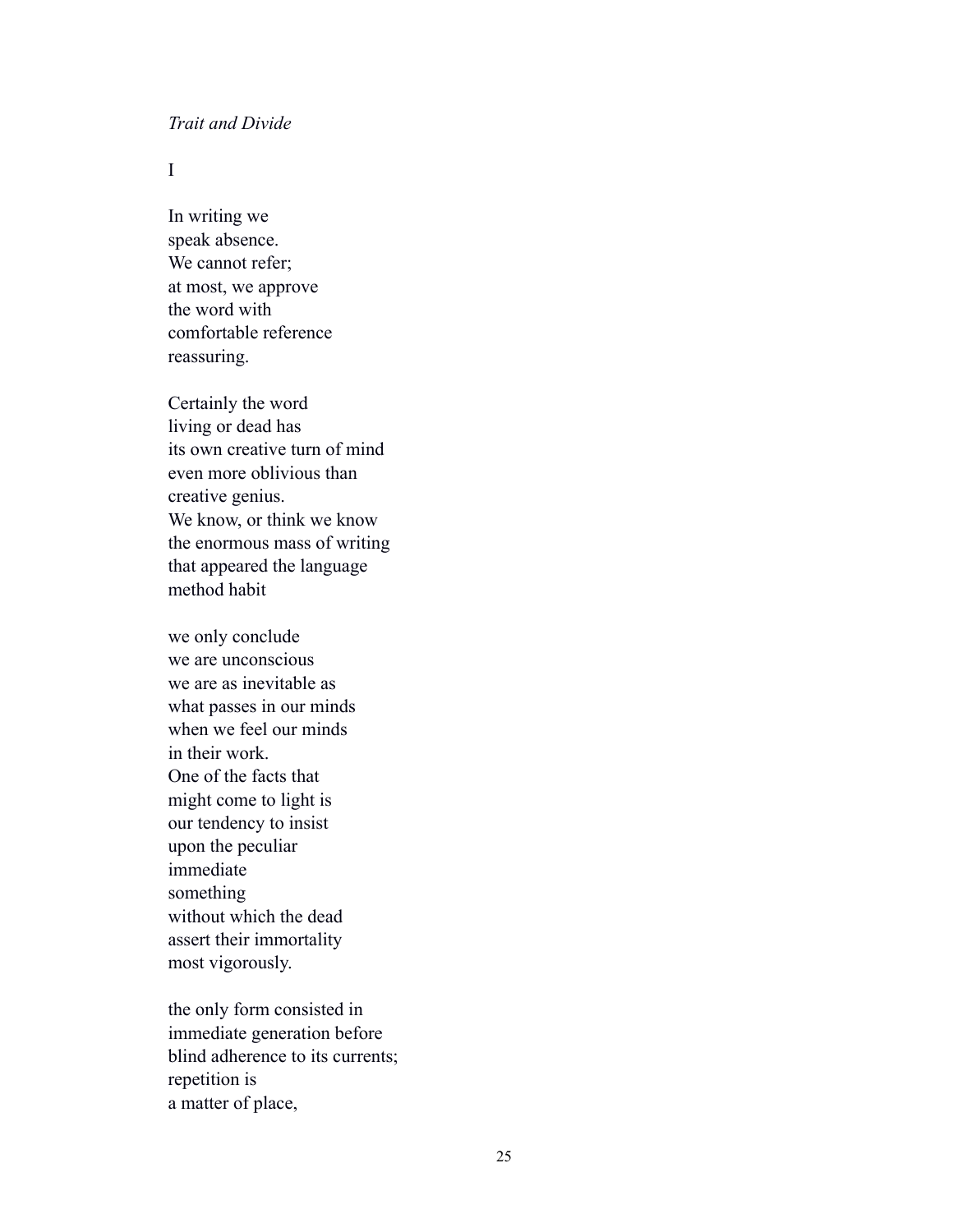indispensable to anyone; it involves perception, only its presence compels a man to write with his bones with a feeling that the whole of literature within his existence composes simultaneous timeless acutely conscious place in time.

poet has his meaning alone. the dead cannot value him; for contrast, you must set him among the dead. he must cohere simultaneously all existing monuments form an ideal order of new (really new) art before existing order is complete new work arrives; for order to persist after the supervention of novelty the *whole* existing order must be altered; relations, proportions, values readjusted. Whoever approved this order must be preposterous. And the poet is aware of this.

Be aware that he must inevitably be judged, amputated, worse than dead, judged by the canons of dead. for new work to conform it would not be art. the new is more valuable because it is a test of value infallible conformity appears hardly likely to find one.

To proceed to the poet: he can form himself on inadmissible experience.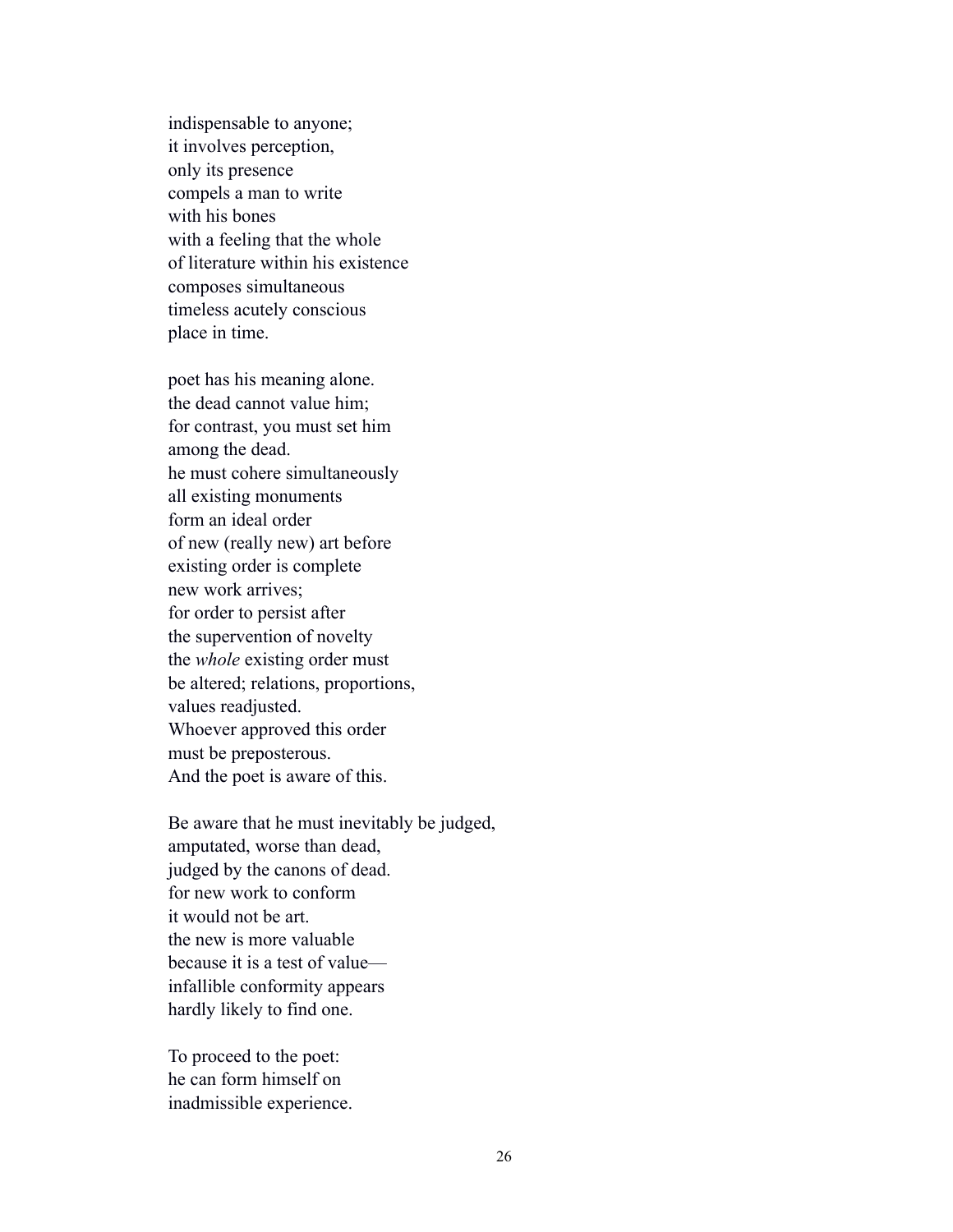The current does flow invariably but must be a mind which learns in time to be his mind a mind which changes, abandons nothing *en route*. This development is an awareness awareness itself cannot show.

Some one said: "The dead are." They are that which we know.

I am alive. doctrine (pedantry) deadens receptivity, sweat more essential than history.

surrender of the moment to progress is extinction of personality.

depersonalization is science a platinum chamber containing oxygen

#### II

Honest and sensitive we attend to the poets; if we seek enjoyment of poetry and ask for a poem, we shall find out the relation of the poem to the living whole the relation necessarily at liberty to enter into new combinations.

The catalyst; the shred of experience is the man himself, more completely man who suffers and creates will digest and transmute the passions.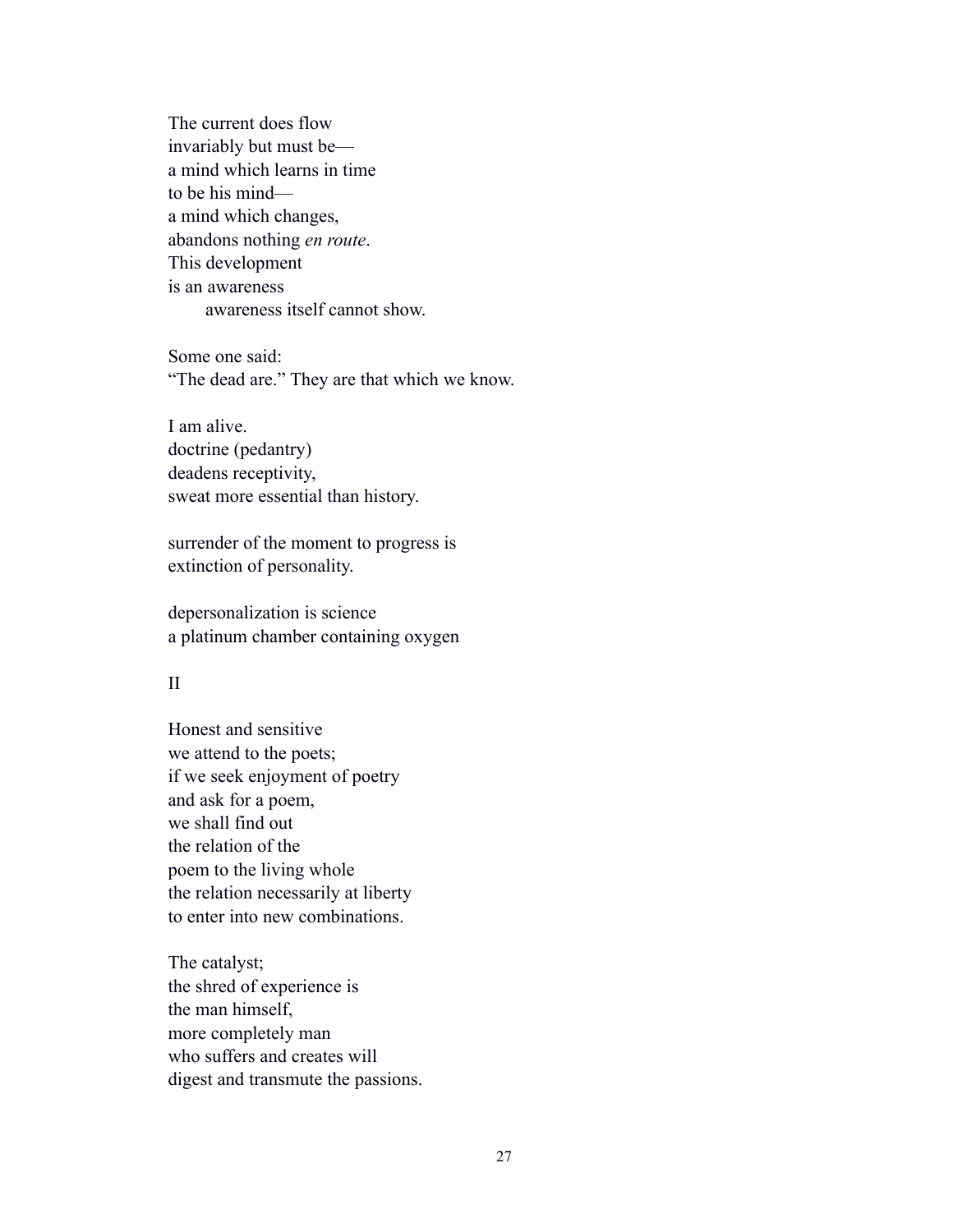experience will enter presence catalyst effect of experience different from any art inhering in words or phrases the final result evident complexity an image, "came", arrived for it to add itself to numberless phrases until all particles can unite to form a new present.

the combination of sublimity and process approximates the fusion of the absolute nightingale.

the metaphysical soul a peculiar negligible man

a passage in darkness:

death

Shall be revenged

the silkworm does undo herself

to maintain the poor bewildering highways

between the lips

this passage (if it is taken) is evident: it destroys the dominant affinity to superficially new art

provoked by complexity eccentricity novelty it discovers the perverse unconscious where conscious ought to be Poetry is not an escape; it is not what it means.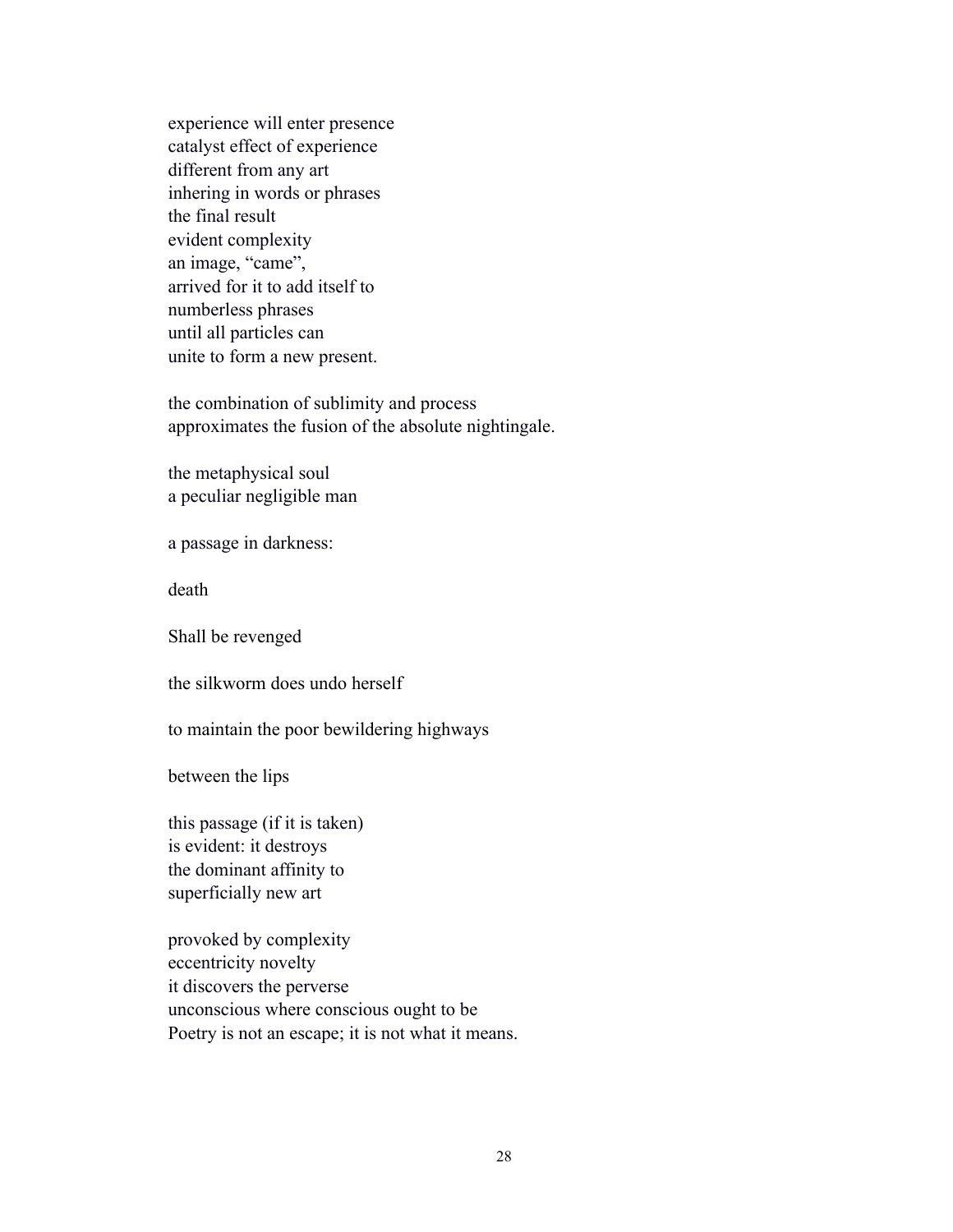the frontier of poetry is a juster expression of life in its present moment of conscious living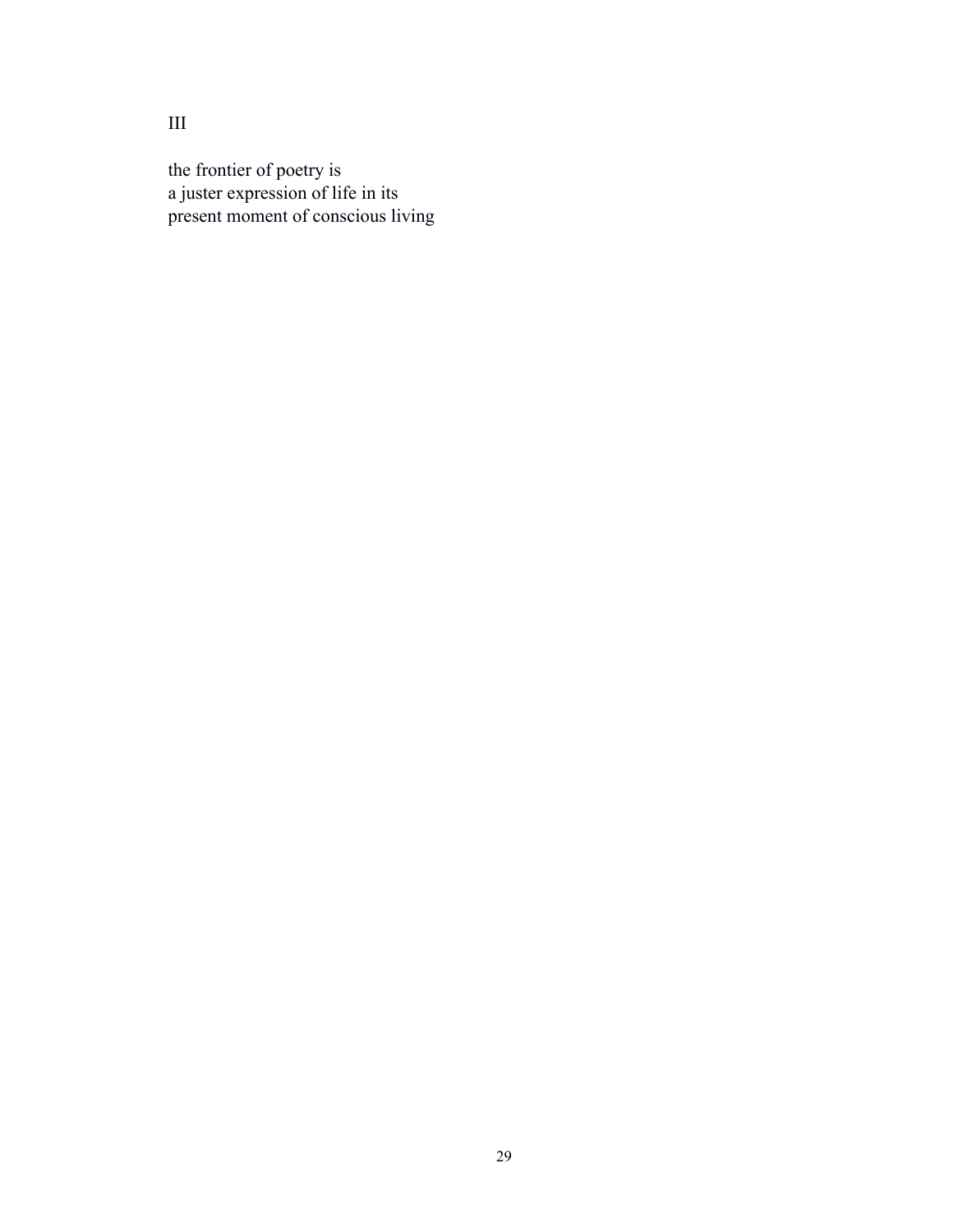3. Vi(t)a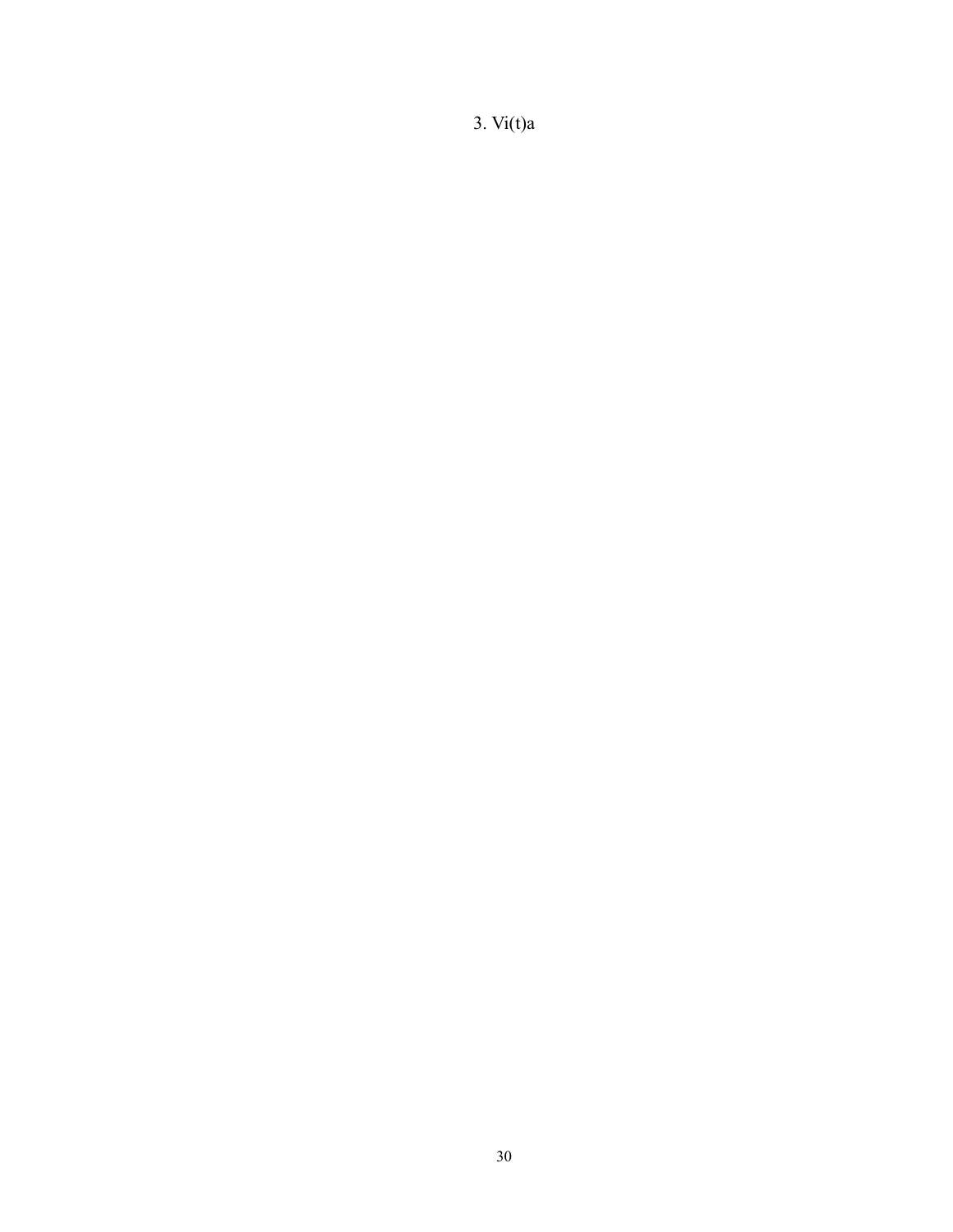#### *The Current Unfolds*

The sea does not care one drop for the human dramas of life and death. Relentless waves break themselves on the implacable shore of sanity, a scarred and mute beachhead. Everything I hold dear, anything I ever held, or tried, with my wretched, grasping mind, I watched the ocean devour with roaring mouths afroth. The rise, the crashing climax, the denouement of foam lappingit is in this that we lose every tiny piece, every grain of sand. Sliding away unnoticed, after the crash and under the foam. Erosion suffers reason the enormity of life and slowly the foundations crumble.

I float back, drifting, as one will drift to sleep. Behind me, a trail of thoughts, A ships wake, a wave, A silver trail to the horizon dwindling until there is only one trail only a wave, a current. From that stream issues beautiful music and unearthly light, and for awhile, all is light and music.

We are strange questions, who answer ourselves in the asking, and the lights, which are all-enveloping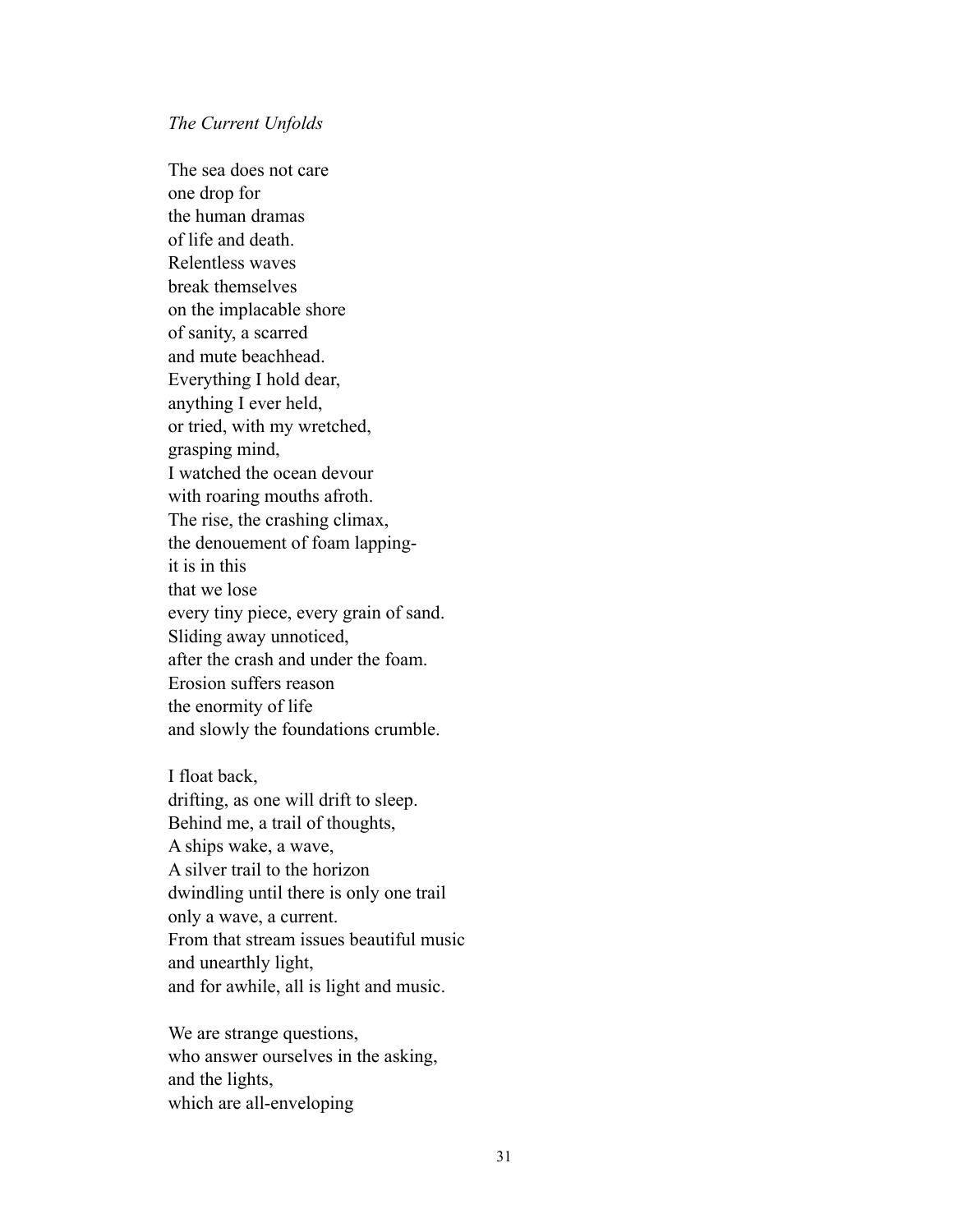become distinct and temporal in my doubt. The music becomes a rush and the current unfolds, rises up, great and terrible into a wall before me. Borne up, carried into the heavens, and cast down like a thunderbolt onto the beach, I lay still, breathing.

Slowly, the small waves come and take away, grain by grain, the sands that hold me. Someday, when all has been washed away and there is nothing left to take, the wave will never falter. There will be no ground to break upon and no sand to be carried away,

and it will curl and crest forevermore.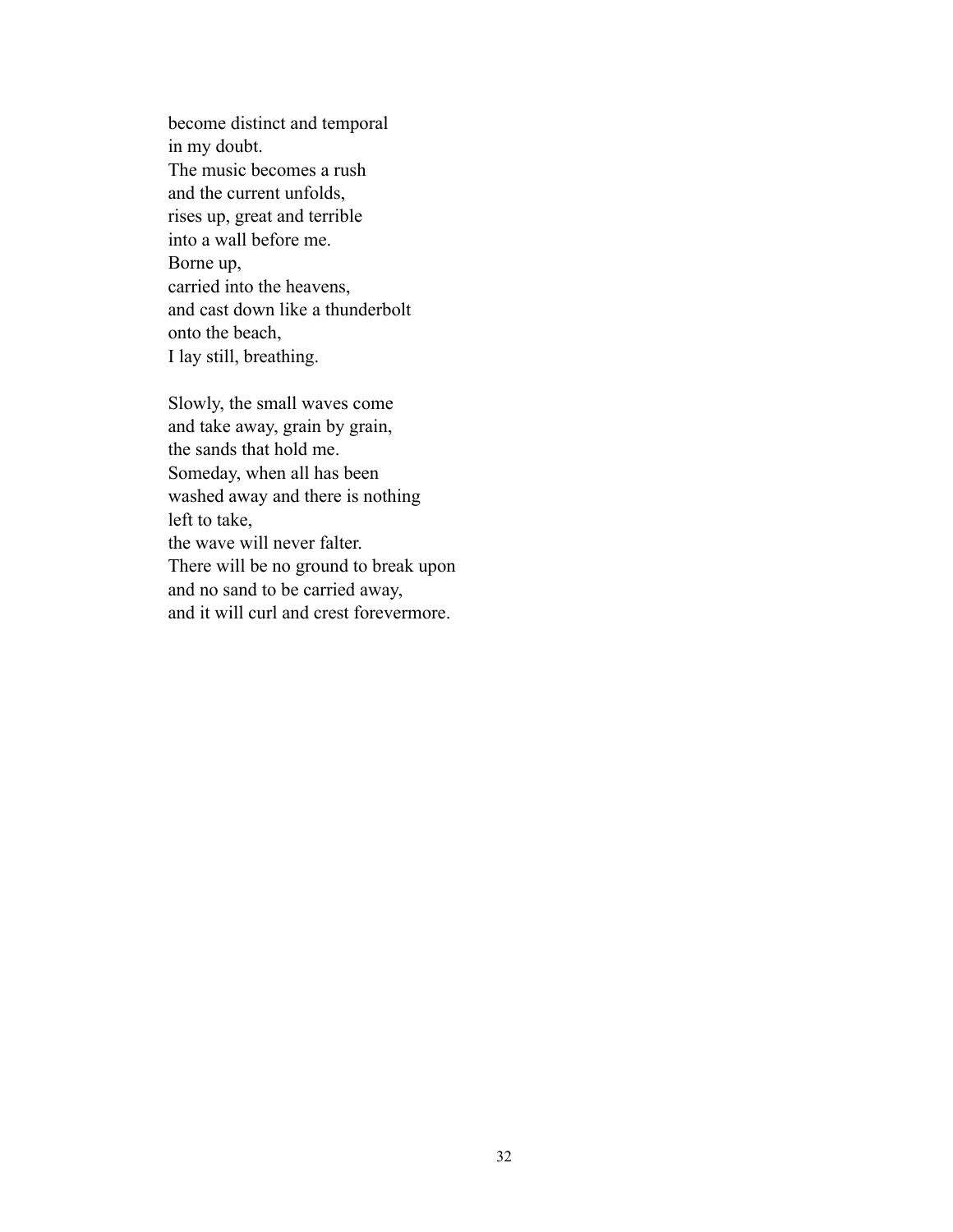# *There Are Moments That Hang Suspended*

There are moments that hang suspended.

Watch them slide, glistening, riding a green vein falling into flight.

Time's mirror broken the impact released

riding the first wave green across the glass.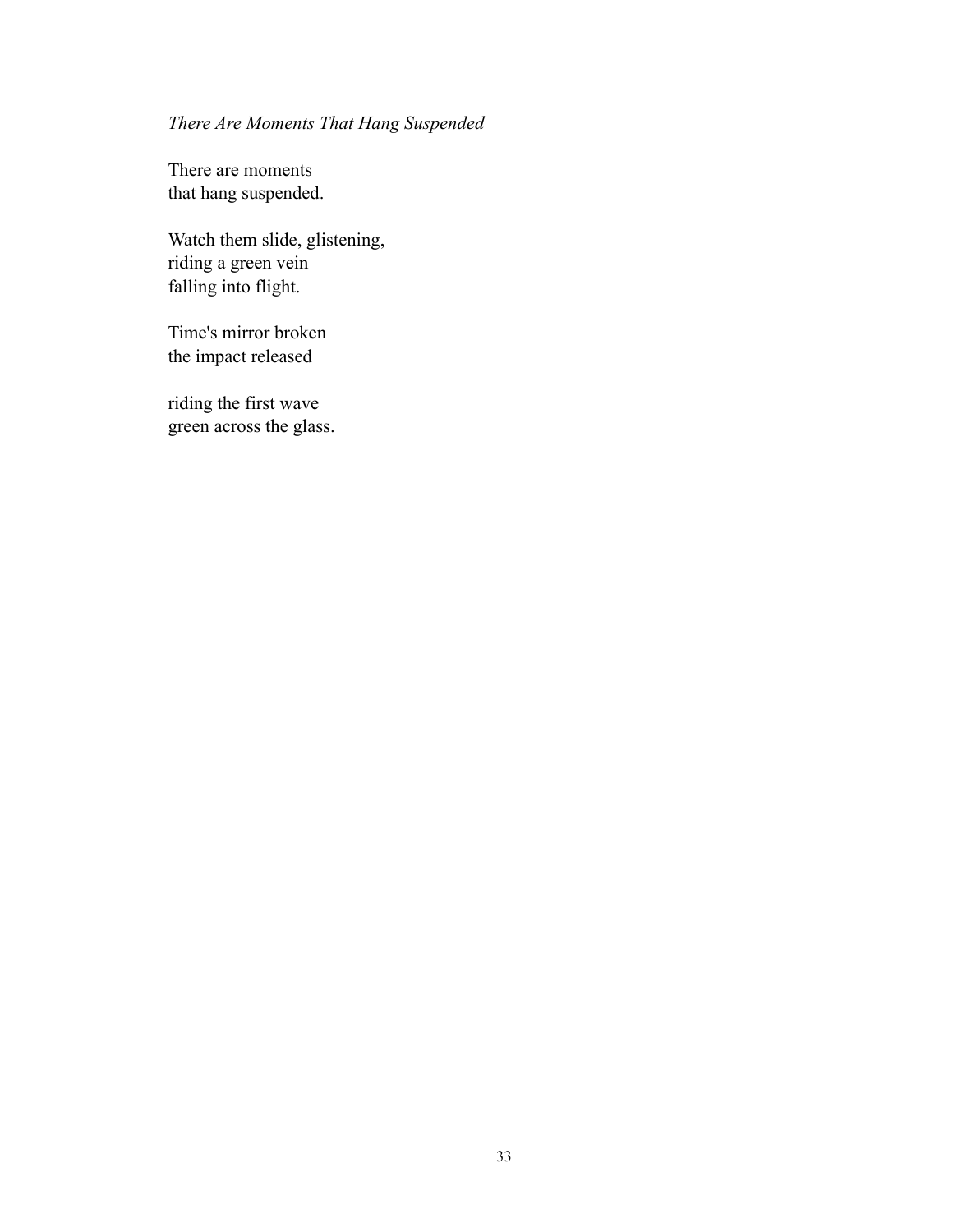## *Big Toe*

Big toe makes balance, points where to go. Vector streaming to ancient lake, to eyeball, to dandelion.

Stubbed most often, blood streaked on linoleum stream of curses emanates. Nail falls away yet the wound closes magically--returned to coherence, to balance, to touch the springy earth.

Without big toe, I would be falling over: Swimming in circles, cycle strokes lopsided, one foot ginger, other missing the easy rhythm-- No dancing, I stand to the side-- Wallflowered by my clumsiness. If I curse you, big toe I curse the world.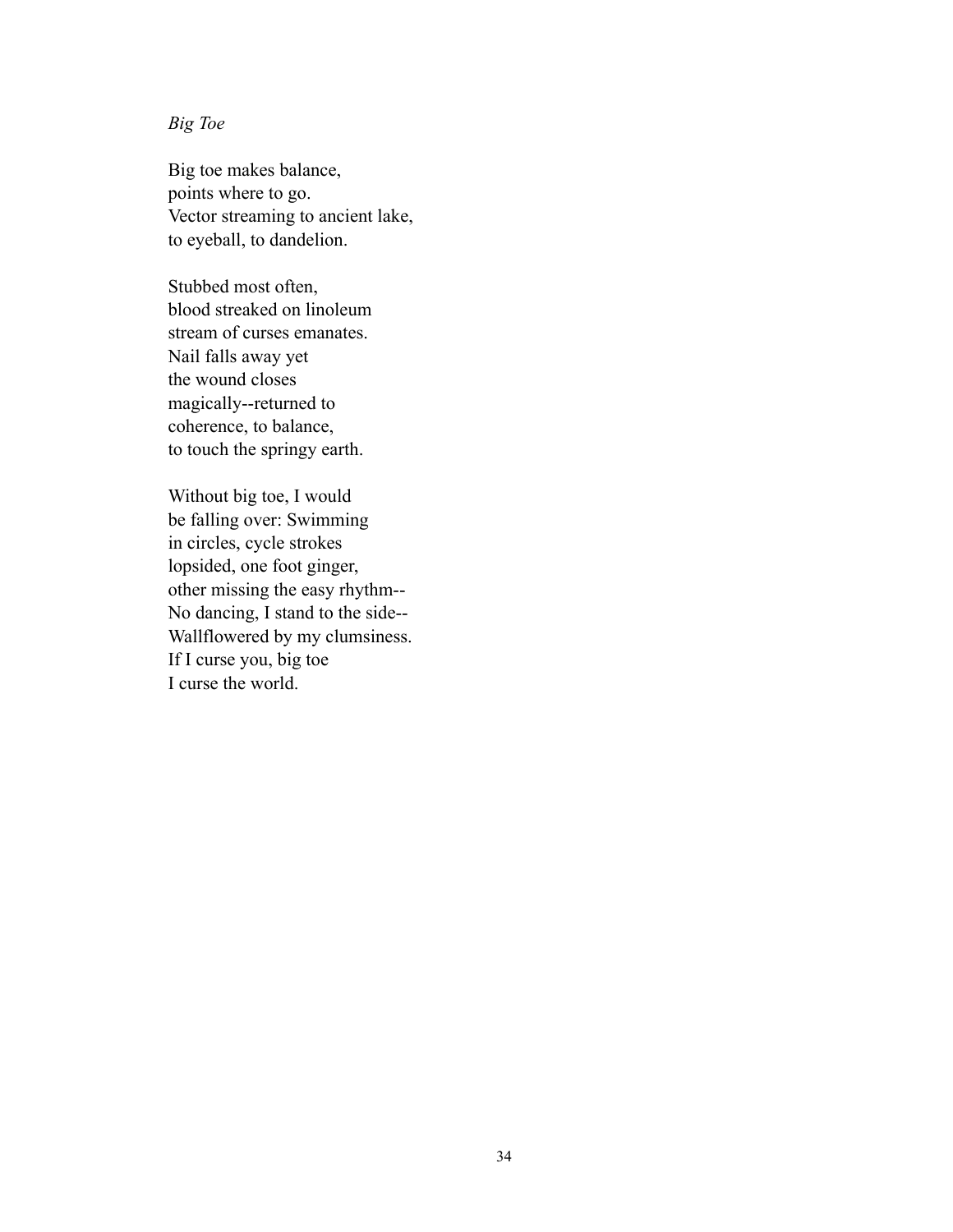#### *From Spring and All*

From a running stream the flies bzzzz and a frog heard plops somewhere behind me. Above mountains rise containing all the vast Vegas valley, a panoply of lives and money light and electric fortunes left behind thank God!

The city withers each home along cockroach alley. Still, friends I have in abundance: faces, voices, sweet clear and muddied minds forever singing broken peace and justice.

They are now my Imagination! So far home has not been home, the sea dried up and the two ducks in love have no pond between them. Oh sweet dreams Regina.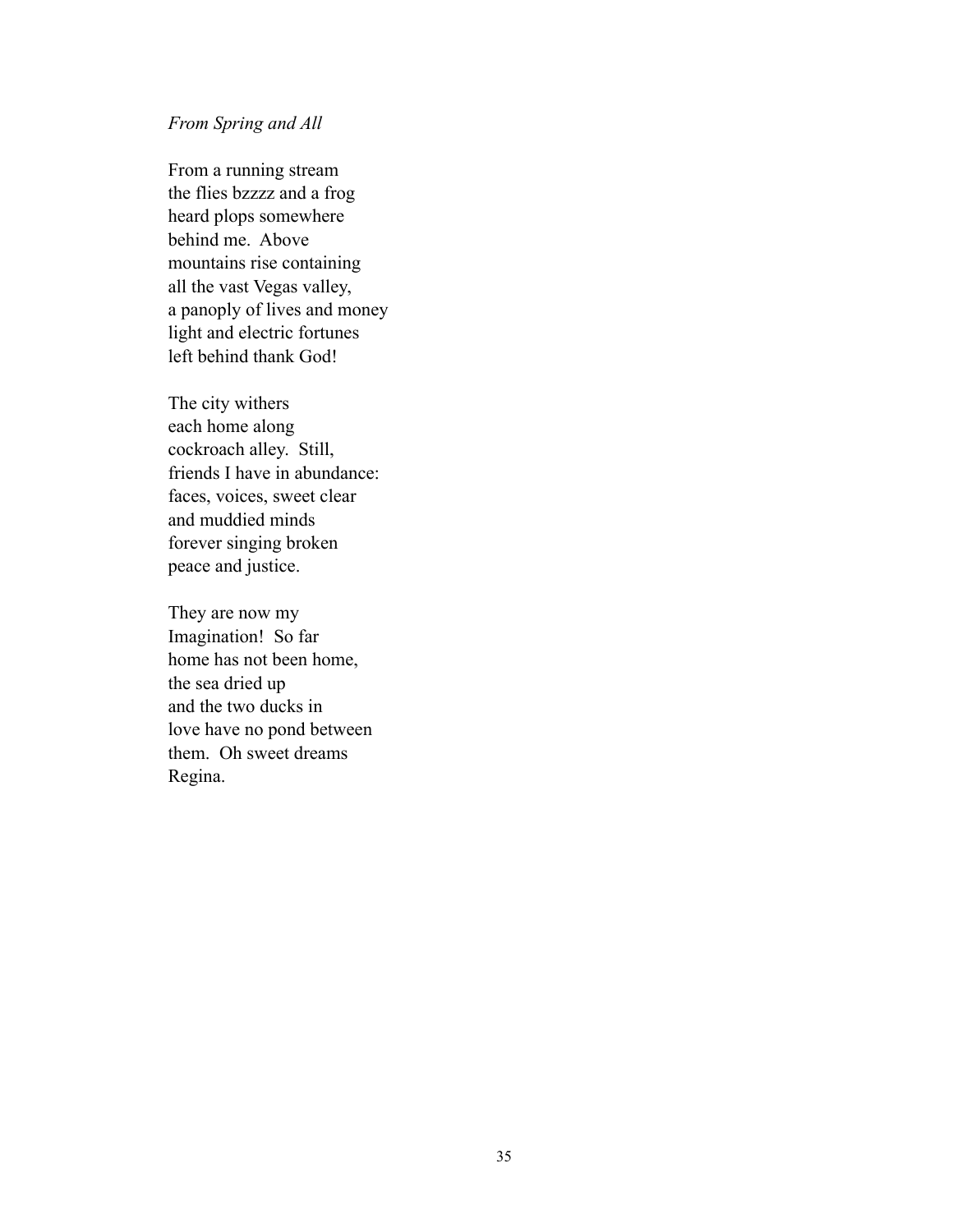### *Brother*

I thought you anchored in Rhode Island, but you've been to Europe, Austria and Iceland, and still we are stuck in America. Crisscrossing brothers we share beers and meals, win \$14.48 from the penny slots. We share the pain of silence more and more compartmentalized: you are brave and beautiful to me, Dean, we have yurts in Nicaragua to look forward to.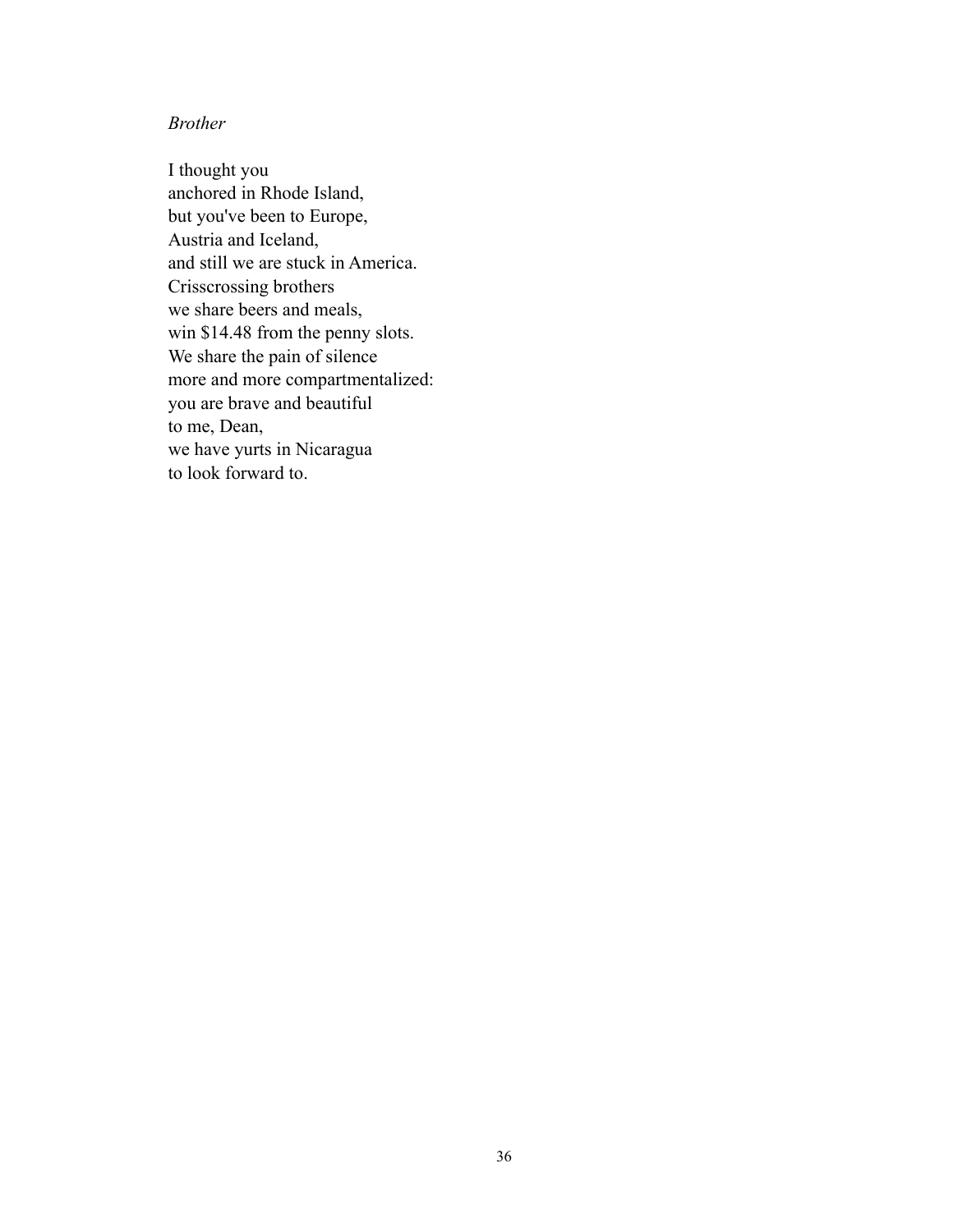*Sandiego LSD*

San Diego mid-afternoon pothead holiday I hold the dose, my first, on wave-washed rocks. A bearded hippie beats his drum

back through a drain-pipe

the beat rejoins

the earth

the sea

the tab on my tongue

poised, dissolving sinks the sun

behind dark glasses the beachgoers are all movie-stars the fruit of the city blooms into night flowers of streetlights and paranoid wanderings of junkies and policemen always back to the sea, the explosion of wine and recklessness at the end of California.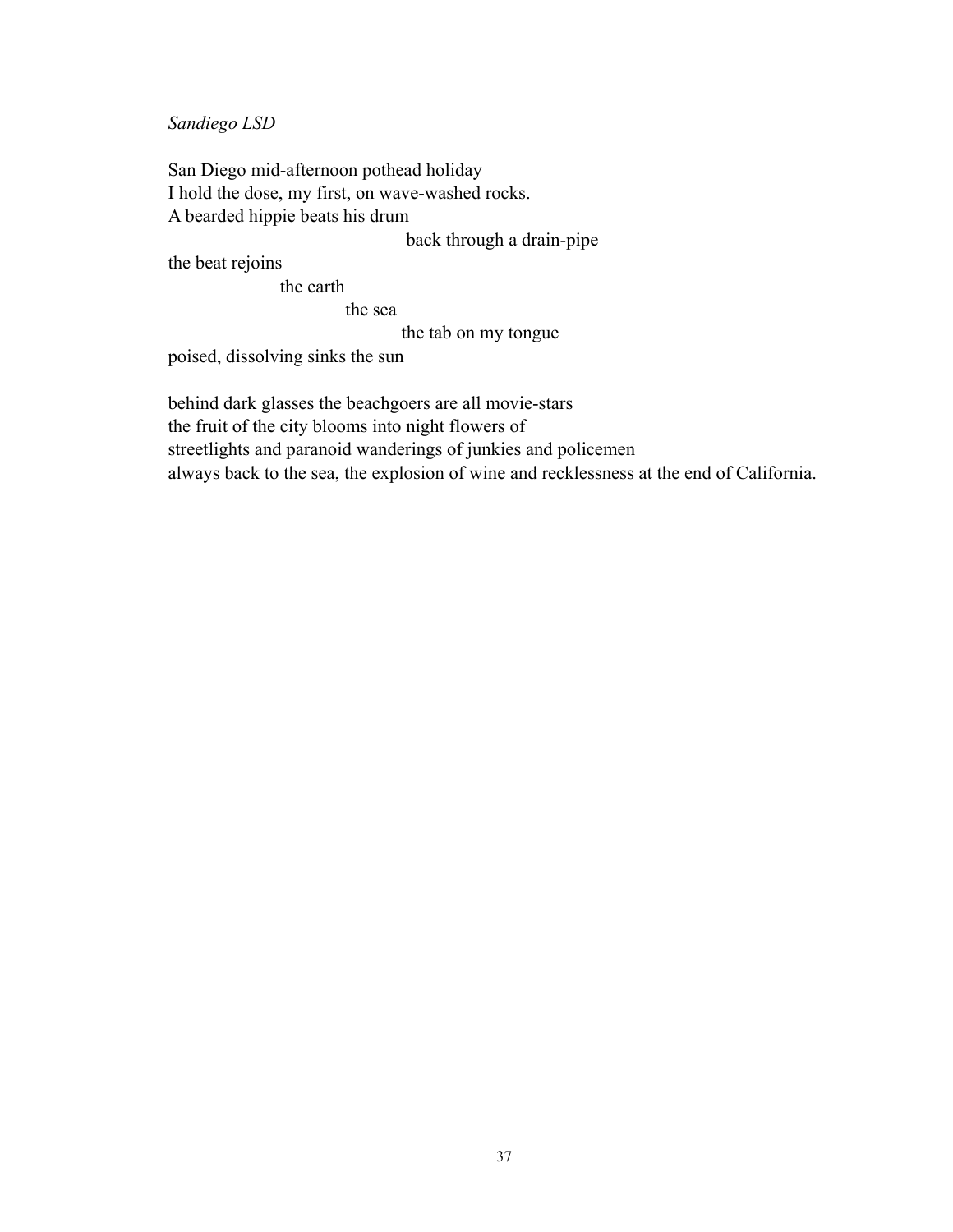### *The Way*

language opens before us we are confronted

the goods of this world are not in proportion to the people each being the measure of all things

likewise great joys are rarely shared; they belong to a single blessed moment when we are alone simply overwhelmed by our common place

each must suffer in silence each must wring her hands alone

out of the gulfs between us and between time come trails of glistening verbs allowing us to explain who we are and how we came to be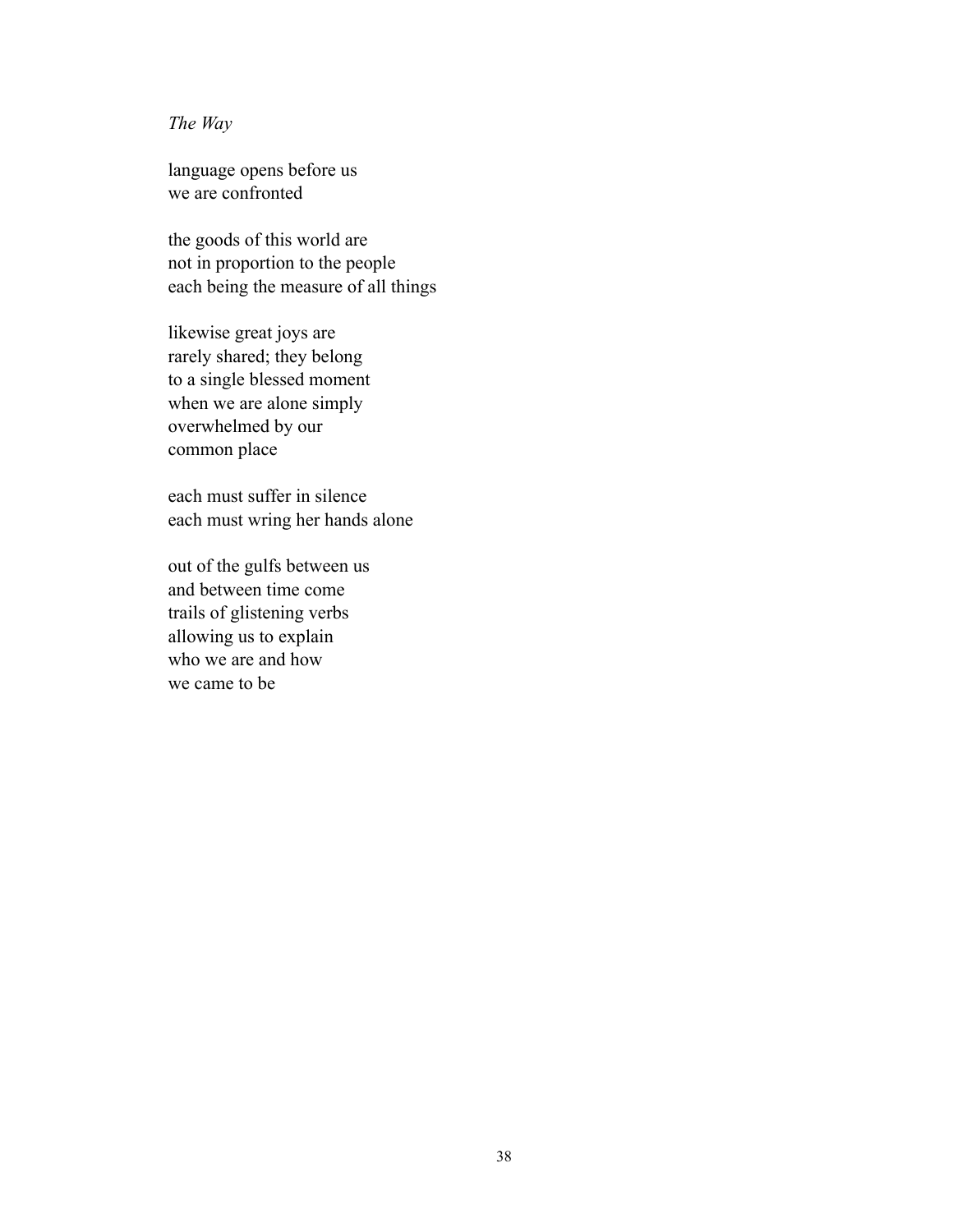### *Music Not Yet Played*

Across from you in class, I watch you sitting, curling hair around a finger, chewing your pen as I am wont to take off an unruly nail, surreptitious yet unselfconscious, you meet my eye, a smile parts your lips, teeth sudden speak the skin that caught the bedside candle where we lay in broken splendor last night. We spoke of music and the melody cast itself against our gleaming bodies until we were still, waiting in the music not yet played.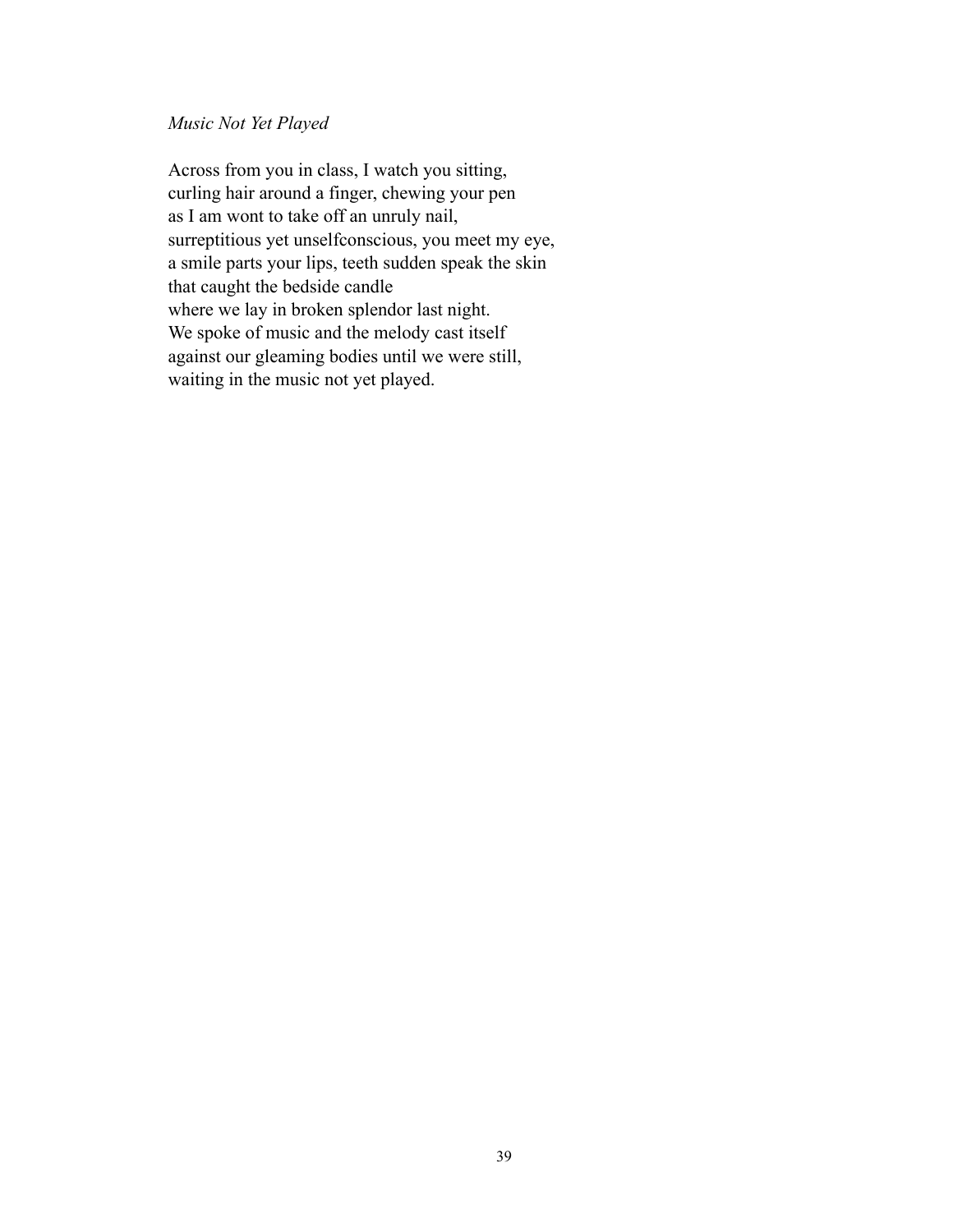*White Light*

My mind is on our breath, tracing unconsciously the muted line of your hip. Fingers follow the long smooth rise of skin to the tipping point. Your breath catches for three stuttered beats while I hold mine, and like an avalanche five fingers bury us in blinding white.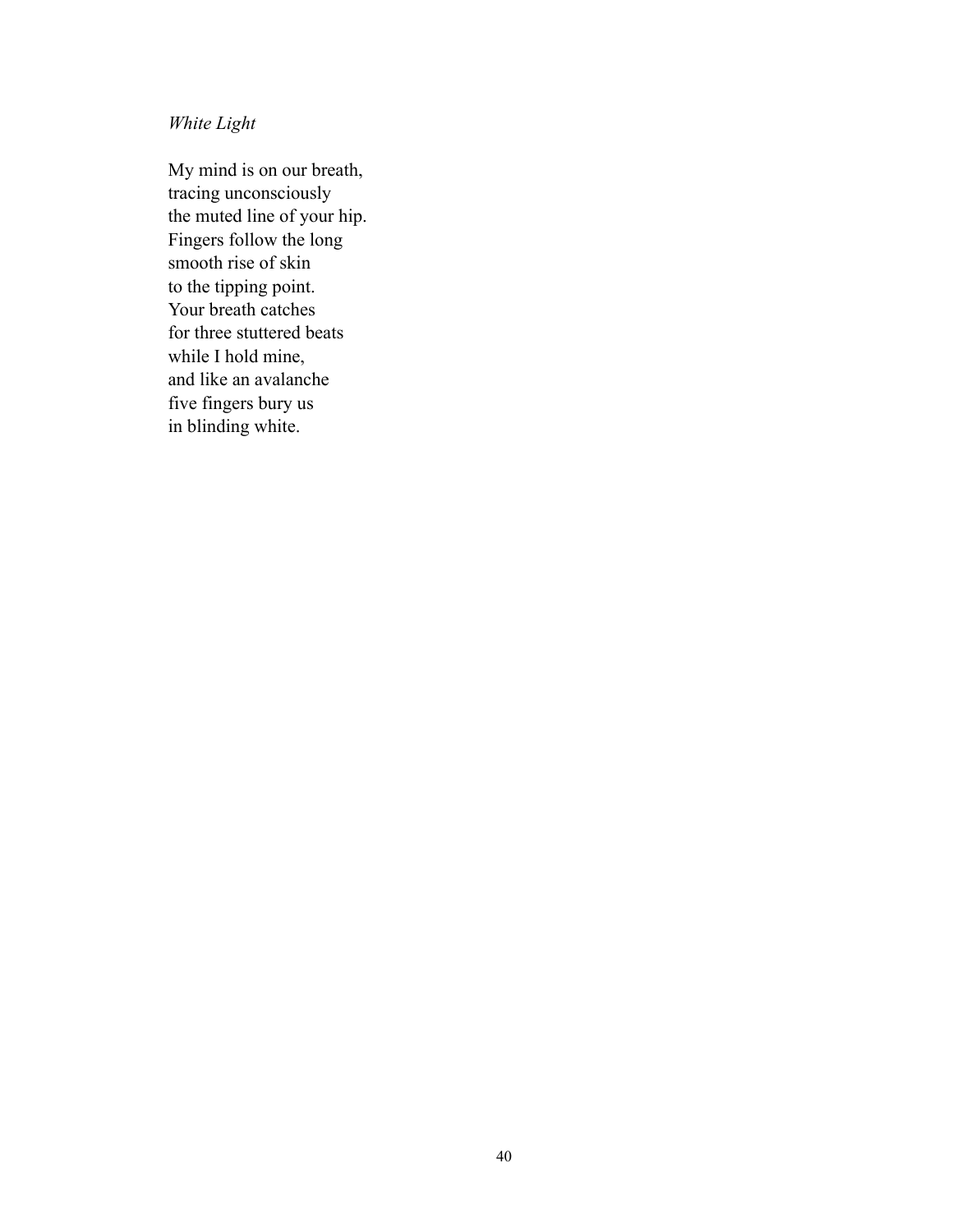### *Under Hushing Waves of Rain*

A soft breath carries the rain in wet hot dizzying patterns woven tensions gleaned from the atom of one drop tracing a contour an insistent sensation a finger a hand multitude bodies.

The trees slouch low shivering expectant the charge in the air hunched straining electrical release shattering smoking falling timber fires spring up rage a thousand lives fall gently into lush green graves under hushing waves of rain.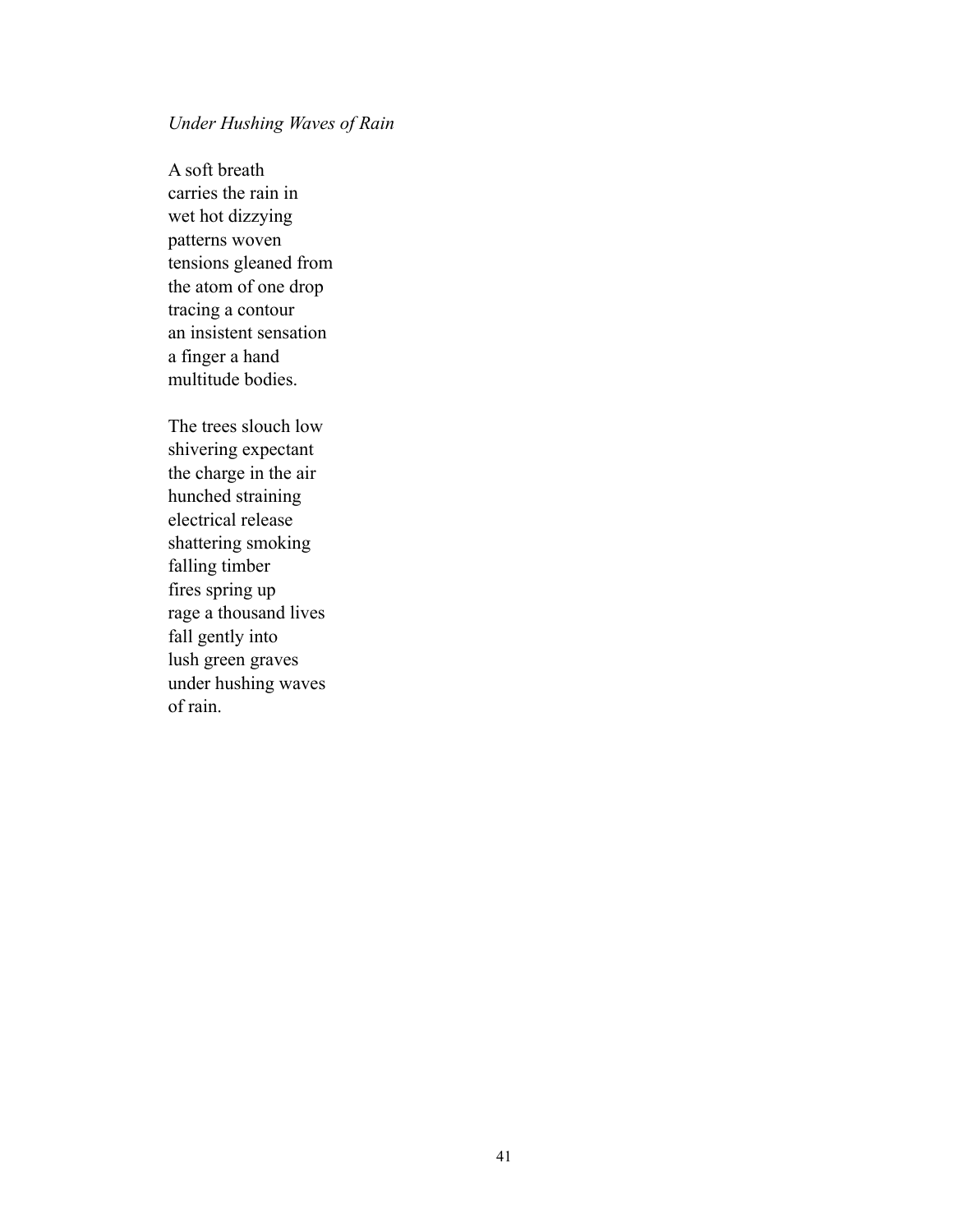*Life:*

The control of a system. the formulation of value and the stimulus to action.

The awareness, of pleasure and of pain, but mostly of power, of will-to-do and the overcoming of self.

The center of control and the motion outward from the center.

A framing of boundaries, that there may be a beyond to attain to.

A perspective that seeks to master, to look down on, to infiltrate and undermine all obstacles.

A spiral of spiritual knowledge, an explosion of galaxies containing the memories of the whole within the trajectory of each.

A riddle that gnaws at its own heart.

A sadness.

The moment when the sun's rays pierce sleep heedless of dreams' urgencies.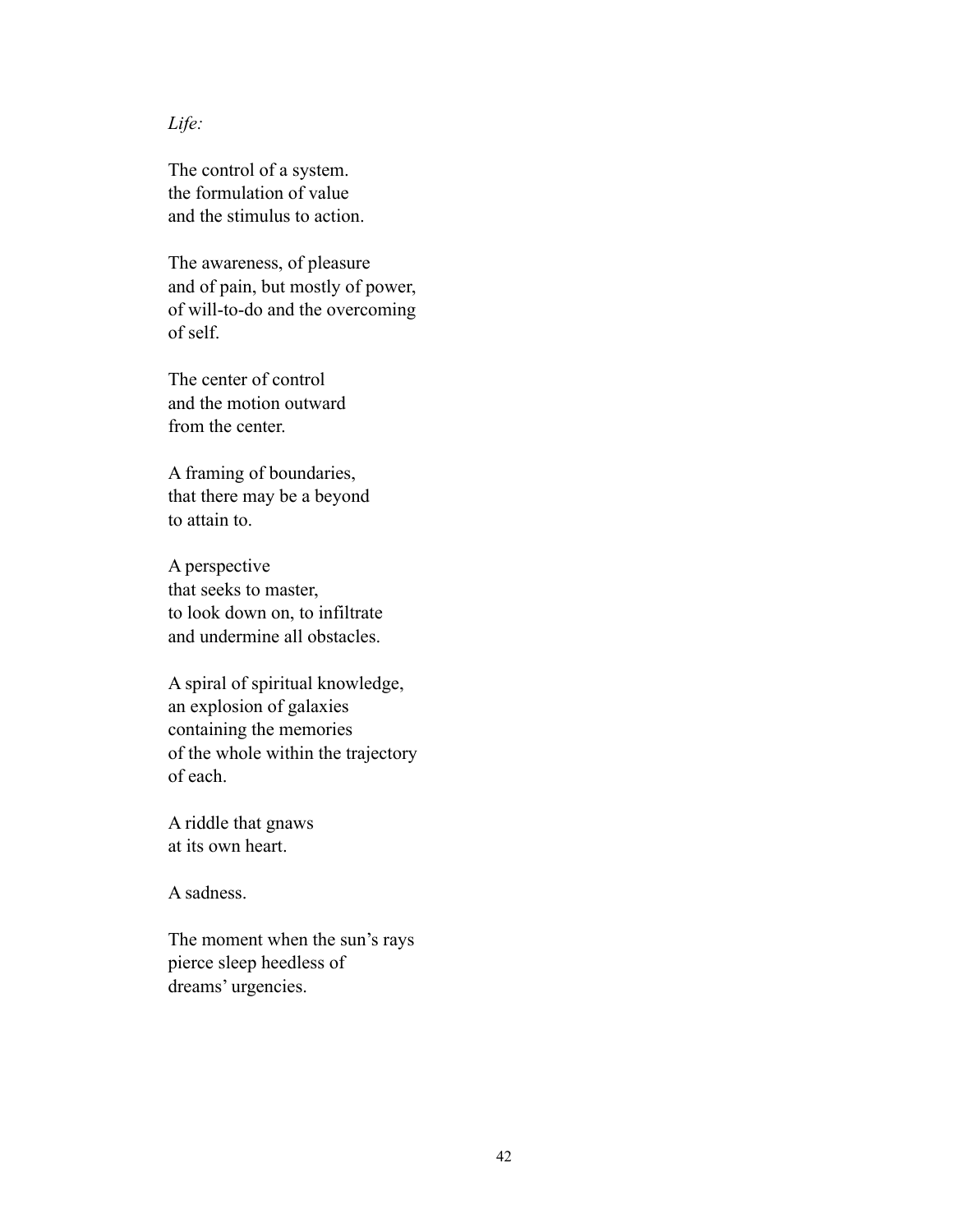*Glottal Swansong (Lull)*

In the ink-dark the swallow stirs. "Lull, your name is Lull" she murmurs. The valve of the throat closes the heart's song. Against the stopper rises strains of muted melody. Lull is the swallow's song, soft as his name, he sings her song for no one: "She is the one who in the moon holds herself Dreaming of soft summer skies. And he is the loon, who laughs at the moon, and reflects the world in his eyes."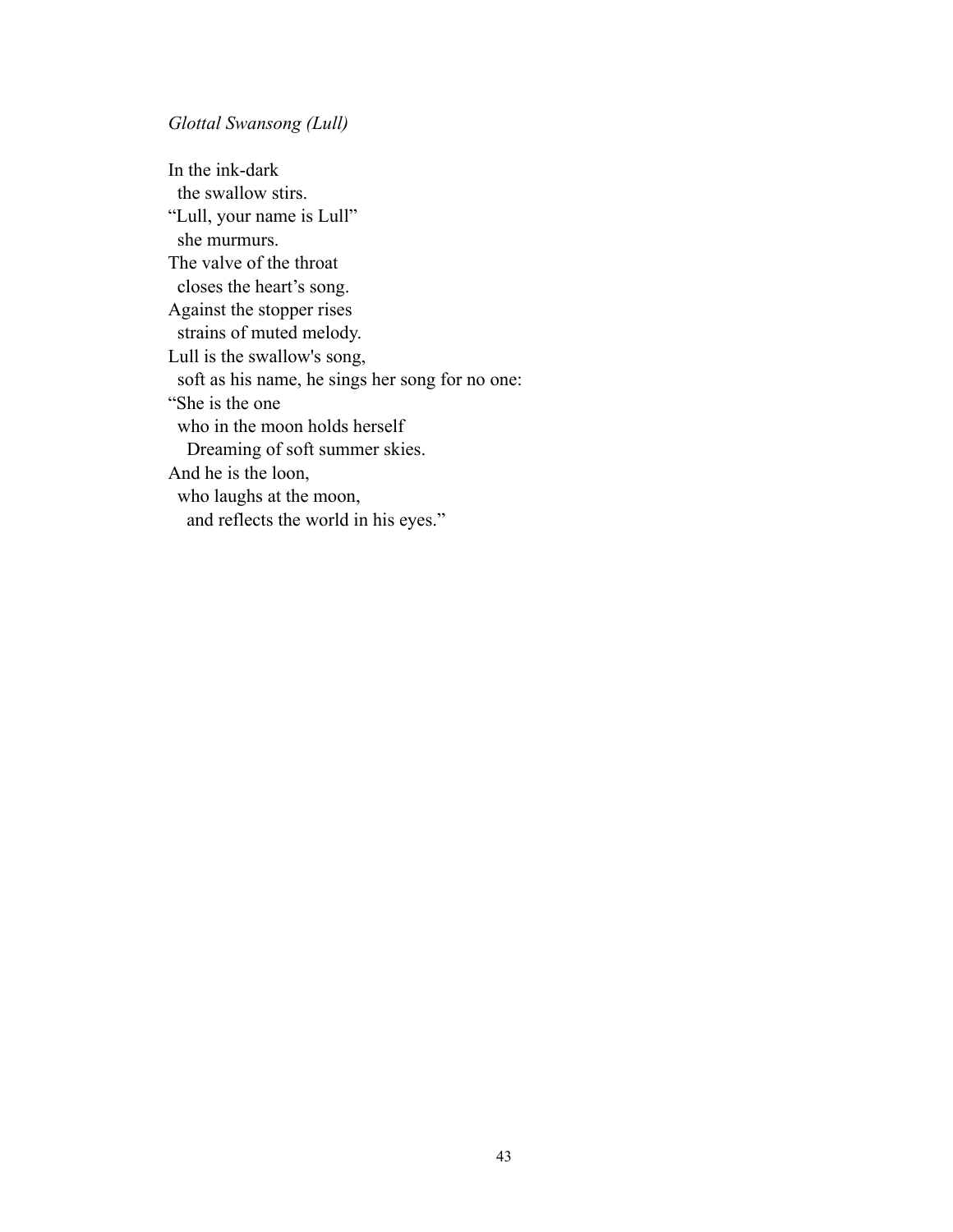1

I arrive in dark, wait as customs agent frowns over my battered passport, scowls silently over to me: "No es bueno." I agree, characteristically laconic, mangled, clumsy, my tongue too big in my mouth. I smile, to infect him with my cheer or at least my lack of concern. He checks me through, knowing that I am not worth his disdain or even official censure. I step past to the baggage claim, eyes wide devouring everything, barely registering that I am slowly being stripped away.

 \$20 for a fifteen-minute taxi ride through the slum city of Managua, then \$11 for a night at the Backpackers'. It's nine o'clock and everything is closed already so I settle on a gas station hot-dog and a can of cold Toña, talk to the students gathered in the hostel courtyard where we talk politics and philosophy until I must sleep.

2

 Awake early, change eighty dollars into two thousand cordobas like magic and take a fifty cord taxi ride twenty minutes across town to the bus depot, making a mental note to at least learn to haggle in spanish before too long. The bus to Chinendega is twenty cordoba, less than a dollar, and leaves as soon as it is full.

 I sit squashed between a man and a woman who I am to find out has had eight children, which does not deter her from hitting on me for two straight hours in Spanish. Although she knows that I understand nothing she is saying she is very insistent that I answer her ridiculous demands, and soon I am reduced to the repeated refrain: "Yo tengo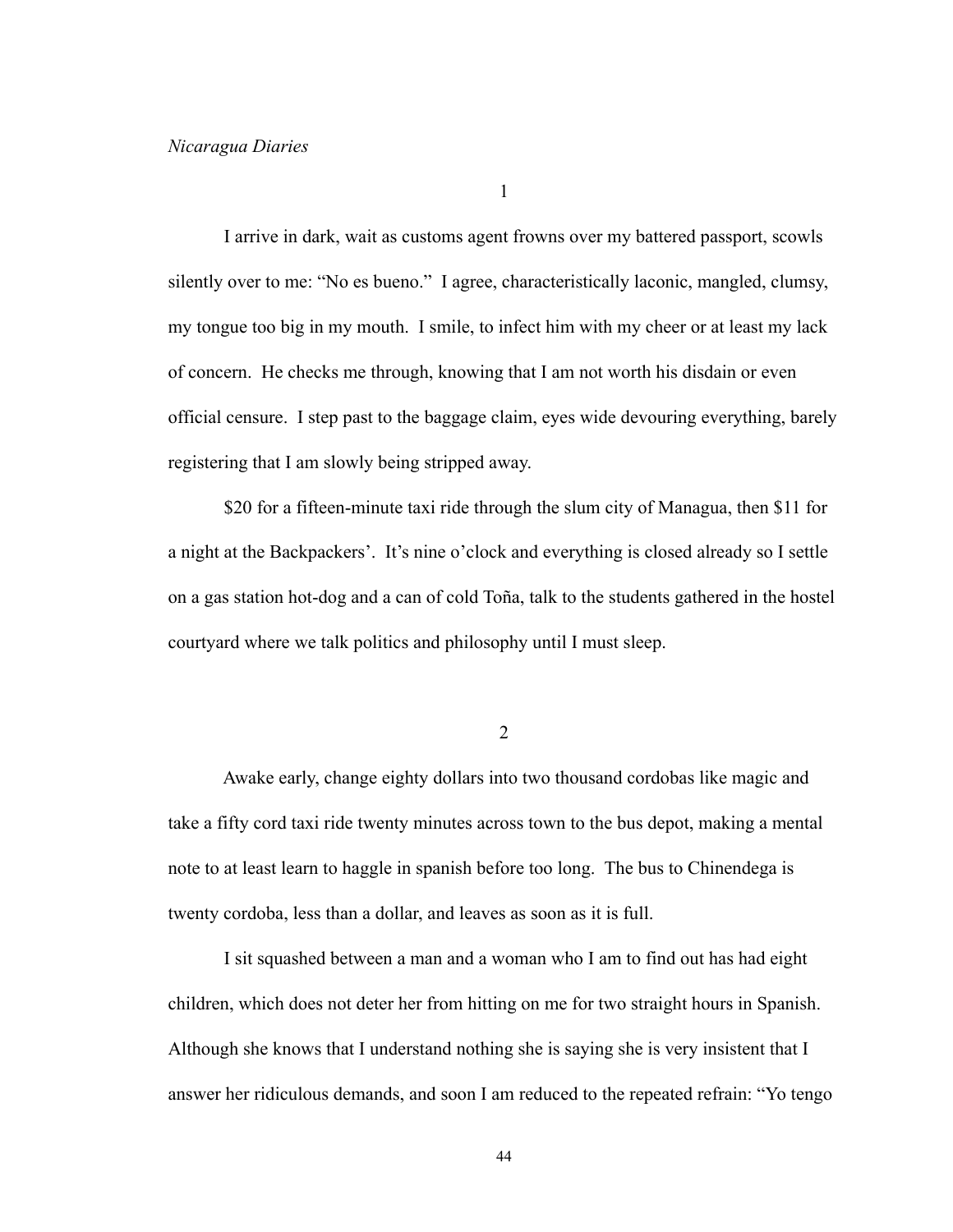novia! Yo tengo novia!" as she gropes and pinches me mercilessly. The man on my left finds no end of amusement in my predicament. I lean into them and dissolve into the strange language and laughter. I will not begin dreaming in Spanish for two more weeks.

 In Chinendega I exit the bus post haste, fall upon a cigarette vendor (30 cord a pack!) and inhale two in minutes. A taxi driver asks me where I need to go in English but I wave him off until the first cigarette is gone, pausing between to answer "Jiquilillo". He says: twenty five dollars and I know it's far but I also know that the bus is only a dollar or 24 cordobas and right now it's impossible to know what money is worth in this country so I wave him off again, saying in English that I need to think about it.

 I spot the old woman departing and ponder the difference between a three hour bus ride and an hour in the passenger's seat with the window down, and when the driver comes back speaking "twenty" I hoist my backpack and we are off. He says his name is Francisco, asks if I am hungry and we stop first at his house where his wife Maria cooks us huevos y arroz y frijoles con tortillas and he asks me to take their picture so that I will remember them. He kisses her when we leave and I don't even know how we got to talking about politics but he shows me the scar in his neck and another in his side from bullets shot by the contras who killed his brother and his father and his wife's entire family. I forget even "lo siento" so I just say "I'm sorry" and I am; sorry for living in a country so fucked up that we could invent a Reagan and a George Bush among other unfortunate species of intervening bigot, but that doesn't even begin to speak to it so I leave it at "I'm sorry" and he looks at me and gravely says "Thank you" and I know that we both meant it. We drive in silence for awhile and soon we reach the dirt road that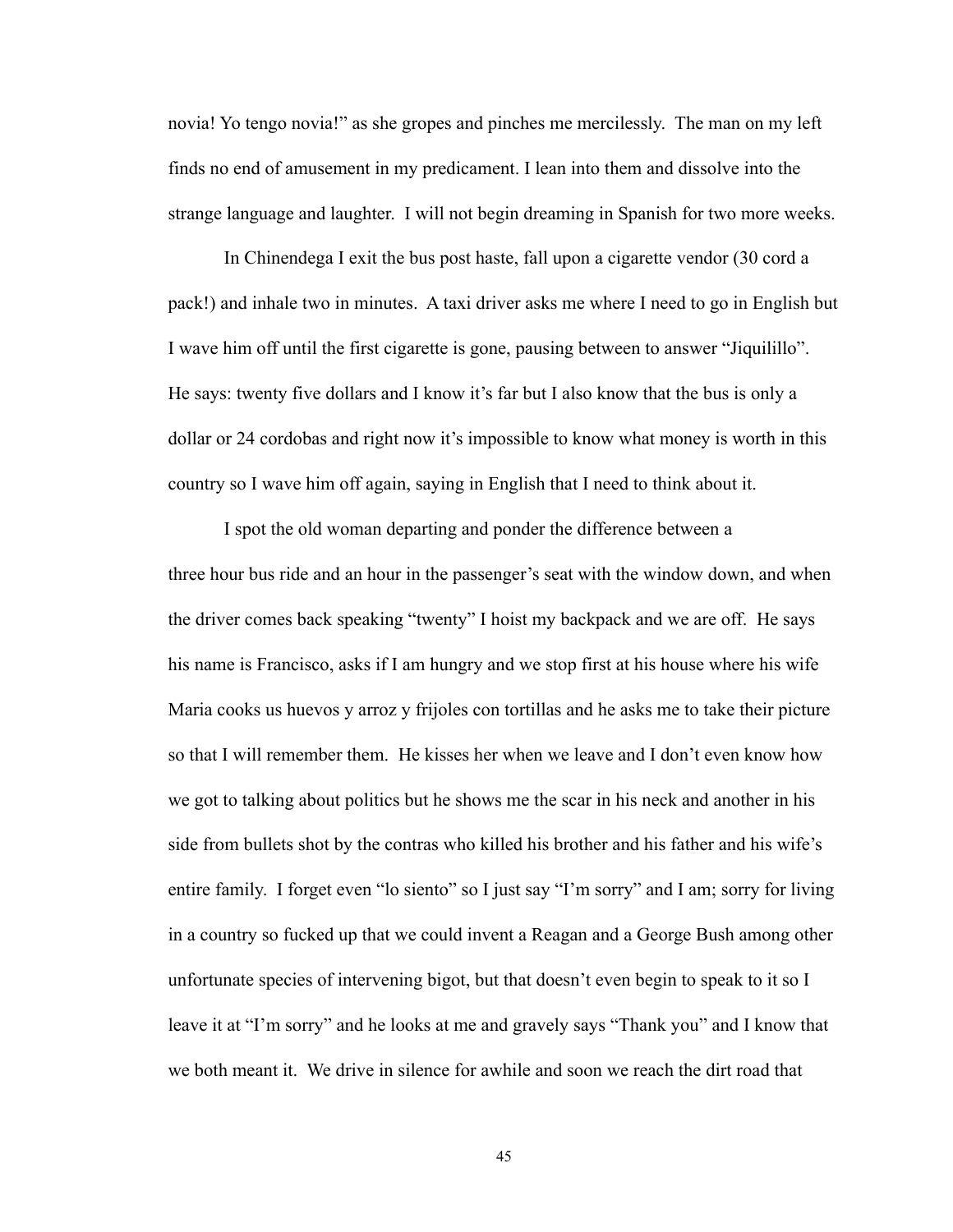goes to Jiquilillo. He starts snarling to the road and I have a sneaking suspicion that my taxi ride is about to get a little more expensive.

 Mil cordoba lighter (just over \$40 U.S. dollars for an hour ride) I walk up to Rancho Esperanza and meet my bosses, Nate and Shana. When I tell them how much I paid for the ride they shake their heads, but they didn't see his scars.

 Nate is from Maine. He came to Jiquilillo after two storm seasons devastated the town. After non-profit money ran out, he created Rancho Esperanza in order to continue his development work. He is an avid surfer, energetic, shuns shirts. Shana did graduate studies in international development in New York. She is a yogi, an impressive and powerful woman. Shana met Nate here and decided to become his partner. Together they have built a small surf hostel priced to backpackers, hiring many local people. Also working here is Ben, from San Diego. He is working as a manager for nine months while he waits to hear the results of his graduate school applications. Another avid surfer, muscular, with soulful eyes.

 I am to volunteer as an English teacher. They tell me I can start work on Friday and it is only Tuesday night so I wander to the beach and take my first taste of the Pacific. I crack a Toña and meld into the first of many Pacific sunsets, nights spent reading in hammocks, swatting away the scarab beetles. After many hours I climb up to bed, Regina's memory with me. I can feel her arms, her legs tangled in mine, her soft neck hairs, her scent, her need. She is waiting for me, in Vegas, Buffalo, in Jiquilillo or in the realm of sleep, keeping time with my dispersal, keeping what is meant to keep.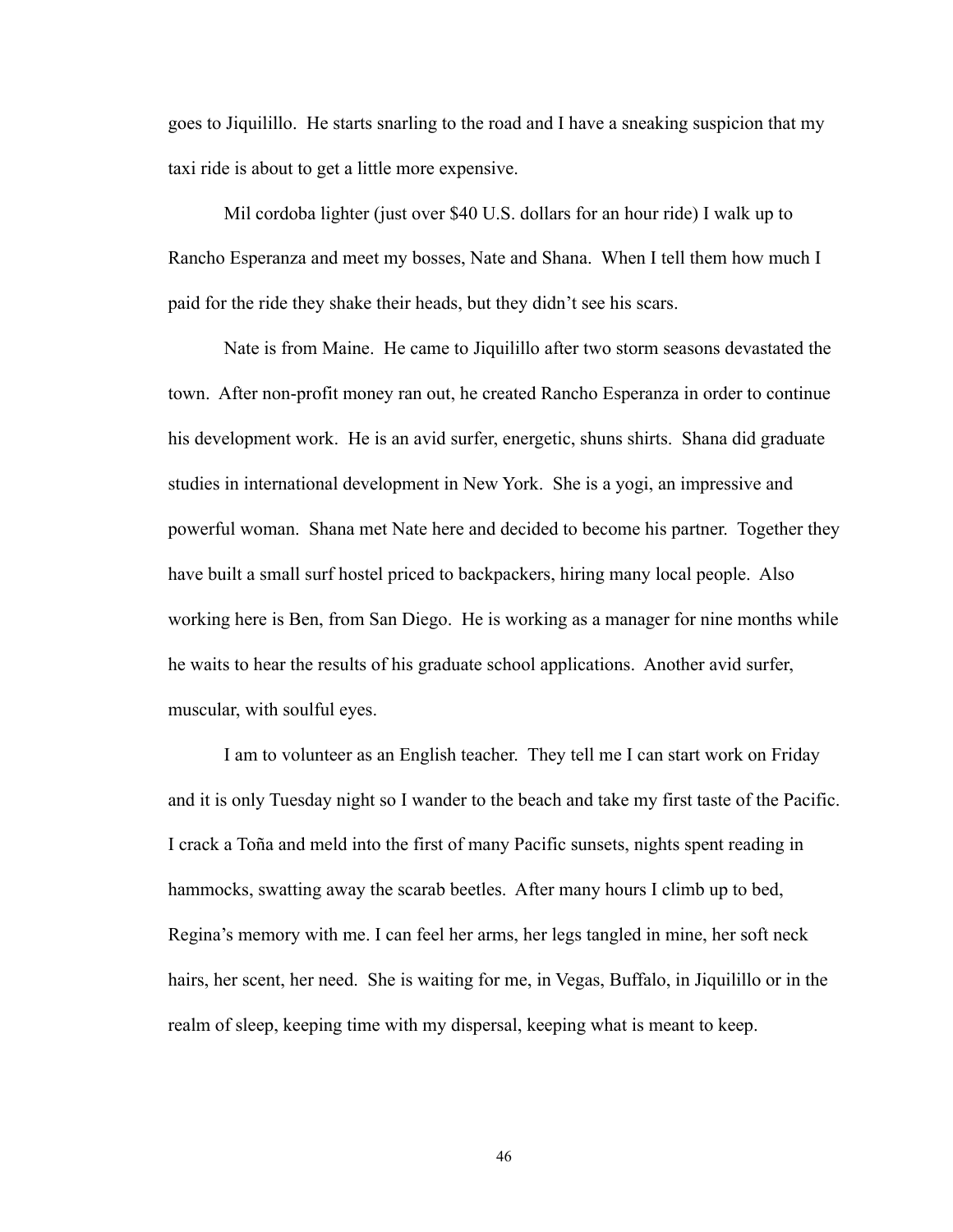I set up to climb Cosiguina, a towering volcano visible from the beach. The truck comes at 4AM and I clamber in the back with the guide, Guillermo while an American couple and a German schoolteacher sit in the cab. I reach the limits of my Spanish with Guillermo in about a minute and a half and sit back, shivering in silence over the bumpy road, my discomfort repaid with a brilliant sunrise over fields of sesame. We reach Potosi and down a coffee, then take the truck to the end of the road, dismount and begin a three hour hike.

 The ground is crushed pumice, sliding from beneath my feet as Guillermo, five feet tall, scampers lacksidasically, pausing to call out birds based only on the sound of their wings flapping. I never see any but the living presence of the volcano suffuses breath, ear, mind. Thwack, goes the machete, idly clearing brush as the gringos slow him up. Guillermo has lived on the side of Cosiguina all his life. He is as much a part of it as the parrots or the pumice, or the vines lined with giant thorns filled with poisonous termites, who scurry out to numb my arm with beautiful clarity and somnolence beneath the blue.

 We pass a bunker where the guerrillas held off Somoza's National Guard in '79, now filled with garbage and excrement, tourists always shit on what they cannot understand. Then the jungle opens out, the trail rises up and up, and suddenly without warning we are at the summit, the lip of the crater. Down below, under a two-hundred foot sheer drop, an emerald lake steams beneath the sun, a mile across. As far as Guillermo knows, no one has ever made it down but he will try before he dies. All

3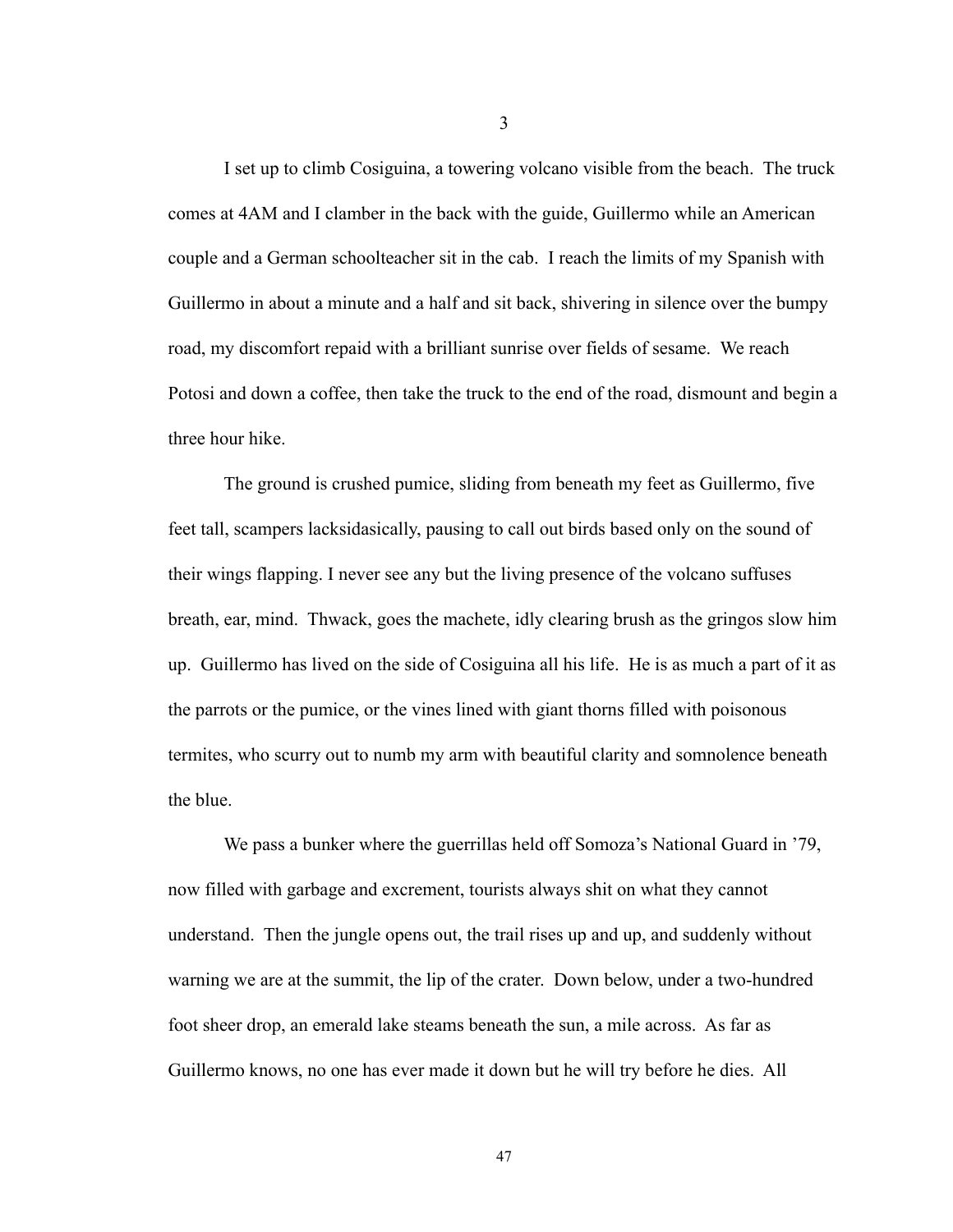around, the blue stretches to greyed out outlines of the far shores of Costa Rica, El Salvador, Honduras. The rice and sesame fields look like a miniature checkerboard with countless squares, a diminishing Escher tesselation. The blue of the sky, the sea, and the shore, the other distant Volcanos blend gently in the mind, the fine opium smoke of my dreams.

4

 In Jiquilillo, the fishermen leave with the sun, work the night and return at first light boats laden with pargo rojo corbina, atun. They fish with bombas here, quartersticks of dynamite to kill the chum, inciting a frenzy that is irresistible to the slow hand. I know this life, imperfectly except in my father's absence, the mysteries he brought home in plastic totes, the smell of slime hardened on fiberglass in the sun, all the death burned out of it, yet damp, damp, damp. There is an abundance of handless arms, old men with rum-dulled eyes, nocturnal children.

 I remain diurnal, rising early to surf or just for coffee, eager to pile into a new book or an old one, hammocks in the sun or shade. I learn to order huevos entiros, soaking the gallo pinto with the yolks, coffee driving my eyes through page after page. Nate and Shana explain my duties as a volunteer. I am to teach two one-hour classes per weekday and help with the dinner dishes. In return I recieve a twenty percent discount on food and lodging. Then they leave for Esteli, leaving Ben in charge of the rancho. I resolve to help him as long as it doesn't interfere with my prior resolution to read at least three hundred pages per day.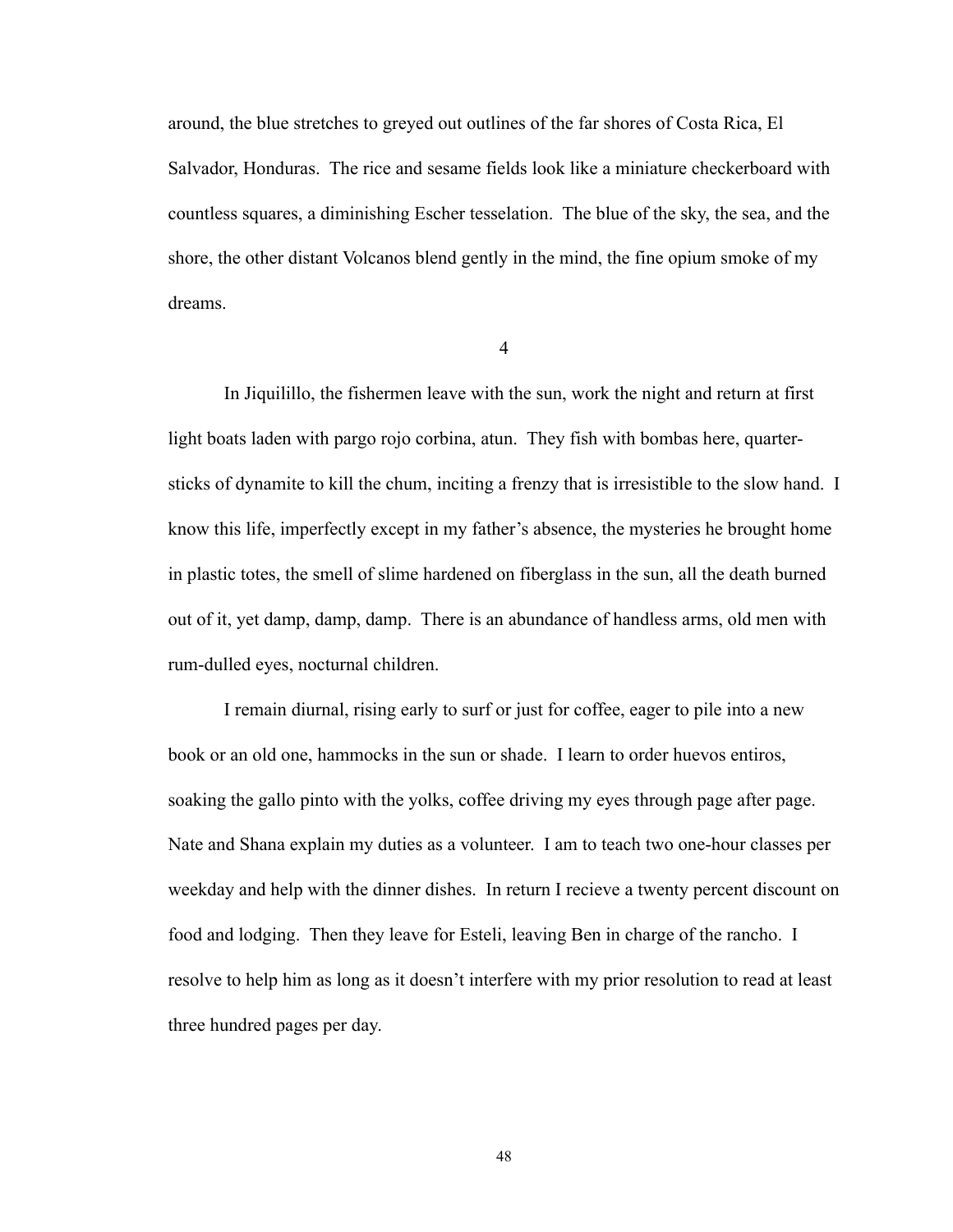Danielle, my old friend, and her husband Gary are living in Aserradores, 25 kilometers down the coast. There, the boom wavos calls pro surfers from all over the world; one of the fastest tubes and best beach breaks in any country. Despite the proximity, myself and Josh, a fellow volunteer from Britain, find ourselves on another bus to Chinendega. We have an hour or so in the market, eat fresh grilled meat and watch the vendors pile through the busses. Children with buckets of cola, old women with bags of jicama, a middle-aged man with knives for a dollar. The bus pulls away as the vendors filter out the open back door, and we stop every few minutes for a new flood of wares and hopes, blessings and multifarious sugar.

 The second bus takes us another three hours, slowly emptying until it is quiet enough to read. We figure we must be in Aserradores but the only landmark we know is Rancho Pedro and we miss it the first time through. As the bus turns around at the end of the line we are greeted by thousands of shrimp laid out on the side of the road in great tarps. Soon the villagers will pack them in ice and send them to Miami and Kyoto, Lisbon and L.A. The bus completes its stop and the driver dons a hairy demon mask, driving us into exhausted hysterics. The mask transcends all languages riding to hell or paradise.

 Soon we are at Pedro's, smoking cigarettes and waiting for his son, who Pedro, a red-haired man who speaks some English, says will take us to Danielle. We leave with him, walking down a nearby dirt road as dogs bark in the trees beyond. Through the jungle trees I spy a small plaster hut painted rose. We knock and Danielle and Gary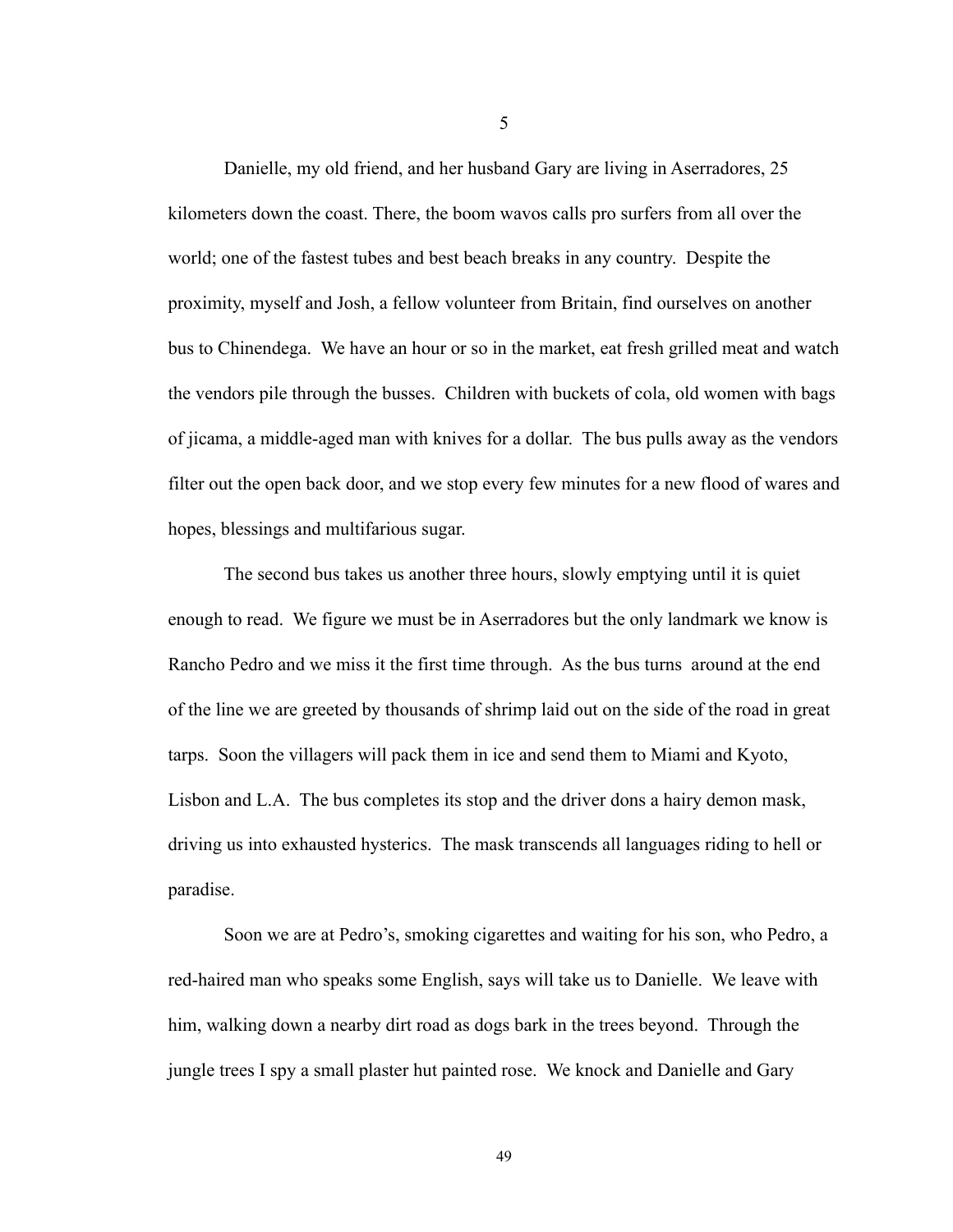come, soul-peace radiating from sun-bleach, tan, and strong water-muscles. They are a pair.

 She still has her dog Raven, sweet old black lab just as keen for love. We rest, watch the surf videos they're making, and I finish The Manchurian Candidate, happy for the freedom to read what I won't have time for in Grad School.

6

 At morning we down coffee, oatmeal, trek through the trees to the beach, expanse of sun and sand, waves rolling in great lines against the shore, endless roar rising as we approach, the fall of each wave distinct at last as it reaches its end in the white sand.

 Surfers dot the water, eager patient men and women of all countries drop in and feel the power built in the center of Pacific winds. A roller mounts above, deceptive racing creep of time, rising overhead in a geometric curve, describing mass, gravity, force, and surface tension, the last collapsing and curling along the earth's line as surfers dance to outrace that collapse, before the exhausted crush of foam. I climb in, teeter on the edge of a wave or two, decide to keep my life and return the board to the shore. I watch the waves and the surfers for hours, reading and picking up sand fleas.

 Pedro drives us back to Jiquilillo, it takes forty minutes and he only charges us for gas. Nate and Shana have returned, and the rancho is readying for Christmas. There are new travelers, from the Czeck Republic and Illinois. And my hammock is waiting, and a library of books.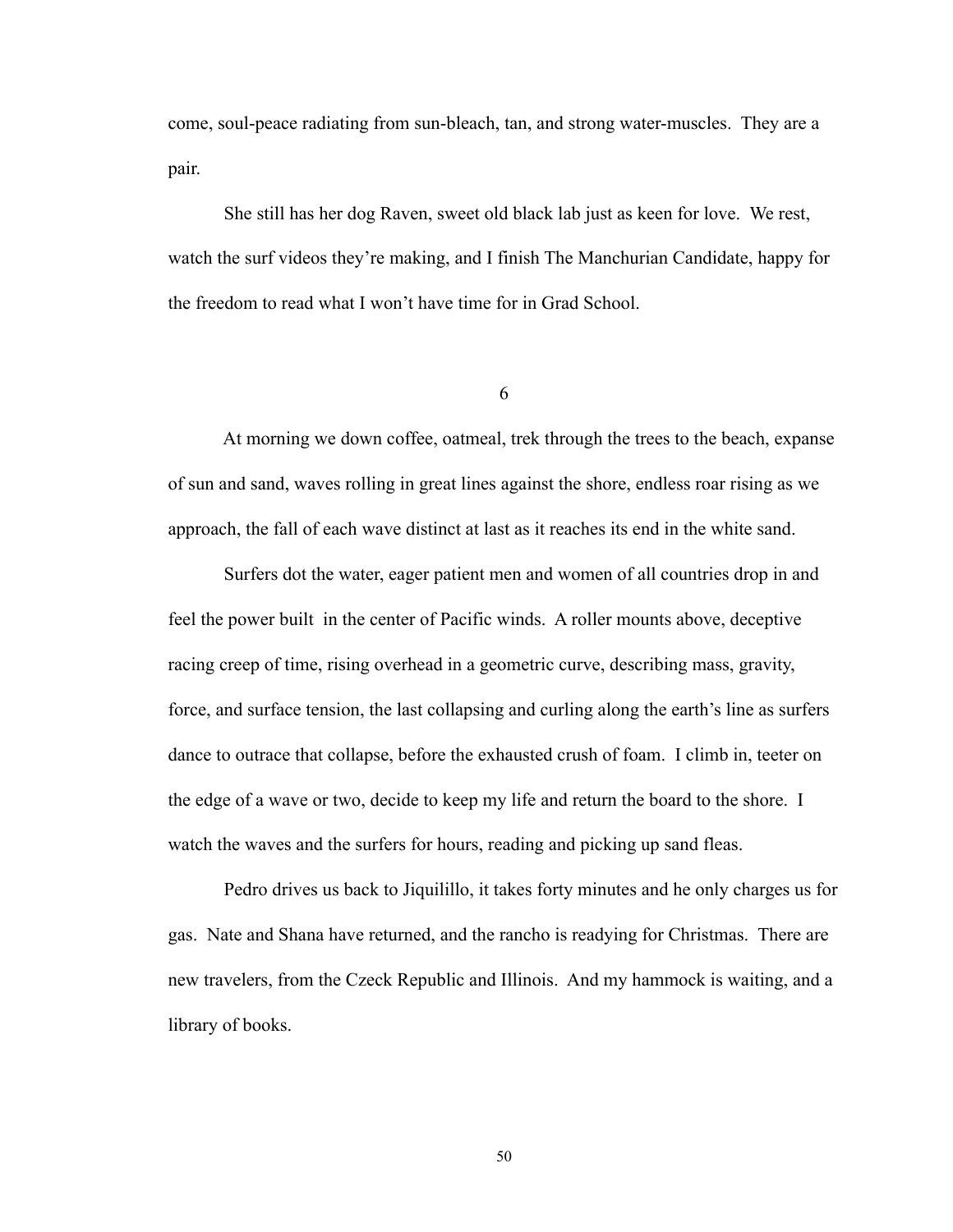Two days before Christmas I roll from my bunk, ready for coffee. The cook, Jaqui, and her daughter Jeffanie, are off with their family. Ben is making breakfast. The meals here are more expensive than they would be in a city, with prices posted in dollars. Three seventy-five for eggs, gallo pinto, and toast would buy a big dinner at a food stand. They charge more here in order to pay their workers and because food supplies are difficult to obtain.

 Because of the coming holiday there is no class today, and I still have no idea what I'm going to do, so I start planning and going through the teaching materials they have here. There are a few flashcard sets, an English textbook for Spanish speakers, and a host of Spanish textbooks for English speakers. I start translating what I want to say to the students, writing out and translating whole lessons. My background in French and Latin is helpful, but my pronunciation is terrible and there are certain things I don't understand. I find out what "me gusta" means and why it seems to lack the usual conjugation and pronoun pairing. The thought of listening for reflexive verbs when I can barely pick up a couple words from any given sentence makes me realize how far I have to go. I had no illusions that Spanish would be easy, but I did think I would be able to teach English without much Spanish. I am starting to see how difficult it will really be. And classes start in two days. I pour myself into my books all day, spending more time looking up Spanish words than actually planning a lesson. I haven't taken a language course in over ten years, and I have no idea how to teach English systematically. One of my students is Imara, about twenty-three, a student in nearby Leon, and the receptionist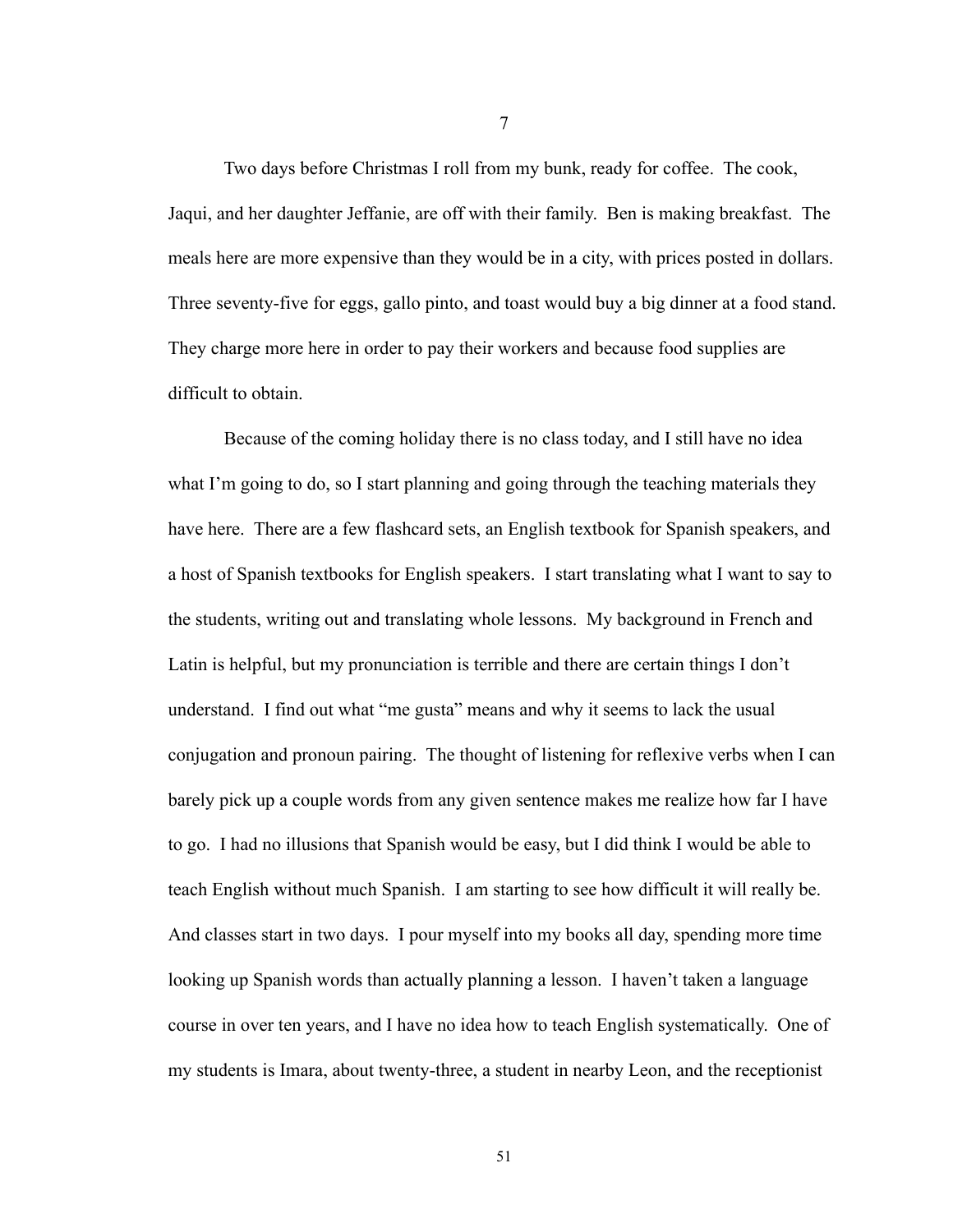at Rancho Esperanza. Because I have been here for a week now, I have had some opportunity to speak with her. Shana tells me that she speaks English pretty well, but I can tell that she is shy, and stubborn. When I see her around the rancho, she insists that I speak in Spanish only, correcting my speech and pronunciation without compunction. For her, I don't even plan a lesson. I want to find out what she knows first.

 I take a break from my work after lunch to walk the beach, hoping to try out some of the Spanish I have been learning. Instead, the beach is mostly bare, with only a few scattered children, the youngest wearing makeshift diapers. I watch them play, wave and smile when they do. I watch them compete and fight, contend with the waves. Showing off. I realize that this is what I cannot do in this place, without language. I can only abandon the contention of life, and accept.

 I buy some oranges, and some local pastries from a passing Moskito woman, Coraline. She is friendly and speaks a little English, but when that is exhausted she continues on in Spanish and Moskito criol. We walk and talk for a bit, Coraline doing most of the talking. It is like playing "Battleship". She asks a question. I say "Que?". She rephrases. I wrack my brain, but everything I have learned today swirls in my head, moving too fast to be picked out and put to use. Suddenly, she turns and bids me goodbye: "Voy a vender, a trabajo. Adios."

 Her face is a wonderful mask: a habitual stoicism mixed with pride controls her features. Beneath, a smile dances just below the surface, at turns superior and mischevious. Her eyes though, conceal deeper secrets. There is sadness here, and a need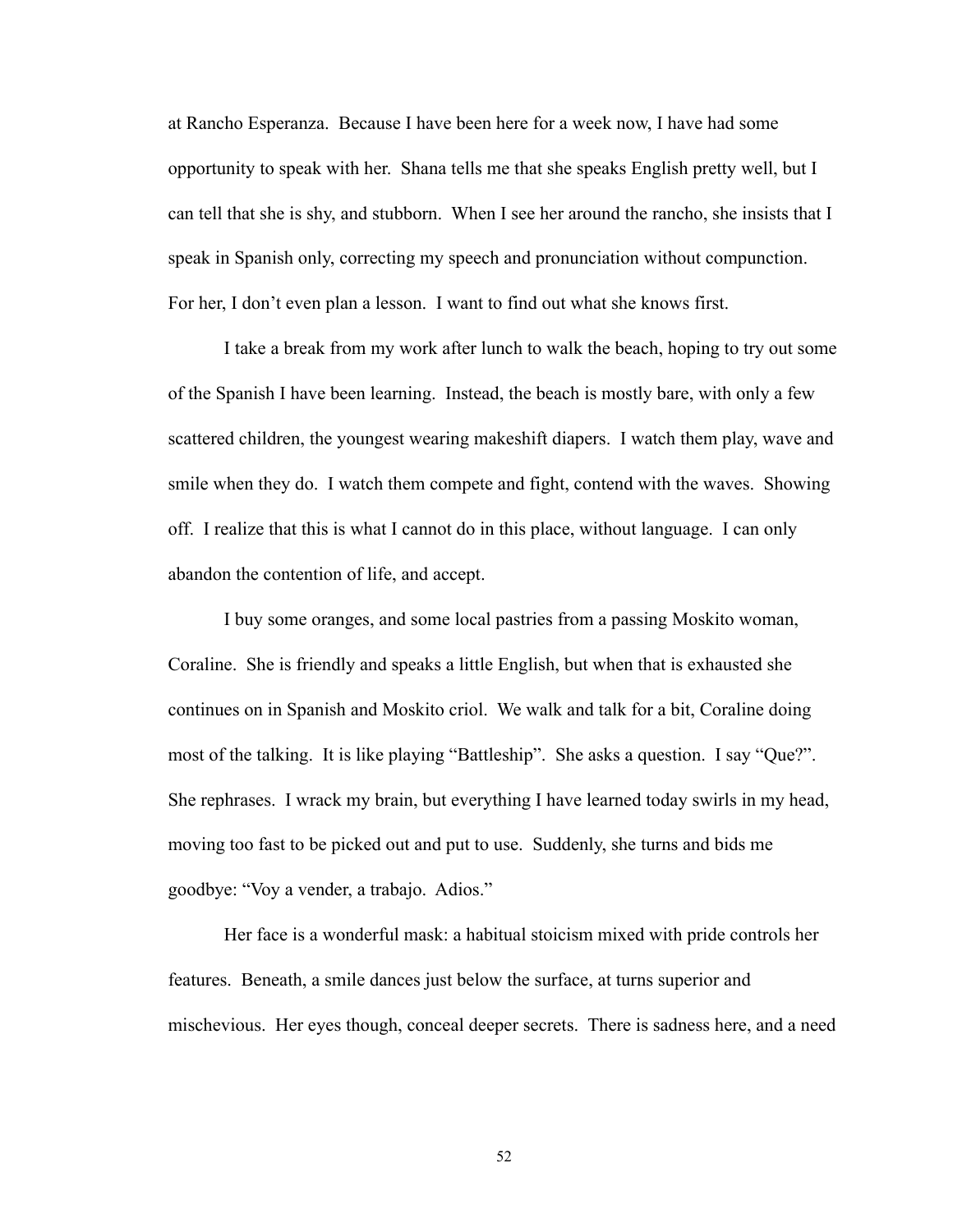of companionship. "Adios amiga. Gracias por tu paciens y tu conversacion." I don't know if I said it correctly, but a real smile breaks her facade as we part.

 I get back to the rancho just before dinner, and I have forgotten to put my name on the list. You have to order by four, or they don't make enough. I realize my mistake and head back off to find a restaurant. There is a good one up the beach a bit, with a sunset view and a friendly manager named Paolo, from Rome. I walk up and the outdoor dining area is dark and empty. I poke my head in the kitchen. "Hay cena?"

 An older woman answers. "No. Trabajo por mañana." Christmas eve is the big family dinner in Nicaragua. Probably most other restaurants would be closed as well. I look around a bit more, hoping Paolo can help.

 I find him in the unfinished hotel, talking with a short, broad local man wearing glasses. "Hey Paolo, where can a guy get a meal around here?"

 He turns, smiles and says, "Ho, Mark, lo siento my friend. Everybody is working for the big holiday dinner."

 I explain to him the situation at the rancho and my fear that his is not the only restaurant that is closed. At this point, Paolo's friend interrupts, his English better than Paolo's: "If you need food, come eat with my family. We have a lot of food so it's no problem." Paolo introduces us and I am elated to meet Don Hector, especially given the circumstances. He says he is a fisherman from El Salvador, and that he lived in New York City and Toronto, where he learned English. He lives in Chinendega, capital city of the province where Jiquilillo is located. We walk to his work area to meet his wife, Hazel, and his son, Hector Junior. All three speak English, but Hector keeps pushing me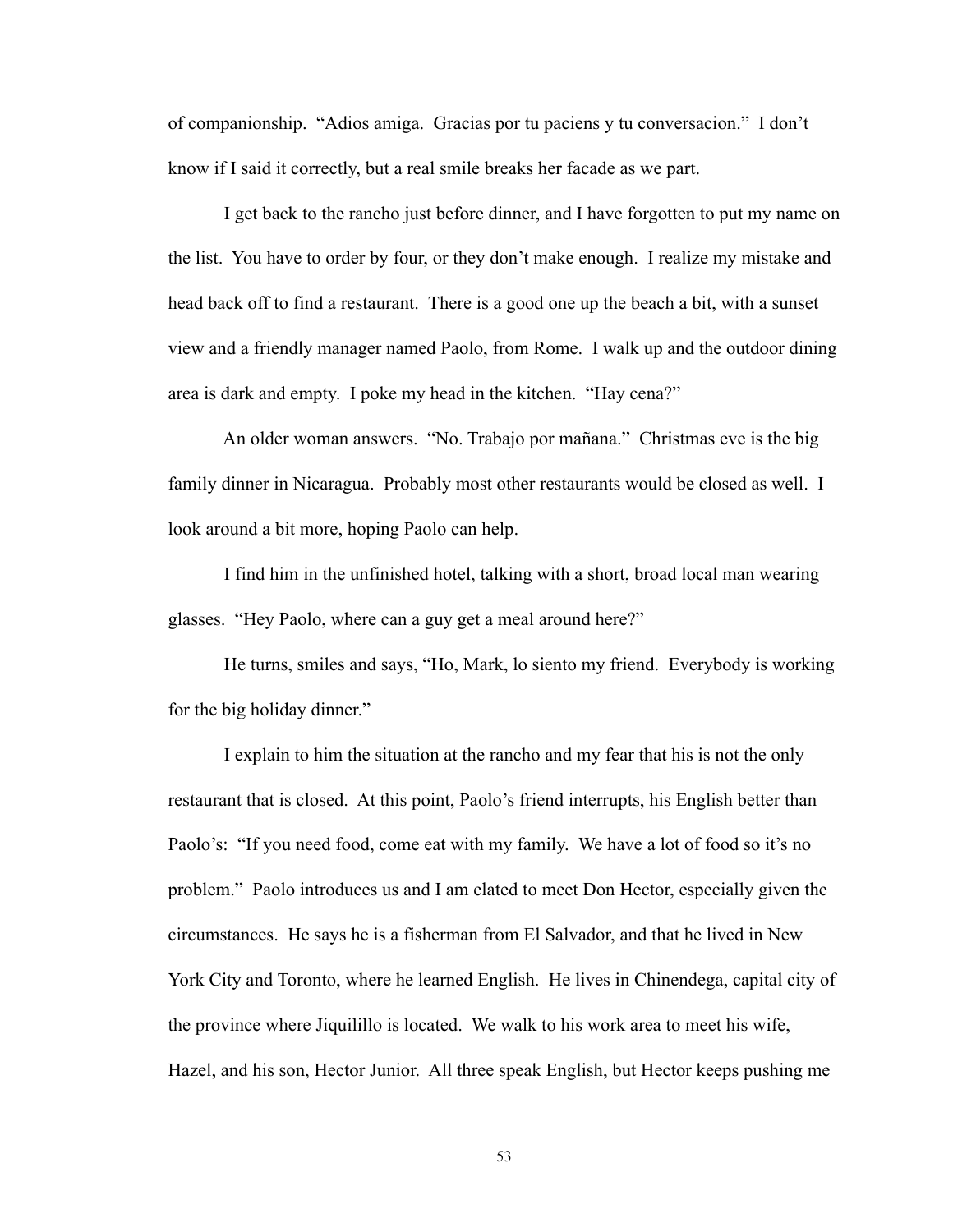to use Spanish. Hector Junior is sixteen, intelligent and animated, and wants to know everything about the United States. He has an American girlfriend who he met online, and agrees to come and help me run my English classes. Hazel is from Chinendega and learned English in school. She speaks quietly but clearly, looking right in your eyes.

 Hector says that when he was his son's age he was a guerrila in El Salvador. His mother told him that he had to leave or the government would come and disappear him. He went to New York with nothing and became addicted to heroin, trying to escape the things he saw in the war. When he got clean he went to Toronto and worked construction until he had enough money to go home. He made his way to Nicaragua and bought a boat. Now he runs several boats, called lanchas, here in Jiquilillo. He also supplies ice to many boats here and takes the fish to market, getting higher prices in Chinendega from distributors who market to Europe, Asia, and the United States.

 Don Hector invites me to breakfast after the holiday and wishes me feliz Navidad, and Hector Junior drives me home in a big Toyota pickup, peppering me with questions about the States. I am too late to help with the dishes, but everyone is playing UNO and the Toña and rum are flowing. I settle in to a seat and join the next game.

8

 Christmas Eve passes quietly and I finish a science fiction novel in a day. An old volunteer at the rancho, Pete, from Australia showed up today. He is quick witted, dry, and laughs easily. We talk for awhile and watch the sunset as a group before dinner. We have paella and red snapper with salad. Then Nate and Shana serve shots of fresh ginger and hibiscus infused rum. Down the beach, the bombas explode continuously. Friends of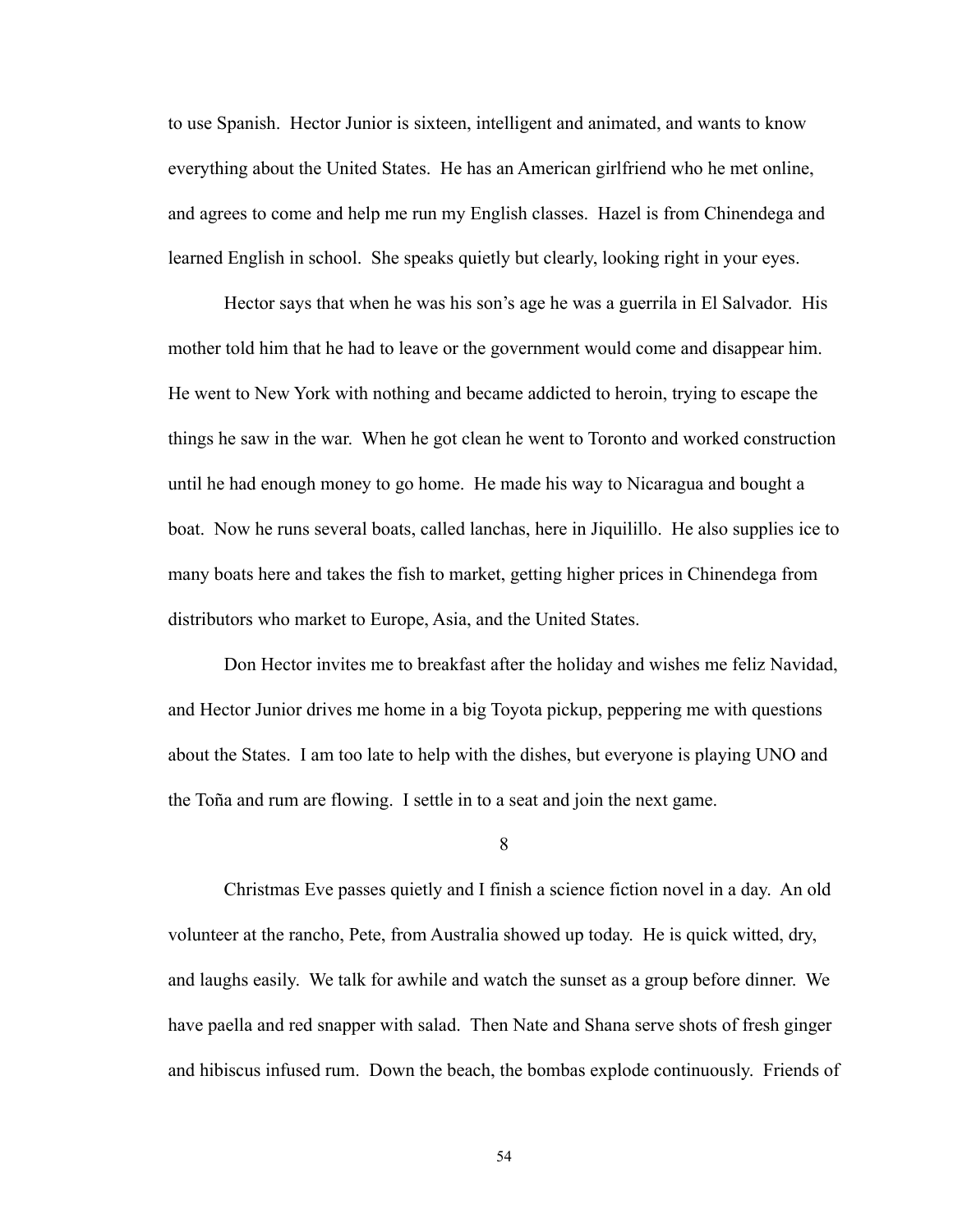the rancho drop in throughout the night and it is late before everyone drops off. I hold my buzz steady, looking forward to an hour or two of reading at midnight.

9

 I wake up on Christmas to find that there is a new arrival at the hostel: a puppy named Yogi. Classes start tomorrow, so I hit the books hard, being careful not to miss dinner tonight.

 The next afternoon, Imara meets me by the beachhouse after lunch. We talk for an hour, with me trying to figure out what she knows and her trying to get me to speak Spanish. After making little progress, it is time for my next class. I have three students in this class: Francisco, who works at the rancho doing odd jobs and speaks with a stutter; Jose, a bright-faced local surfer, 16; and Carlos, another local surfista, 17. None of them speak any English. We sit around for five minutes, trying to talk to each other, until Hector Junior shows up in his father's truck. He translates between myself and my students, giving me miniature Spanish lessons all the while. We pass the end of class in engaged and sometimes hilarious conversation, and continue on for another half hour.

#### 10

 For the next few days my routine holds: wake up for a morning surf or swim, eat breakfast, three hours of coffee and reading, lesson planning, class, surf, sunset, dinner, beer and more reading. I make a breakthrough with Imara when she tells me that she likes Sherlock Holmes. There is a collection of Doyle's stories in the rancho library and we read it together on Friday. My other class is making serious progress, learning many new words every day. One of the other guests at the hostel is from Vermont. She is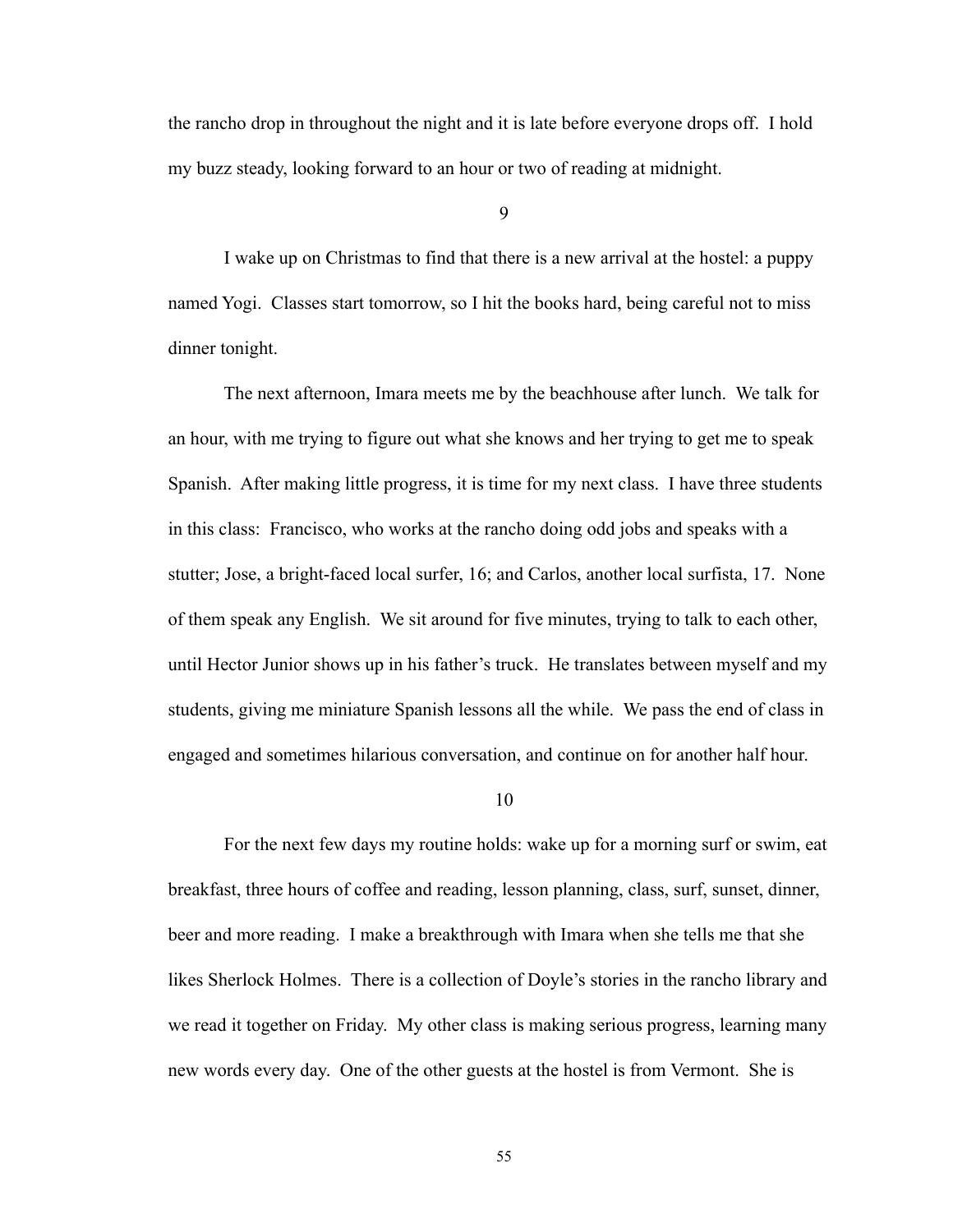working at a hostel in Leon and invites me to visit. I decide to go to over the weekend, taking an early bus to Chinendega, but when I finish my last class and walk back to the main cabaña, my taxi driver Francisco is there, having just dropped off a passenger. I tell him to wait for me and buy him a soda. I gather my belongings and put the rest of my gear in Ben's cabaña.

 We pull into Leon at dusk, and I have no idea where Hattie's hostel is, not do I remember the name. I tell Francisco to stop at a hotel, the Hotel Austria. I step past the security guard and ask the receptionist if they have heard of a Solani, or Solati hotel, but they are only confused. I see a rack of maps and ask if I can take one. I return to the taxi with my map and arrive at Sonati in two minutes. I am checked in by a friendly, nervous man from Montana, Shad. I meet my dormmates, an Australian couple named Simon and Eleanor. After I lock my belongings in the dorm locker I ask Shad where I should go for food. He is about to be finished with his shift and says he will take me to a great food stand. I wait a few minutes and we set off into the night.

 We walk for ten minutes or so, straight along a lit street. Soon the street crowds, although it is approaching nine o'clock. Shad explains that the baseball game is just getting out. We walk through the traffic and find the stand nearby, flocked with patrons. Great circular grills hold skewers of sizzling meat. There is a table covered with cheese, salad, and tortillas, and giant pots of rice and beans on double boilers. Shad supplies me with a plastic container and I pick out enough things to make two or three meals. We also order two licquados, juice drinks in plastic bags. The server expertly knots the bag around a straw, and we return to the hostel fully laden. I eat and head back out the door,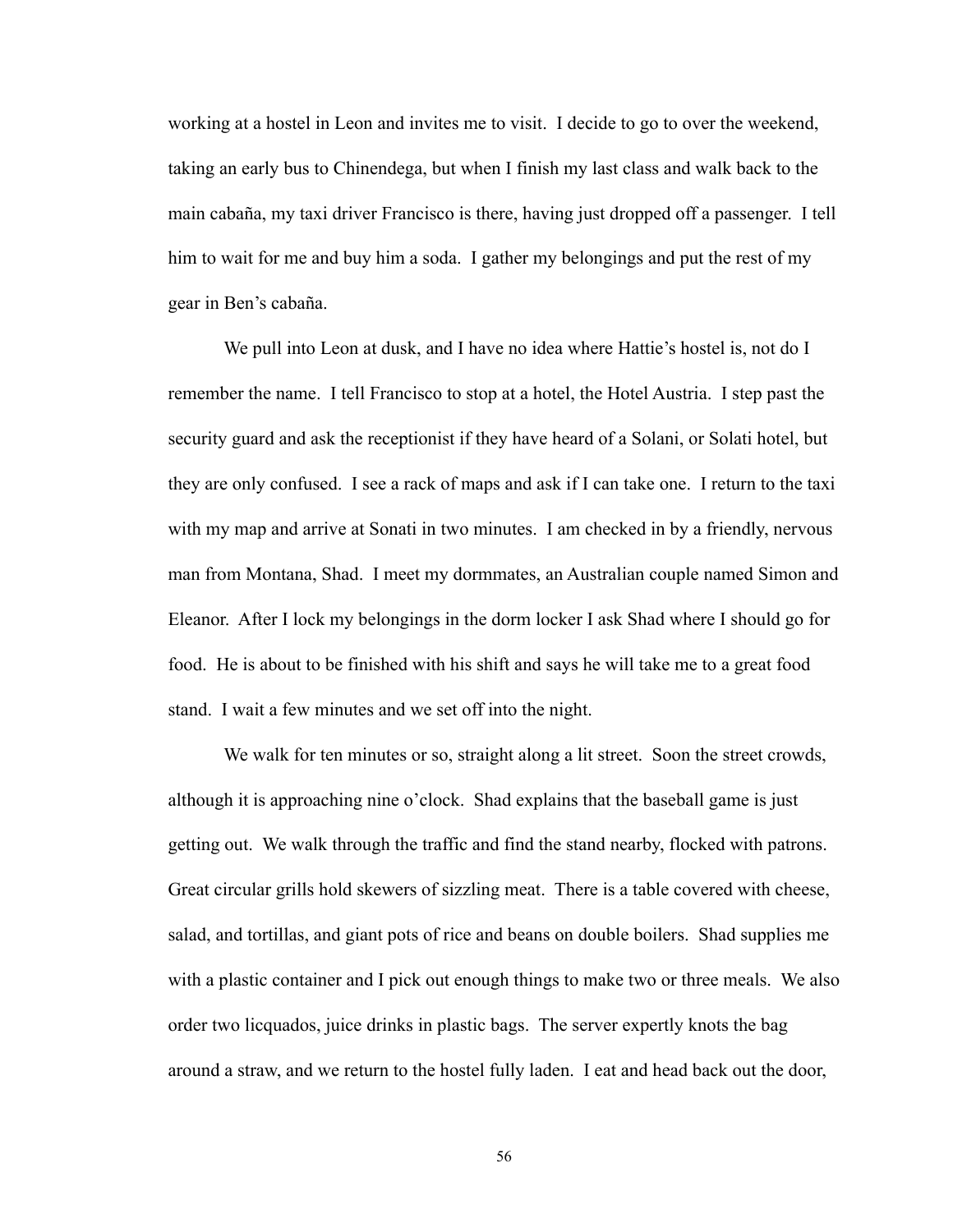intrigued by this city full of people, still busy long after Rancho Esperanza would have settled in for the night. Shad had mentioned a live band playing at a nearby bar, Via Via. I follow the map there and find the bar filled with both travellers and Nicaraguans. The band is playing bossanova and Santana covers and I see my dormmates. We drink and try to shout over the music for a bit, until the band takes a break. I notice a contingent of young men with asymetrical haircuts that would not be out of place at RISD or in Williamsburg. I introduce myself to one, whose name turns out to be Pedro. He tells me that he is an artist and a magician from Buenos Aires. He is living in Leon, selling arts and crafts and doing performances to pay his way to Mexico. I ask him if he knows any local poets, young people. I am looking for someone my age to translate for a project at school. He says he knows someone, and if I meet him at his hotel, the Chilean, in the morning, he will introduce me. At this point the band returns to the stage, and I lose myself in the music, the endless flow of cheap rum and cigarette smoke, and the inscrutable faces of every stranger in my path. I return late to the hostel, drunk, and collapse until morning.

#### 11

 I wake up and head out to look for breakfast. During the day, Leon's colors come out. Pastel pinks and yellows festoon colonial arches and columns. Bike taxis and street vendors are everywhere. I find a French-style bakery cafe named Pan y Paz and have a croissant and an orange juice. It's the first good bread I've had since I arrived. When I finish, I return to the counter and order a baguette and a napoleon for later. I drop these off at the hostel and return to the streets. I walk in the general direction of the Catedral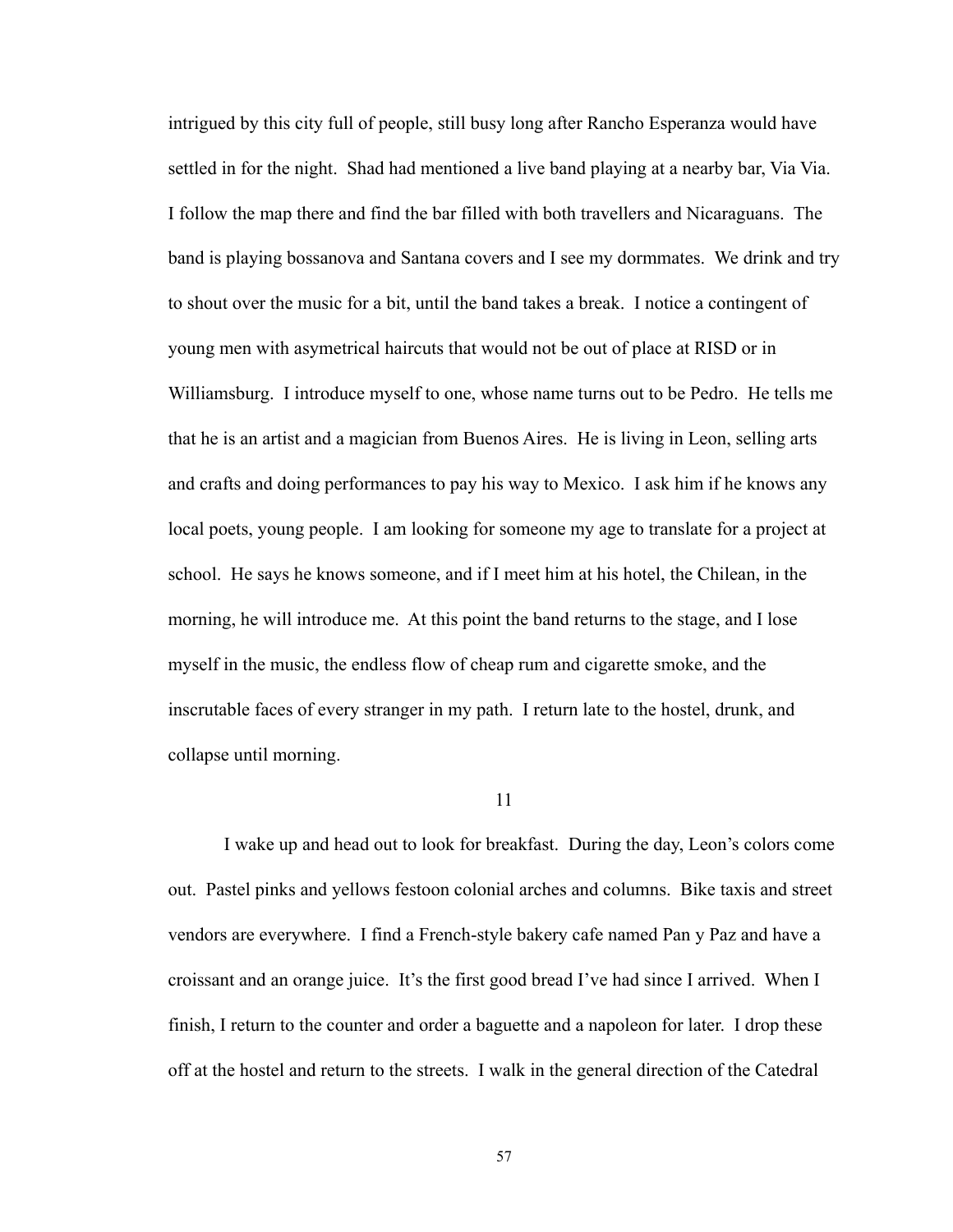de Leon, hoping to find the Parque de las Poetas and the central mercado. I pass a bookseller and buy two books in Spanish, one a collection and another book of Alfonso Cortes' work, the Artaud of Latin America. I come to the cathedral and come apon a row of street vendors, mostly selling mass-produced trinkets. I browse politely, smiling and saying hola to the vendors. I reach one table, a rickety, handmade stand really, covered in red cloth. The man sitting by the table is in his forties, with wild wavy hair. His pieces are different. Expertly linked silver wire and semiprecious stones, all hand-made, all with an original and distinctive style, angular and classical. Most beautiful to me are the turquoise pieces. I have always loved the stone, the whirl of greenish-blue closest to Caribbean waves, yet unique, inimitable. I hold up a bracelet: "Cuanto cuesta?"

 "For you, one-fifty," in English. About six dollars. Jeweler friends of mine make similar pieces and charged closer to eighty. At the end of the table is a row of woven bracelets, very popular in Nicaragua. His bracelets are unique too, mixing vibrant colors with interesting weave patterns. I pick two of these as well as the bracelet and a pair of turquoise earrings. He tells me the price is three hundred and fifty cordoba, far too little for these pieces, even in cordoba. I give him four hundred and offer him a cigarette as he puts the jewelry in a bag.

 He takes the cigarette and motions for me to sit by him. I ask him if he is from Leon. He says yes, that he was here and that he fought in the revolution against Somoza. "Ahora, estoy por la paz. You know paz? Peace man!"

"Yo tambien, mi amigo. Yo tambien por la paz."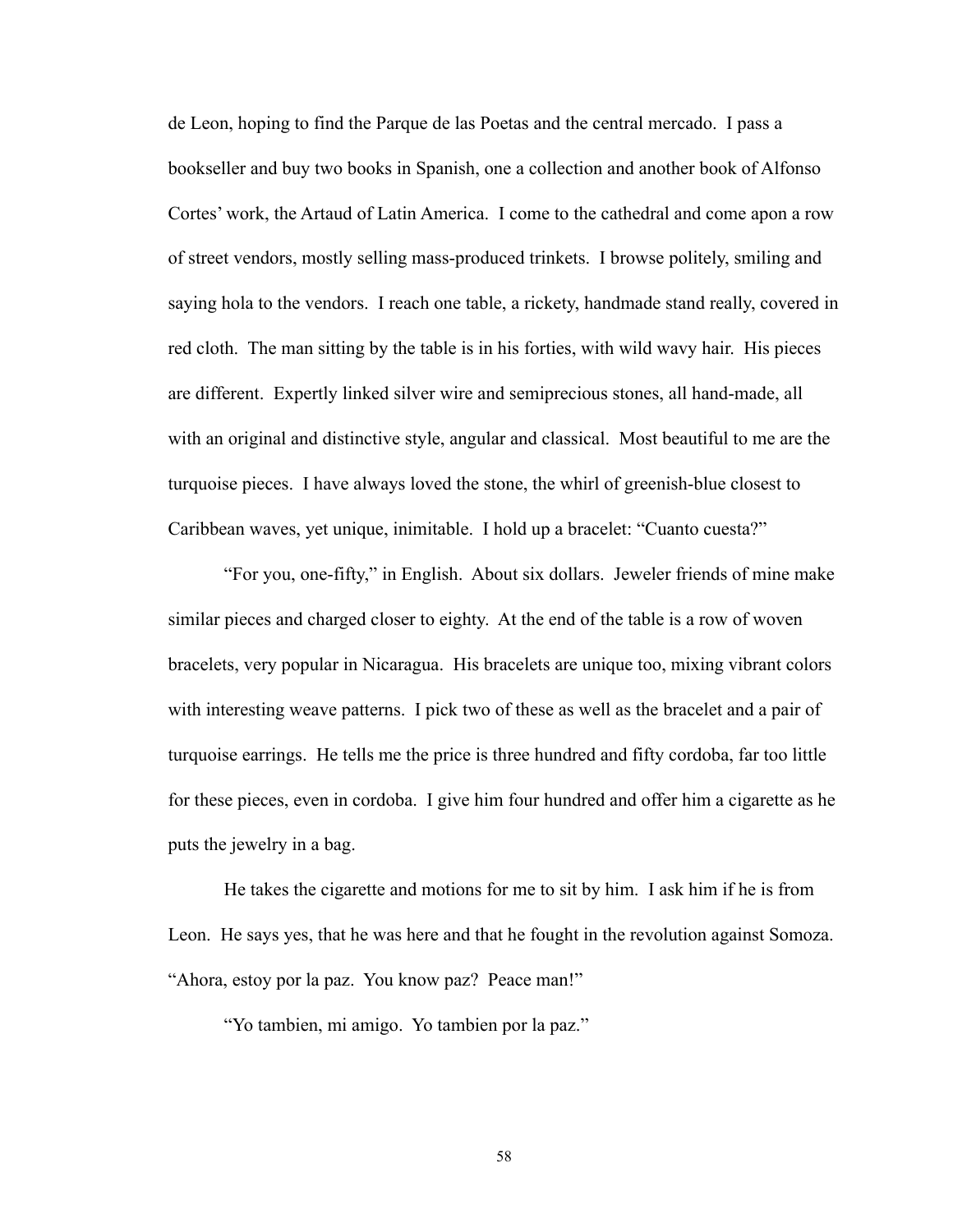We talk about politics and the war, and he shows me the bullet hole in his leg. He looks at me and retrieves something from his pocket, a twisted piece of metal on a leather lanyard. "This is the bullet that I took from my friend. He is still alive." I tell him that I am a poet and show him the books that I had bought. "Alfonso Cortes. I know him. Here is a poema, in Spanish."

Ramon takes my notebook and proceeds to write a poem there, from memory:

#### *La Bala*

La bala que me hiera será bala con alma. El alma de esa bala será como sería la canción de una rosa si las flores cantaran o el olor de un topacio si las piedras olieran, o la piel de una música si nos fuese posible tocar a las canciones desnudas con las manos. Si me hiere el cerebro me dirá: yo buscaba sondear tu pensamiento. Y si me hiere el pecho me dirá: (Yo quería decirte que te quiero!)

 I know then that I am dealing with a madman and a poet, and that I can go with him and he will be my brother in this land. I ask him to have lunch with me and he agrees. He starts to gather his crafts into plastic bags. I help him, letting the links and stones pour smoothly through my hands. When the table is clear, he begins to loosen wingnuts on the underside of the cloth surface. The center of the red cloth surface dips as the legs collapse inward and in a minute the whole apparatus is bundled up like magic.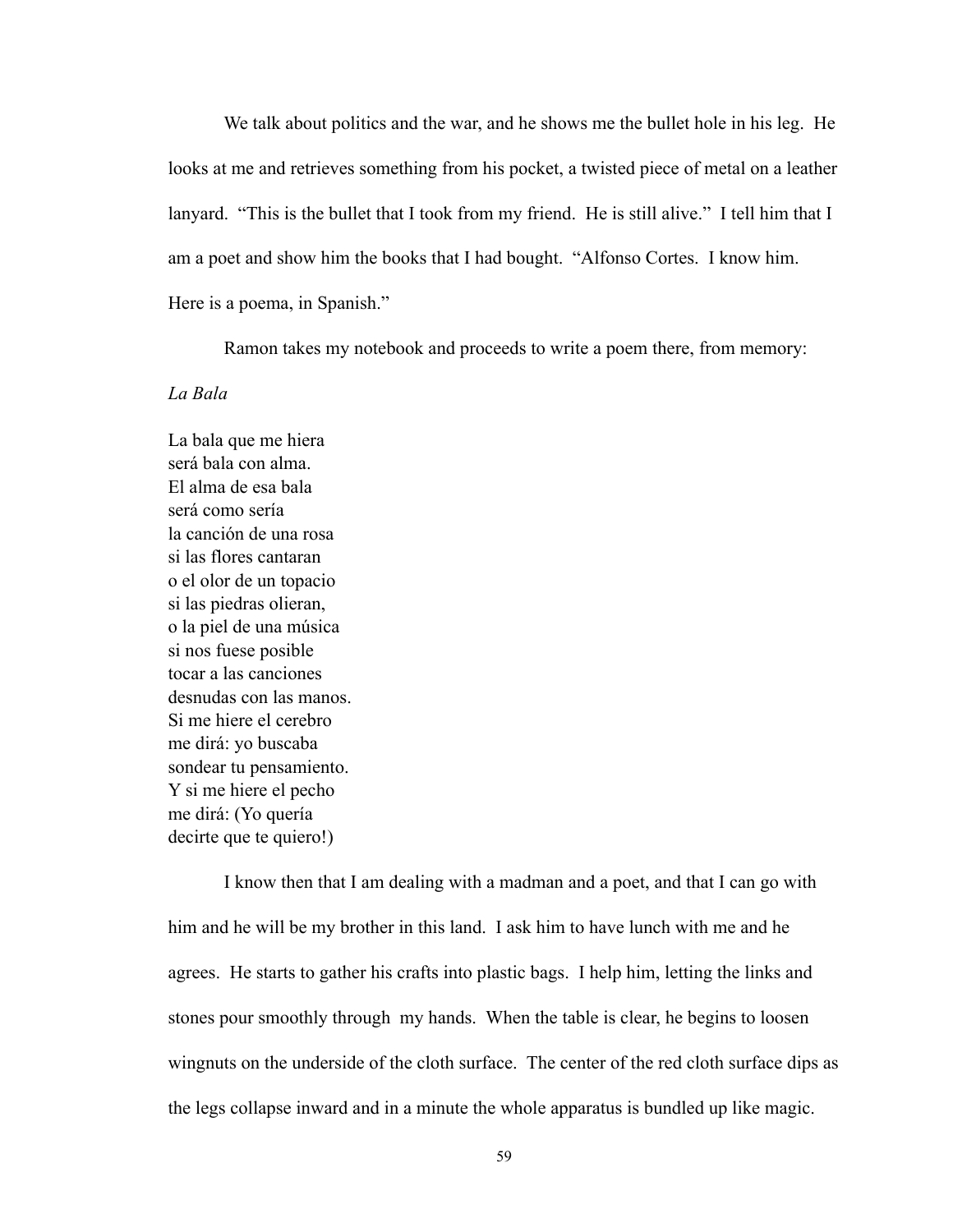He stows the table in a nearby building, nodding to the security guard. We walk a block or two and come to a small cafeteria, open to the street. There are billiard tables in the back and mostly older men are hanging out, smoking, drinking sodas, and shooting pool. Ramon greets many of these men, who he says are his companions from the revolution. We order arroz, frijoles, carne, y ensalada. I have started drinking Fresca religiously, cold and crisp from green glass bottles. We eat and talk about rock music. He loves the Beatles, and I show him my I.D., that my last name is Lennon. He laughs and starts singing Imagine in a ridiculous falsetto. He tells me that he has a treat for me and that I am going to go to the family bar of Chepito Arreas. I have no idea who Chepito Arreas is until Ramon tells me that he is from Leon, the original conga player for Santana. The first Santana albums is one of my favorites, found in my father's pickup when I first started driving. I agreed to meet him on that block at six that evening.

 I return at six, and soon Ramon comes waddling up to me, his backpack of tools and jewelry on his shoulder. We walk for a long while, meeting people every few steps, friends who buy his jewelry or friends from the war, or family or friends of family. I say polite hellos as they ask where I am from and what I do. The number of revolutionaries met in a half hour walk would make any government tremble. We arrive at the bar, my mind buzzing with frustrated Spanish and excitement, and sit at a spare wooden table. The bar is dark and made of plain wood. The barkeep takes our order and brings a litro of Toña with two cold glasses and a half-packet of Belmont cigarettes. At the end of the room is a video jukebox. Ramon puts a ten-centavo piece in the machine and plays "Black Magic Woman", followed by "Wish You Were Here". We play American and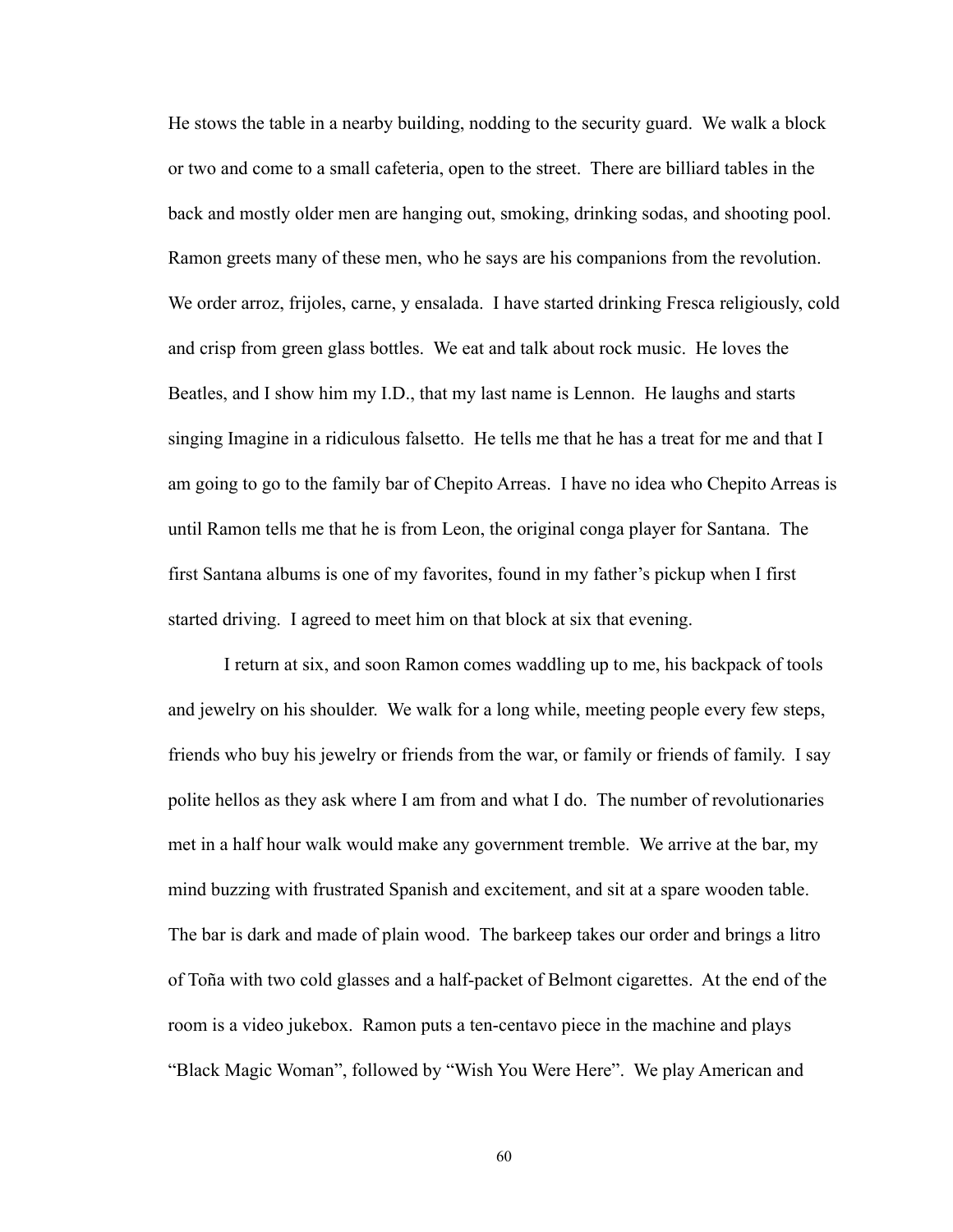Brittish rock and roll and drink beer and excellent Nicaraguan rum for hours. The bar stays relatively empty but each new person says hello to Ramon, embraces him, and shakes my hand. Here in Leon, there is a connection, a living vital thread that runs through everything. The night breathes and the people greet each other in the streets. Walking home, drunk, we stop at another street side stand for the fourth pack of cigarettes of the night. Ramon says the vendor was a contra, and that they fought against each other in the eighties. "Fuck Sandinista" says the man.

 "Fuck the contras" says Ramon. They smile, at ease with their emnity. As we walk away, Ramon says "Before was the war. Now, we are only Nicaraguense, solo Leonense. He is my brother." We continue on our way home, Ramon stumbling heavily for the last several blocks. We reach Sonati and Ramon takes my shoulder. "Mark, you are my friend. Buenes Noches."

"Y tu es mi amigo tambien, Ramon."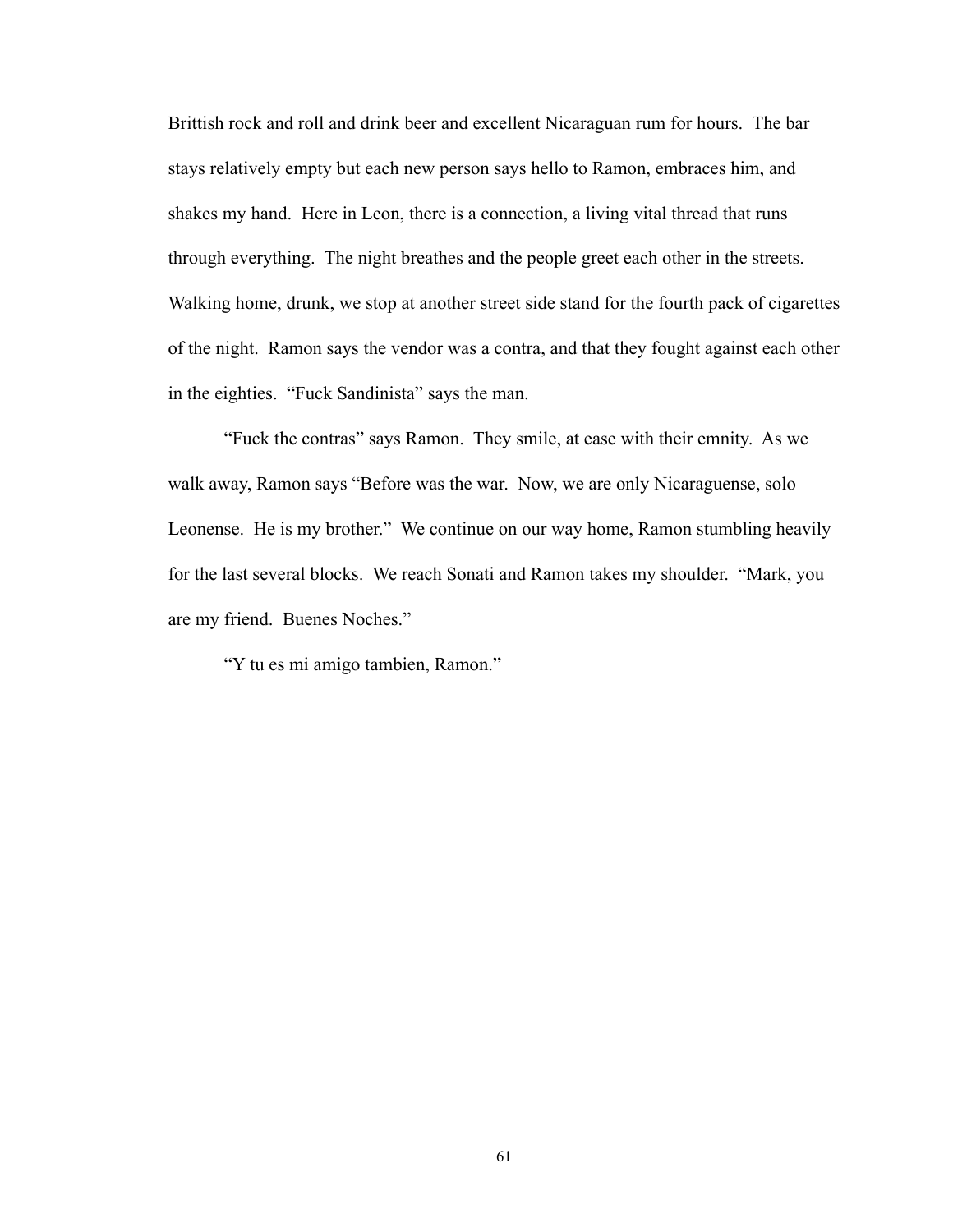*La Bala -* from the Spanish, by Salomon De La Selva

The bullet that wounds me will be a bullet with soul. The soul of that bullet will be like the song of a rose would be if flowers could sing or the smell of topaz if stones could smell or the skin of a song if we were able to touch naked songs with our hands. If it wounds my brain it will say: I searched to probe your thoughts. And if it wounds my chest it will say: (I wanted to tell you that I love you!)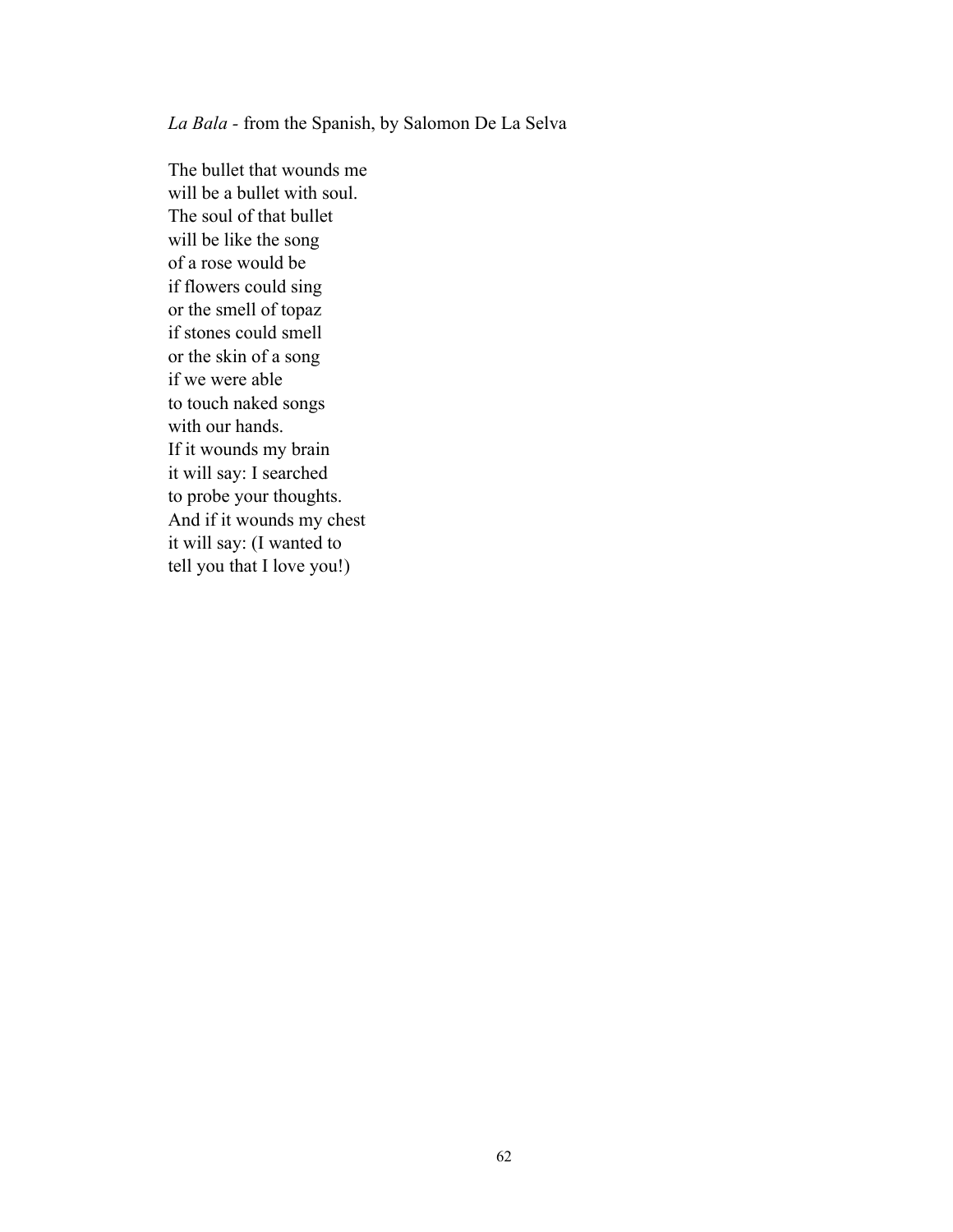### CURRICULUM VITAE

#### PERSONAL INFORMATION

Mark B. Lennon 4768 East Montara Cir. Las Vegas, NV 89121 (401) 527-0660 [lennonm@unlv.nevada.edu](mailto:lennonm@unlv.nevada.edu)

#### EDUCATION

M.F.A. in Creative Writing (Poetry, English Dept.) University of Nevada, Las Vegas - Expected May 2013

B.A. in English University of Rhode Island - May 2007

B.A. in Philosophy University of Rhode Island - May 2007

### EDUCATION EMPLOYMENT

Graduate Assistant University of Nevada, Las Vegas - August 2010 - May 2013

### TEACHING EXPERIENCE

English 101 - Basic Composition English 101E/F - Basic Composition Extended English 205 - Creative Writing

### EDITING EXPERIENCE

Editor, URI Literary Review - Fall 2002, Spring 2003

### ONLINE TEACHING ENVIRONMENTS USED

WebCT Vista

#### PUBLICATIONS

Unquiet Desperation - Fall 2006 - "Heartbreak in 10 Haiku"